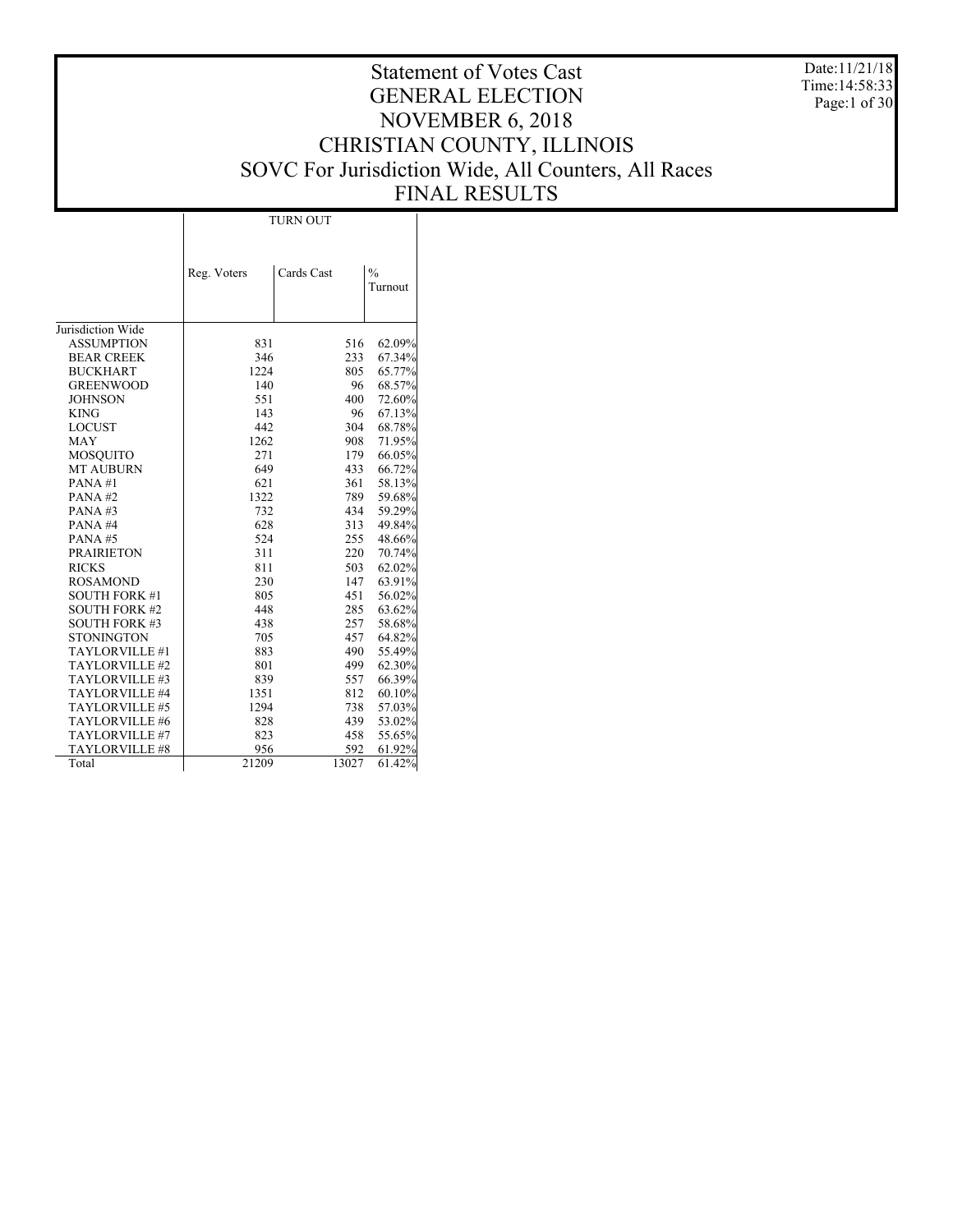Date:11/21/18 Time:14:58:33 Page:2 of 30

|                      | <b>GOVERNOR/LT GOVERNOR</b> |                      |                    |        |        |                                                           |            |                |       |
|----------------------|-----------------------------|----------------------|--------------------|--------|--------|-----------------------------------------------------------|------------|----------------|-------|
|                      | Reg. Voters                 | <b>Times Counted</b> | <b>Total Votes</b> | (DEM)  |        | PRITZKER/STRATTON RAUNER/SANGUINET JACKSON/MOHIP<br>(REP) |            | (LIB)          |       |
| Jurisdiction Wide    |                             |                      |                    |        |        |                                                           |            |                |       |
| <b>ASSUMPTION</b>    | 831                         | 514                  | 499                | 118    | 23.65% |                                                           | 286 57.31% | 16             | 3.21% |
| <b>BEAR CREEK</b>    | 346                         | 233                  | 231                | 70     | 30.30% | 109                                                       | 47.19%     | 7              | 3.03% |
| <b>BUCKHART</b>      | 1224                        | 805                  | 794                | 231    | 29.09% | 439                                                       | 55.29%     | 19             | 2.39% |
| <b>GREENWOOD</b>     | 140                         | 96                   | 94                 | $\tau$ | 7.45%  | 72                                                        | 76.60%     | $\overline{c}$ | 2.13% |
| <b>JOHNSON</b>       | 551                         | 400                  | 397                | 82     | 20.65% | 248                                                       | 62.47%     | 8              | 2.02% |
| <b>KING</b>          | 143                         | 96                   | 95                 | 16     | 16.84% |                                                           | 56 58.95%  | 1              | 1.05% |
| <b>LOCUST</b>        | 442                         | 302                  | 302                | 89     | 29.47% | 150                                                       | 49.67%     | 13             | 4.30% |
| <b>MAY</b>           | 1262                        | 906                  | 889                | 238    | 26.77% | 504                                                       | 56.69%     | 23             | 2.59% |
| <b>MOSQUITO</b>      | 271                         | 179                  | 177                | 30     | 16.95% | 116                                                       | 65.54%     | 8              | 4.52% |
| <b>MT AUBURN</b>     | 649                         | 433                  | 429                | 96     | 22.38% | 273                                                       | 63.64%     | 18             | 4.20% |
| PANA#1               | 621                         | 361                  | 351                | 97     | 27.64% | 173                                                       | 49.29%     | 9              | 2.56% |
| PANA#2               | 1322                        | 789                  | 770                | 222    | 28.83% | 388                                                       | 50.39%     | 22             | 2.86% |
| PANA#3               | 732                         | 433                  | 417                | 120    | 28.78% | 200                                                       | 47.96%     | 17             | 4.08% |
| PANA#4               | 628                         | 313                  | 307                | 108    | 35.18% | 137                                                       | 44.63%     | 9              | 2.93% |
| PANA#5               | 524                         | 255                  | 251                | 72     | 28.69% | 125                                                       | 49.80%     | 7              | 2.79% |
| <b>PRAIRIETON</b>    | 311                         | 220                  | 217                | 40     | 18.43% | 147                                                       | 67.74%     | 7              | 3.23% |
| <b>RICKS</b>         | 811                         | 503                  | 494                | 109    | 22.06% | 262                                                       | 53.04%     | 9              | 1.82% |
| <b>ROSAMOND</b>      | 230                         | 147                  | 147                | 24     | 16.33% | 101                                                       | 68.71%     | 3              | 2.04% |
| <b>SOUTH FORK #1</b> | 805                         | 451                  | 442                | 178    | 40.27% | 191                                                       | 43.21%     | 12             | 2.71% |
| <b>SOUTH FORK #2</b> | 448                         | 284                  | 279                | 92     | 32.97% | 138                                                       | 49.46%     | 6              | 2.15% |
| <b>SOUTH FORK #3</b> | 438                         | 257                  | 252                | 82     | 32.54% | 125                                                       | 49.60%     | 5              | 1.98% |
| <b>STONINGTON</b>    | 705                         | 457                  | 448                | 127    | 28.35% | 250                                                       | 55.80%     | 15             | 3.35% |
| TAYLORVILLE #1       | 883                         | 489                  | 480                | 151    | 31.46% |                                                           | 246 51.25% | 10             | 2.08% |
| TAYLORVILLE #2       | 801                         | 499                  | 492                | 172    | 34.96% | 233                                                       | 47.36%     | 14             | 2.85% |
| TAYLORVILLE #3       | 839                         | 557                  | 537                | 174    | 32.40% | 276                                                       | 51.40%     | 6              | 1.12% |
| TAYLORVILLE #4       | 1351                        | 812                  | 789                | 241    | 30.54% | 420                                                       | 53.23%     | 16             | 2.03% |
| TAYLORVILLE #5       | 1294                        | 738                  | 713                | 238    | 33.38% | 343                                                       | 48.11%     | 17             | 2.38% |
| TAYLORVILLE #6       | 828                         | 439                  | 428                | 153    | 35.75% | 172                                                       | 40.19%     | 11             | 2.57% |
| TAYLORVILLE #7       | 823                         | 457                  | 447                | 152    | 34.00% | 225                                                       | 50.34%     | 16             | 3.58% |
| TAYLORVILLE #8       | 956                         | 592                  | 581                | 173    | 29.78% | 296                                                       | 50.95%     | 16             | 2.75% |
| Total                | 21209                       | 13017                | 12749              | 3702   | 29.04% | 6701                                                      | 52.56%     | 342            | 2.68% |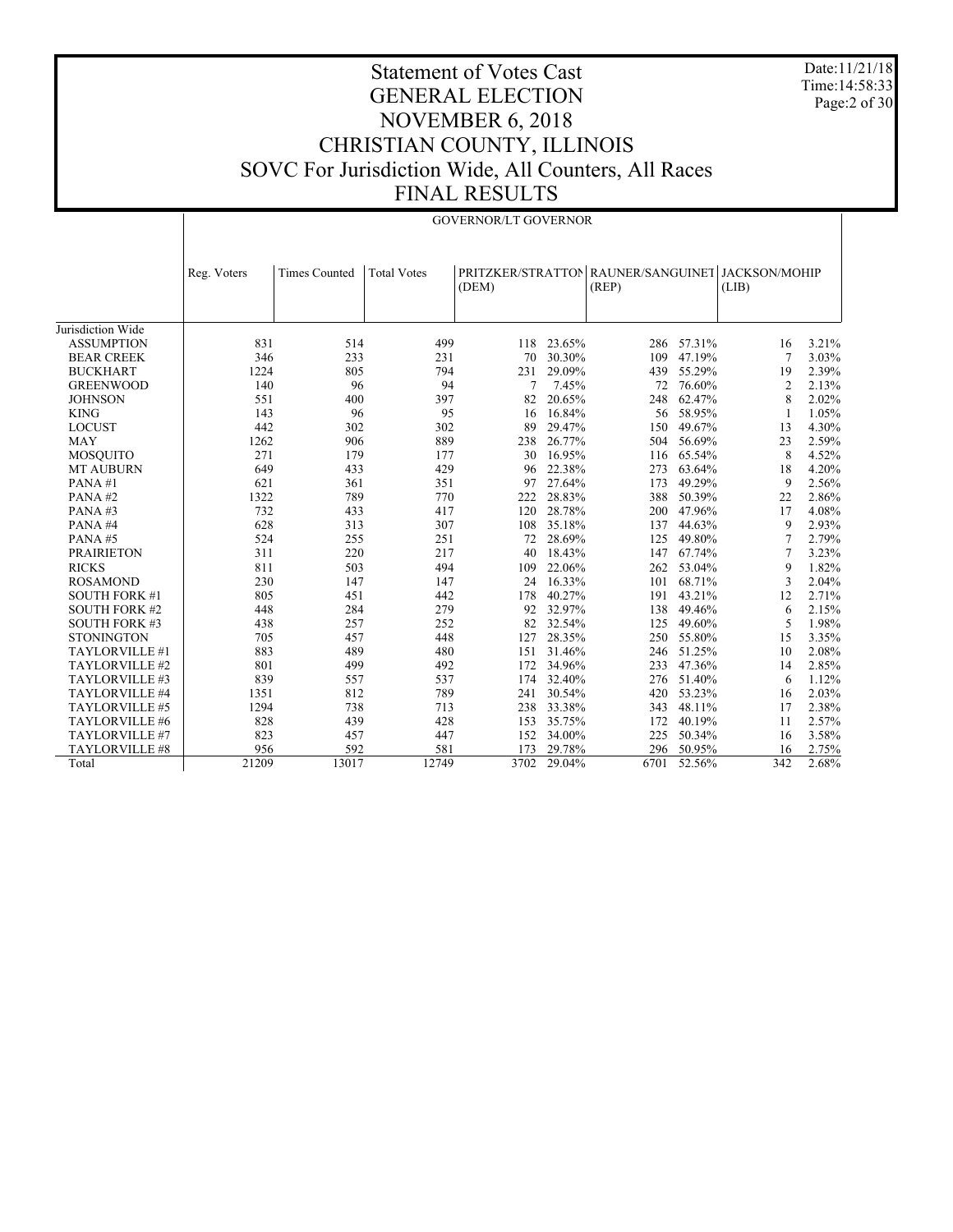Date:11/21/18 Time:14:58:33 Page:3 of 30

|                      | <b>GOVERNOR/LT GOVERNOR</b> |        |                                  |          |                              |          |                    |          |              |          |                               |          |
|----------------------|-----------------------------|--------|----------------------------------|----------|------------------------------|----------|--------------------|----------|--------------|----------|-------------------------------|----------|
|                      | McCANN/MERREIGHI<br>(CO)    |        | <b>ROBERT</b><br><b>CANFIELD</b> |          | MICHAEL W.<br><b>SCRUGGS</b> |          | GREGG MOORE JO 753 |          |              |          | <b>NANCY</b><br><b>FOSTER</b> |          |
| Jurisdiction Wide    |                             |        |                                  |          |                              |          |                    |          |              |          |                               |          |
| <b>ASSUMPTION</b>    | 77                          | 15.43% | $\theta$                         | $0.00\%$ | $\theta$                     | $0.00\%$ | $\theta$           | $0.00\%$ | $\Omega$     | $0.00\%$ | $\theta$                      | $0.00\%$ |
| <b>BEAR CREEK</b>    | 45                          | 19.48% | $\theta$                         | $0.00\%$ | $\theta$                     | $0.00\%$ | $\boldsymbol{0}$   | $0.00\%$ | $\mathbf{0}$ | $0.00\%$ | $\mathbf{0}$                  | $0.00\%$ |
| <b>BUCKHART</b>      | 102                         | 12.85% | $\mathbf{0}$                     | $0.00\%$ | $\mathbf{0}$                 | $0.00\%$ | $\mathbf{0}$       | $0.00\%$ | $\mathbf{0}$ | $0.00\%$ | $\mathbf{0}$                  | $0.00\%$ |
| <b>GREENWOOD</b>     | 13                          | 13.83% | $\theta$                         | $0.00\%$ | $\theta$                     | $0.00\%$ | $\mathbf{0}$       | $0.00\%$ | $\mathbf{0}$ | $0.00\%$ | $\mathbf{0}$                  | $0.00\%$ |
| <b>JOHNSON</b>       | 58                          | 14.61% | $\theta$                         | $0.00\%$ | $\Omega$                     | $0.00\%$ | $\theta$           | $0.00\%$ | $\Omega$     | $0.00\%$ | $\theta$                      | $0.00\%$ |
| <b>KING</b>          | 22                          | 23.16% | $\theta$                         | $0.00\%$ | $\theta$                     | $0.00\%$ | $\theta$           | $0.00\%$ | $\theta$     | $0.00\%$ | $\theta$                      | $0.00\%$ |
| <b>LOCUST</b>        | 49                          | 16.23% | $\theta$                         | $0.00\%$ | $\Omega$                     | $0.00\%$ | $\theta$           | $0.00\%$ | $\mathbf{0}$ | $0.00\%$ | $\theta$                      | $0.00\%$ |
| <b>MAY</b>           | 123                         | 13.84% | $\theta$                         | $0.00\%$ | $\Omega$                     | $0.00\%$ | $\Omega$           | $0.00\%$ | $\theta$     | $0.00\%$ | $\theta$                      | $0.00\%$ |
| <b>MOSQUITO</b>      | 23                          | 12.99% | $\theta$                         | $0.00\%$ | $\theta$                     | $0.00\%$ | $\theta$           | $0.00\%$ | $\mathbf{0}$ | $0.00\%$ | $\mathbf{0}$                  | $0.00\%$ |
| <b>MT AUBURN</b>     | 41                          | 9.56%  | $\theta$                         | $0.00\%$ | $\theta$                     | $0.00\%$ | $\theta$           | $0.00\%$ | $\mathbf{0}$ | $0.00\%$ | $\mathbf{0}$                  | $0.00\%$ |
| PANA#1               | 69                          | 19.66% | $\mathbf{0}$                     | $0.00\%$ | $\theta$                     | $0.00\%$ | $\mathbf{0}$       | $0.00\%$ | $\mathbf{0}$ | $0.00\%$ | $\mathbf{0}$                  | $0.00\%$ |
| PANA#2               | 138                         | 17.92% | $\theta$                         | $0.00\%$ | $\Omega$                     | $0.00\%$ | $\theta$           | $0.00\%$ | $\theta$     | $0.00\%$ | $\mathbf{0}$                  | $0.00\%$ |
| PANA#3               | 79                          | 18.94% | $\theta$                         | $0.00\%$ | $\theta$                     | $0.00\%$ | $\theta$           | $0.00\%$ | $\theta$     | $0.00\%$ | $\theta$                      | $0.00\%$ |
| PANA#4               | 52                          | 16.94% | $\theta$                         | $0.00\%$ | $\Omega$                     | $0.00\%$ | $\theta$           | $0.00\%$ | $\theta$     | $0.00\%$ | $\theta$                      | $0.00\%$ |
| PANA#5               | 45                          | 17.93% | $\theta$                         | $0.00\%$ | $\theta$                     | $0.00\%$ | $\theta$           | $0.00\%$ | $\theta$     | $0.00\%$ | $\theta$                      | $0.00\%$ |
| <b>PRAIRIETON</b>    | 23                          | 10.60% | $\mathbf{0}$                     | $0.00\%$ | $\theta$                     | $0.00\%$ | $\mathbf{0}$       | $0.00\%$ | $\mathbf{0}$ | $0.00\%$ | $\mathbf{0}$                  | $0.00\%$ |
| <b>RICKS</b>         | 113                         | 22.87% | $\mathbf{0}$                     | $0.00\%$ | $\theta$                     | $0.00\%$ | $\boldsymbol{0}$   | $0.00\%$ | $\mathbf{0}$ | $0.00\%$ | $\mathbf{0}$                  | $0.00\%$ |
| <b>ROSAMOND</b>      | 19                          | 12.93% | $\theta$                         | $0.00\%$ | $\theta$                     | $0.00\%$ | $\theta$           | $0.00\%$ | $\mathbf{0}$ | $0.00\%$ | $\theta$                      | $0.00\%$ |
| <b>SOUTH FORK #1</b> | 61                          | 13.80% | $\theta$                         | $0.00\%$ | $\theta$                     | $0.00\%$ | $\theta$           | $0.00\%$ | $\theta$     | $0.00\%$ | $\theta$                      | $0.00\%$ |
| <b>SOUTH FORK #2</b> | 43                          | 15.41% | $\theta$                         | $0.00\%$ | $\theta$                     | $0.00\%$ | $\theta$           | $0.00\%$ | $\mathbf{0}$ | $0.00\%$ | $\mathbf{0}$                  | $0.00\%$ |
| <b>SOUTH FORK #3</b> | 39                          | 15.48% | $\Omega$                         | $0.00\%$ | $\Omega$                     | $0.00\%$ | $\theta$           | $0.00\%$ | $\theta$     | $0.00\%$ | $\theta$                      | $0.00\%$ |
| <b>STONINGTON</b>    | 54                          | 12.05% | $\Omega$                         | $0.00\%$ | $\Omega$                     | $0.00\%$ | $\Omega$           | $0.00\%$ | $\Omega$     | $0.00\%$ |                               | 0.22%    |
| TAYLORVILLE #1       | 70                          | 14.58% | $\theta$                         | $0.00\%$ | $\theta$                     | $0.00\%$ | $\theta$           | $0.00\%$ | $\Omega$     | $0.00\%$ | $\theta$                      | $0.00\%$ |
| TAYLORVILLE #2       | 73                          | 14.84% | $\mathbf{0}$                     | $0.00\%$ | $\theta$                     | $0.00\%$ | $\mathbf{0}$       | $0.00\%$ | $\mathbf{0}$ | $0.00\%$ | $\mathbf{0}$                  | $0.00\%$ |
| TAYLORVILLE #3       | 79                          | 14.71% | $\theta$                         | $0.00\%$ | $\theta$                     | $0.00\%$ | $\boldsymbol{0}$   | $0.00\%$ | $\mathbf{0}$ | $0.00\%$ | $\bf{0}$                      | $0.00\%$ |
| TAYLORVILLE #4       | 110                         | 13.94% | $\theta$                         | $0.00\%$ | $\Omega$                     | $0.00\%$ | $\Omega$           | $0.00\%$ | $\theta$     | $0.00\%$ | $\theta$                      | $0.00\%$ |
| TAYLORVILLE #5       | 114                         | 15.99% | $\theta$                         | $0.00\%$ | $\theta$                     | $0.00\%$ | $\theta$           | $0.00\%$ | $\theta$     | $0.00\%$ | $\theta$                      | $0.00\%$ |
| TAYLORVILLE #6       | 91                          | 21.26% | $\theta$                         | $0.00\%$ | $\theta$                     | $0.00\%$ | $\theta$           | $0.00\%$ | $\mathbf{0}$ | $0.00\%$ | $\theta$                      | $0.00\%$ |
| TAYLORVILLE #7       | 50                          | 11.19% | $\theta$                         | $0.00\%$ | $\Omega$                     | $0.00\%$ | $\theta$           | $0.00\%$ | $\Omega$     | $0.00\%$ | $\Omega$                      | $0.00\%$ |
| TAYLORVILLE #8       | 96                          | 16.52% | $\theta$                         | $0.00\%$ | $\Omega$                     | $0.00\%$ | $\theta$           | $0.00\%$ | $\theta$     | $0.00\%$ | $\Omega$                      | $0.00\%$ |
| Total                | 1971                        | 15.46% | $\theta$                         | $0.00\%$ | $\theta$                     | $0.00\%$ | $\theta$           | $0.00\%$ | $\theta$     | $0.00\%$ |                               | 0.01%    |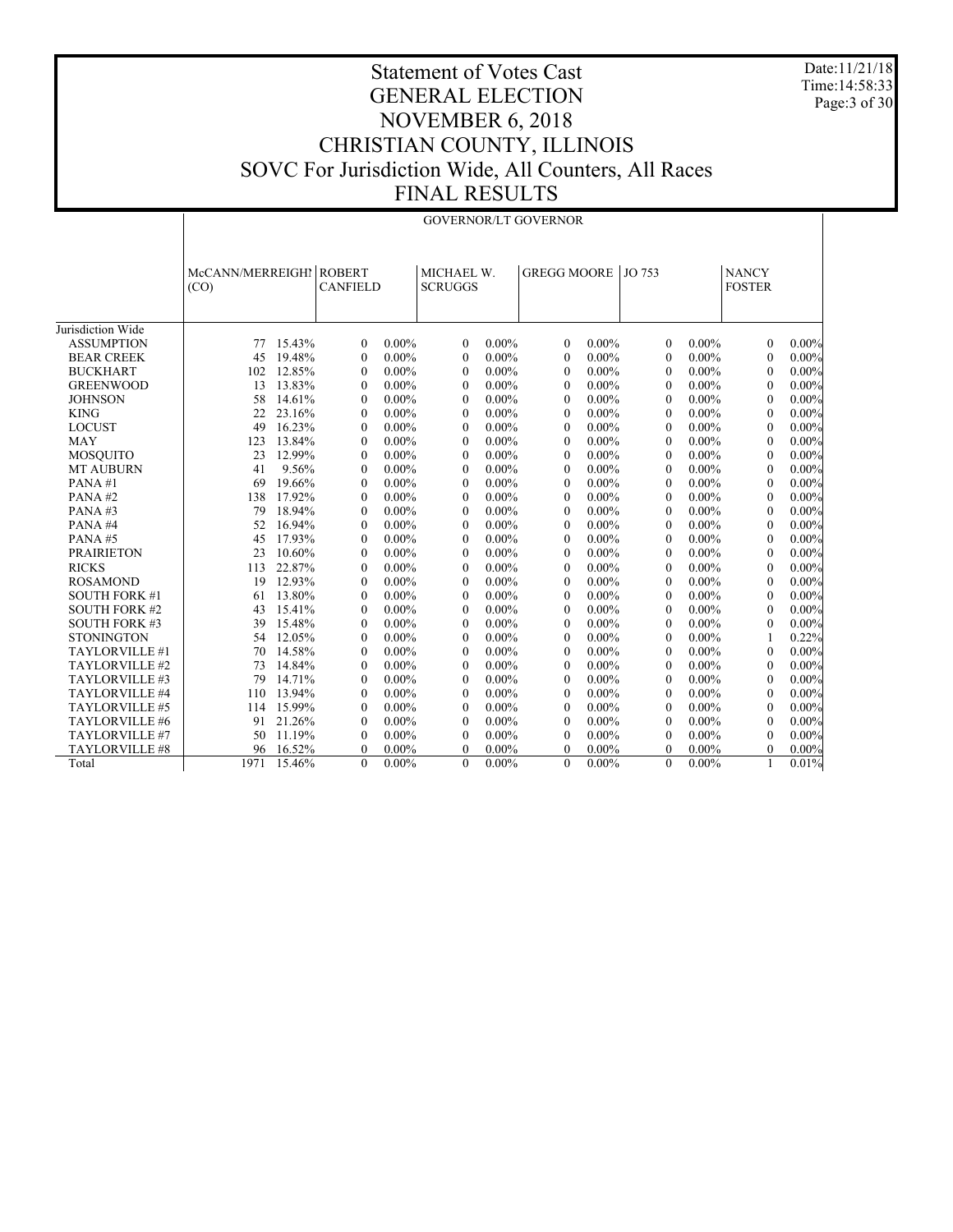Date:11/21/18 Time:14:58:33 Page:4 of 30

|                      | STATE ATTORNEY GENERAL |                      |                    |                             |            |                              |            |                             |       |  |
|----------------------|------------------------|----------------------|--------------------|-----------------------------|------------|------------------------------|------------|-----------------------------|-------|--|
|                      | Reg. Voters            | <b>Times Counted</b> | <b>Total Votes</b> | <b>KWAME RAOUL</b><br>(DEM) |            | <b>ERIKA HAROLD</b><br>(REP) |            | <b>BUBBA HARSY</b><br>(LIB) |       |  |
| Jurisdiction Wide    |                        |                      |                    |                             |            |                              |            |                             |       |  |
| <b>ASSUMPTION</b>    | 831                    | 514                  | 500                |                             | 125 25.00% | 347                          | 69.40%     | 28                          | 5.60% |  |
| <b>BEAR CREEK</b>    | 346                    | 233                  | 224                | 62                          | 27.68%     | 155                          | 69.20%     | 7                           | 3.13% |  |
| <b>BUCKHART</b>      | 1224                   | 805                  | 794                | 200                         | 25.19%     | 578                          | 72.80%     | 16                          | 2.02% |  |
|                      |                        |                      | 95                 | 9                           |            |                              |            |                             |       |  |
| <b>GREENWOOD</b>     | 140<br>551             | 96                   | 395                |                             | 9.47%      | 83                           | 87.37%     | 3<br>9                      | 3.16% |  |
| <b>JOHNSON</b>       |                        | 400                  |                    | 74                          | 18.73%     | 312                          | 78.99%     |                             | 2.28% |  |
| <b>KING</b>          | 143                    | 96                   | 93                 | 21                          | 22.58%     | 71                           | 76.34%     | -1                          | 1.08% |  |
| <b>LOCUST</b>        | 442                    | 302                  | 295                | 87                          | 29.49%     | 198                          | 67.12%     | 10                          | 3.39% |  |
| <b>MAY</b>           | 1262                   | 906                  | 884                | 228                         | 25.79%     | 641                          | 72.51%     | 15                          | 1.70% |  |
| <b>MOSQUITO</b>      | 271                    | 179                  | 178                | 27                          | 15.17%     |                              | 144 80.90% | 7                           | 3.93% |  |
| <b>MT AUBURN</b>     | 649                    | 433                  | 428                | 92                          | 21.50%     | 319                          | 74.53%     | 17                          | 3.97% |  |
| PANA#1               | 621                    | 361                  | 359                | 103                         | 28.69%     | 246                          | 68.52%     | 10                          | 2.79% |  |
| PANA#2               | 1322                   | 789                  | 774                | 219                         | 28.29%     | 530                          | 68.48%     | 25                          | 3.23% |  |
| PANA#3               | 732                    | 433                  | 420                | 128                         | 30.48%     |                              | 274 65.24% | 18                          | 4.29% |  |
| PANA#4               | 628                    | 313                  | 306                |                             | 106 34.64% | 193                          | 63.07%     | 7                           | 2.29% |  |
| PANA#5               | 524                    | 255                  | 252                | 77                          | 30.56%     |                              | 161 63.89% | 14                          | 5.56% |  |
| <b>PRAIRIETON</b>    | 311                    | 220                  | 218                | 42                          | 19.27%     | 170                          | 77.98%     | 6                           | 2.75% |  |
| <b>RICKS</b>         | 811                    | 503                  | 487                | 110                         | 22.59%     | 363                          | 74.54%     | 14                          | 2.87% |  |
| <b>ROSAMOND</b>      | 230                    | 147                  | 146                | 28                          | 19.18%     | 116                          | 79.45%     | $\overline{2}$              | 1.37% |  |
| <b>SOUTH FORK #1</b> | 805                    | 451                  | 433                | 155                         | 35.80%     |                              | 262 60.51% | 16                          | 3.70% |  |
| <b>SOUTH FORK #2</b> | 448                    | 284                  | 275                | 85                          | 30.91%     | 180                          | 65.45%     | 10                          | 3.64% |  |
| <b>SOUTH FORK #3</b> | 438                    | 257                  | 248                | 72                          | 29.03%     | 163                          | 65.73%     | 13                          | 5.24% |  |
| <b>STONINGTON</b>    | 705                    | 457                  | 437                | 132                         | 30.21%     |                              | 291 66.59% | 14                          | 3.20% |  |
| TAYLORVILLE #1       | 883                    | 489                  | 479                | 149                         | 31.11%     |                              | 310 64.72% | 20                          | 4.18% |  |
| TAYLORVILLE #2       | 801                    | 499                  | 482                | 172                         | 35.68%     | 295                          | 61.20%     | 15                          | 3.11% |  |
| TAYLORVILLE #3       | 839                    | 557                  | 538                | 162                         | 30.11%     | 362                          | 67.29%     | 14                          | 2.60% |  |
| TAYLORVILLE #4       | 1351                   | 812                  | 799                | 247                         | 30.91%     | 529                          | 66.21%     | 23                          | 2.88% |  |
| TAYLORVILLE #5       | 1294                   | 738                  | 720                | 217                         | 30.14%     | 480                          | 66.67%     | 23                          | 3.19% |  |
| TAYLORVILLE #6       | 828                    | 439                  | 426                | 139                         | 32.63%     | 269                          | 63.15%     | 18                          | 4.23% |  |
| TAYLORVILLE #7       | 823                    | 457                  | 444                | 143                         | 32.21%     | 285                          | 64.19%     | 16                          | 3.60% |  |
| TAYLORVILLE #8       | 956                    | 592                  | 586                | 155                         | 26.45%     | 410                          | 69.97%     | 21                          | 3.58% |  |
| Total                | 21209                  | 13017                | 12715              | 3566                        | 28.05%     | 8737                         | 68.71%     | 412                         | 3.24% |  |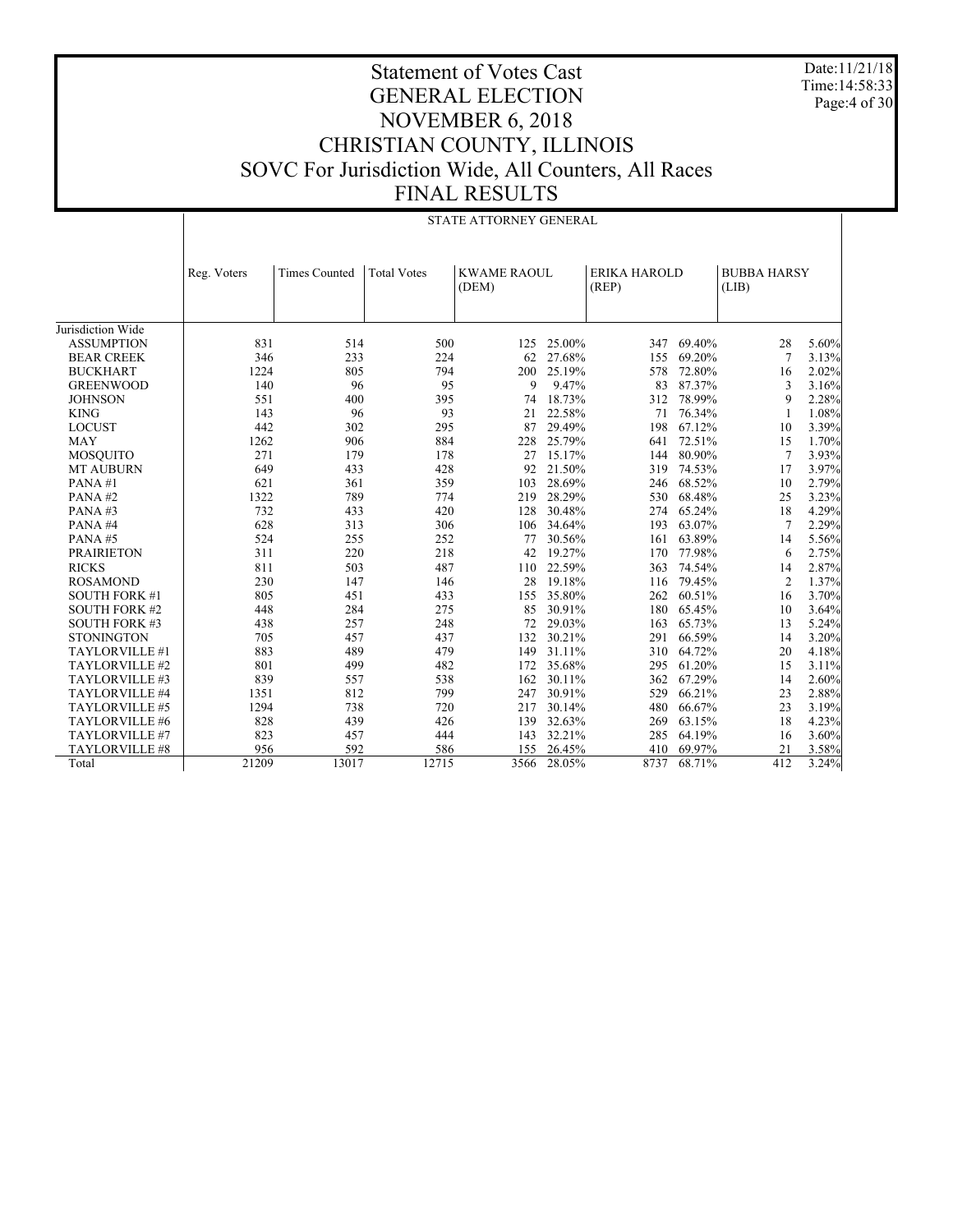Date:11/21/18 Time:14:58:33 Page: 5 of 30

|                      | STATE SECRETARY OF STATE |                      |                    |                          |            |                               |        |                              |       |
|----------------------|--------------------------|----------------------|--------------------|--------------------------|------------|-------------------------------|--------|------------------------------|-------|
|                      | Reg. Voters              | <b>Times Counted</b> | <b>Total Votes</b> | <b>JESSE WHITE (DEM)</b> |            | <b>JASON HELLAND</b><br>(REP) |        | <b>STEVE DUTNER</b><br>(LIB) |       |
| Jurisdiction Wide    |                          |                      |                    |                          |            |                               |        |                              |       |
| <b>ASSUMPTION</b>    | 831                      | 514                  | 508                |                          | 276 54.33% | 222                           | 43.70% | 10                           | 1.97% |
| <b>BEAR CREEK</b>    | 346                      | 233                  | 230                | 137                      | 59.57%     | 86                            | 37.39% | 7                            | 3.04% |
| <b>BUCKHART</b>      | 1224                     | 805                  | 798                | 443                      | 55.51%     | 339                           | 42.48% | 16                           | 2.01% |
| <b>GREENWOOD</b>     | 140                      | 96                   | 93                 | 35                       | 37.63%     | 55                            | 59.14% | 3                            | 3.23% |
| <b>JOHNSON</b>       | 551                      | 400                  | 395                | 171                      | 43.29%     | 220                           | 55.70% | 4                            | 1.01% |
| <b>KING</b>          | 143                      | 96                   | 91                 | 55                       | 60.44%     | 35                            | 38.46% |                              | 1.10% |
| <b>LOCUST</b>        | 442                      | 302                  | 299                | 162                      | 54.18%     | 129                           | 43.14% | 8                            | 2.68% |
| <b>MAY</b>           | 1262                     | 906                  | 891                | 507                      | 56.90%     | 368                           | 41.30% | 16                           | 1.80% |
| <b>MOSQUITO</b>      | 271                      | 179                  | 178                | 91                       | 51.12%     | 84                            | 47.19% | 3                            | 1.69% |
| <b>MT AUBURN</b>     | 649                      | 433                  | 428                | 218                      | 50.93%     | 198                           | 46.26% | 12                           | 2.80% |
| PANA#1               | 621                      | 361                  | 357                | 190                      | 53.22%     | 158                           | 44.26% | 9                            | 2.52% |
| PANA#2               | 1322                     | 789                  | 777                | 437                      | 56.24%     | 315                           | 40.54% | 25                           | 3.22% |
| PANA#3               | 732                      | 433                  | 428                | 241                      | 56.31%     | 171                           | 39.95% | 16                           | 3.74% |
| PANA#4               | 628                      | 313                  | 311                | 178                      | 57.23%     | 124                           | 39.87% | 9                            | 2.89% |
| PANA#5               | 524                      | 255                  | 253                | 126                      | 49.80%     | 113                           | 44.66% | 14                           | 5.53% |
| <b>PRAIRIETON</b>    | 311                      | 220                  | 217                | 101                      | 46.54%     | 113                           | 52.07% | 3                            | 1.38% |
|                      |                          |                      |                    |                          |            |                               |        |                              |       |
| <b>RICKS</b>         | 811                      | 503                  | 493                | 258                      | 52.33%     | 222                           | 45.03% | 13                           | 2.64% |
| <b>ROSAMOND</b>      | 230                      | 147                  | 147                | 70                       | 47.62%     | 74                            | 50.34% | 3                            | 2.04% |
| <b>SOUTH FORK #1</b> | 805                      | 451                  | 446                | 276                      | 61.88%     | 154                           | 34.53% | 16                           | 3.59% |
| <b>SOUTH FORK #2</b> | 448                      | 284                  | 277                | 147                      | 53.07%     | 123                           | 44.40% | 7                            | 2.53% |
| <b>SOUTH FORK #3</b> | 438                      | 257                  | 251                | 133                      | 52.99%     | 108                           | 43.03% | 10                           | 3.98% |
| <b>STONINGTON</b>    | 705                      | 457                  | 443                | 268                      | 60.50%     | 166                           | 37.47% | 9                            | 2.03% |
| TAYLORVILLE #1       | 883                      | 489                  | 483                | 267                      | 55.28%     | 203                           | 42.03% | 13                           | 2.69% |
| TAYLORVILLE #2       | 801                      | 499                  | 494                | 297                      | 60.12%     | 180                           | 36.44% | 17                           | 3.44% |
| TAYLORVILLE #3       | 839                      | 557                  | 551                | 315                      | 57.17%     | 225                           | 40.83% | 11                           | 2.00% |
| TAYLORVILLE #4       | 1351                     | 812                  | 799                | 493                      | 61.70%     | 289                           | 36.17% | 17                           | 2.13% |
| TAYLORVILLE #5       | 1294                     | 738                  | 727                | 422                      | 58.05%     | 290                           | 39.89% | 15                           | 2.06% |
| TAYLORVILLE #6       | 828                      | 439                  | 433                | 260                      | 60.05%     | 162                           | 37.41% | 11                           | 2.54% |
| TAYLORVILLE #7       | 823                      | 457                  | 447                | 268                      | 59.96%     | 162                           | 36.24% | 17                           | 3.80% |
| TAYLORVILLE #8       | 956                      | 592                  | 585                | 312                      | 53.33%     | 261                           | 44.62% | 12                           | 2.05% |
| Total                | 21209                    | 13017                | 12830              | 7154                     | 55.76%     | 5349                          | 41.69% | 327                          | 2.55% |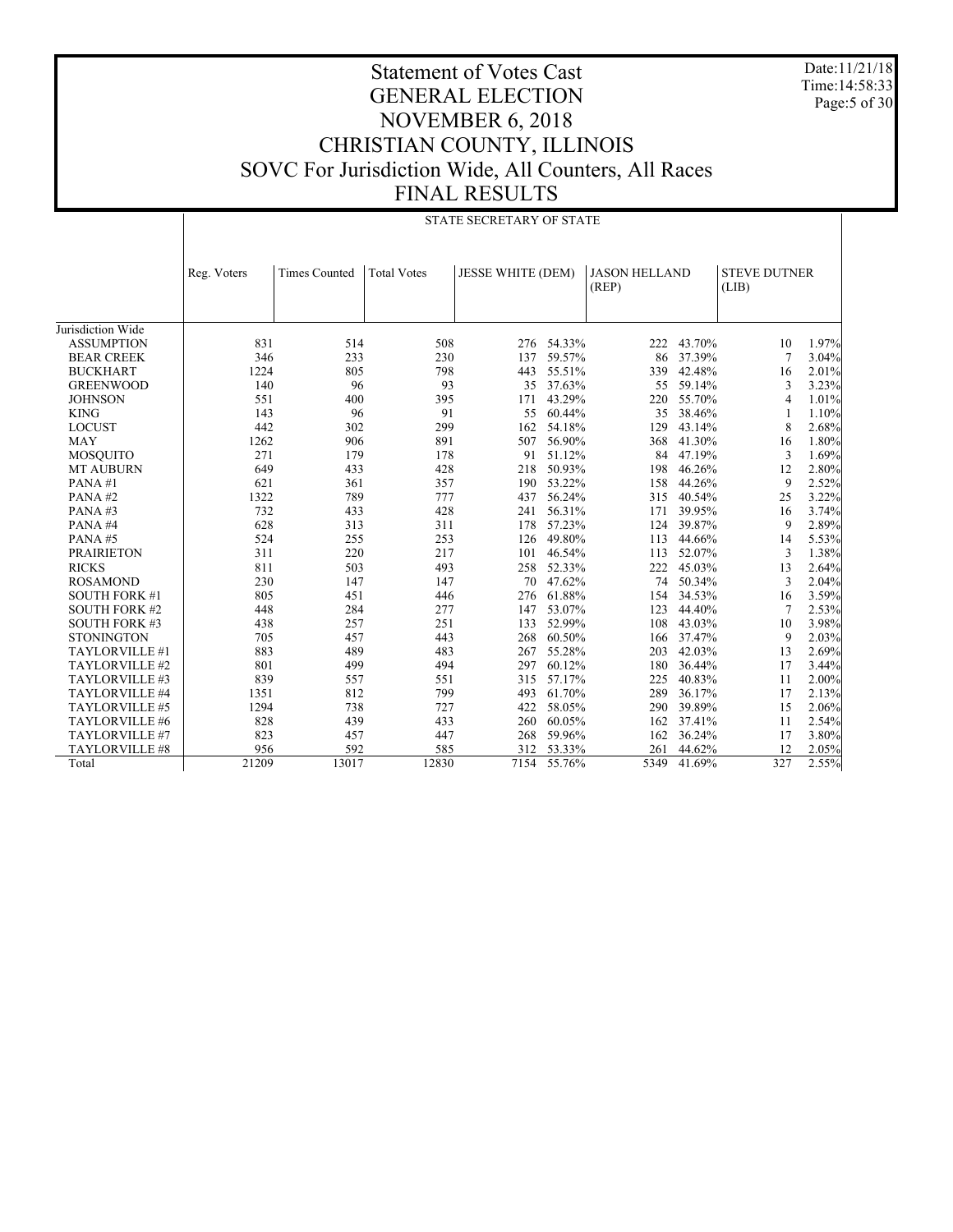Date:11/21/18 Time:14:58:33 Page:6 of 30

|                      | <b>STATE COMPTROLLER</b> |                      |                    |                         |        |                                |        |                          |       |  |
|----------------------|--------------------------|----------------------|--------------------|-------------------------|--------|--------------------------------|--------|--------------------------|-------|--|
|                      | Reg. Voters              | <b>Times Counted</b> | <b>Total Votes</b> | SUSANA MENDOZA<br>(DEM) |        | <b>DARLENE SENGER</b><br>(REP) |        | <b>CLAIRE BALL (LIB)</b> |       |  |
| Jurisdiction Wide    |                          |                      |                    |                         |        |                                |        |                          |       |  |
| <b>ASSUMPTION</b>    | 831                      | 514                  | 497                | 189                     | 38.03% | 289                            | 58.15% | 19                       | 3.82% |  |
| <b>BEAR CREEK</b>    | 346                      | 233                  | 225                | 92                      | 40.89% | 124                            | 55.11% | 9                        | 4.00% |  |
| <b>BUCKHART</b>      | 1224                     | 805                  | 788                | 321                     | 40.74% | 453                            | 57.49% | 14                       | 1.78% |  |
| <b>GREENWOOD</b>     | 140                      | 96                   | 91                 | 14                      | 15.38% | 75                             | 82.42% | $\overline{c}$           | 2.20% |  |
| <b>JOHNSON</b>       | 551                      | 400                  | 389                | 125                     | 32.13% | 255                            | 65.55% | 9                        | 2.31% |  |
| <b>KING</b>          | 143                      | 96                   | 89                 | 34                      | 38.20% | 54                             | 60.67% | 1                        | 1.12% |  |
| <b>LOCUST</b>        | 442                      | 302                  | 298                | 119                     | 39.93% | 164                            | 55.03% | 15                       | 5.03% |  |
| <b>MAY</b>           | 1262                     | 906                  | 876                | 343                     | 39.16% | 519                            | 59.25% | 14                       | 1.60% |  |
| <b>MOSQUITO</b>      | 271                      | 179                  | 178                | 61                      | 34.27% | 108                            | 60.67% | 9                        | 5.06% |  |
| <b>MT AUBURN</b>     | 649                      | 433                  | 426                | 149                     | 34.98% | 265                            | 62.21% | 12                       | 2.82% |  |
| PANA#1               | 621                      | 361                  | 351                | 137                     | 39.03% | 197                            | 56.13% | 17                       | 4.84% |  |
| PANA#2               | 1322                     | 789                  | 772                | 311                     | 40.28% | 426                            | 55.18% | 35                       | 4.53% |  |
| PANA#3               | 732                      | 433                  | 421                | 182                     | 43.23% | 221                            | 52.49% | 18                       | 4.28% |  |
| PANA#4               | 628                      | 313                  | 308                | 136                     | 44.16% | 163                            | 52.92% | 9                        | 2.92% |  |
| PANA#5               | 524                      | 255                  | 250                | 104                     | 41.60% | 133                            | 53.20% | 13                       | 5.20% |  |
| <b>PRAIRIETON</b>    | 311                      | 220                  | 215                | 65                      | 30.23% | 145                            | 67.44% | 5                        | 2.33% |  |
| <b>RICKS</b>         | 811                      | 503                  | 490                | 177                     | 36.12% | 301                            | 61.43% | 12                       | 2.45% |  |
| <b>ROSAMOND</b>      | 230                      | 147                  | 145                | 45                      | 31.03% | 95                             | 65.52% | 5                        | 3.45% |  |
| <b>SOUTH FORK #1</b> | 805                      | 451                  | 436                | 220                     | 50.46% | 200                            | 45.87% | 16                       | 3.67% |  |
| <b>SOUTH FORK #2</b> | 448                      | 284                  | 274                | 108                     | 39.42% | 159                            | 58.03% | 7                        | 2.55% |  |
| <b>SOUTH FORK #3</b> | 438                      | 257                  | 246                | 99                      | 40.24% | 139                            | 56.50% | 8                        | 3.25% |  |
| <b>STONINGTON</b>    | 705                      | 457                  | 436                | 195                     | 44.72% | 229                            | 52.52% | 12                       | 2.75% |  |
| TAYLORVILLE #1       | 883                      | 489                  | 482                | 207                     | 42.95% | 255                            | 52.90% | 20                       | 4.15% |  |
| TAYLORVILLE #2       | 801                      | 499                  | 489                | 218                     | 44.58% | 255                            | 52.15% | 16                       | 3.27% |  |
| TAYLORVILLE #3       | 839                      | 557                  | 538                | 224                     | 41.64% | 299                            | 55.58% | 15                       | 2.79% |  |
| TAYLORVILLE #4       | 1351                     | 812                  | 790                | 363                     | 45.95% | 403                            | 51.01% | 24                       | 3.04% |  |
| TAYLORVILLE #5       | 1294                     | 738                  | 724                | 322                     | 44.48% | 380                            | 52.49% | 22                       | 3.04% |  |
| TAYLORVILLE #6       | 828                      | 439                  | 428                | 207                     | 48.36% | 206                            | 48.13% | 15                       | 3.50% |  |
| TAYLORVILLE #7       | 823                      | 457                  | 444                | 208                     | 46.85% | 223                            | 50.23% | 13                       | 2.93% |  |
| TAYLORVILLE #8       | 956                      | 592                  | 581                | 215                     | 37.01% | 345                            | 59.38% | 21                       | 3.61% |  |
| Total                | 21209                    | 13017                | 12677              | 5190                    | 40.94% | 7080                           | 55.85% | 407                      | 3.21% |  |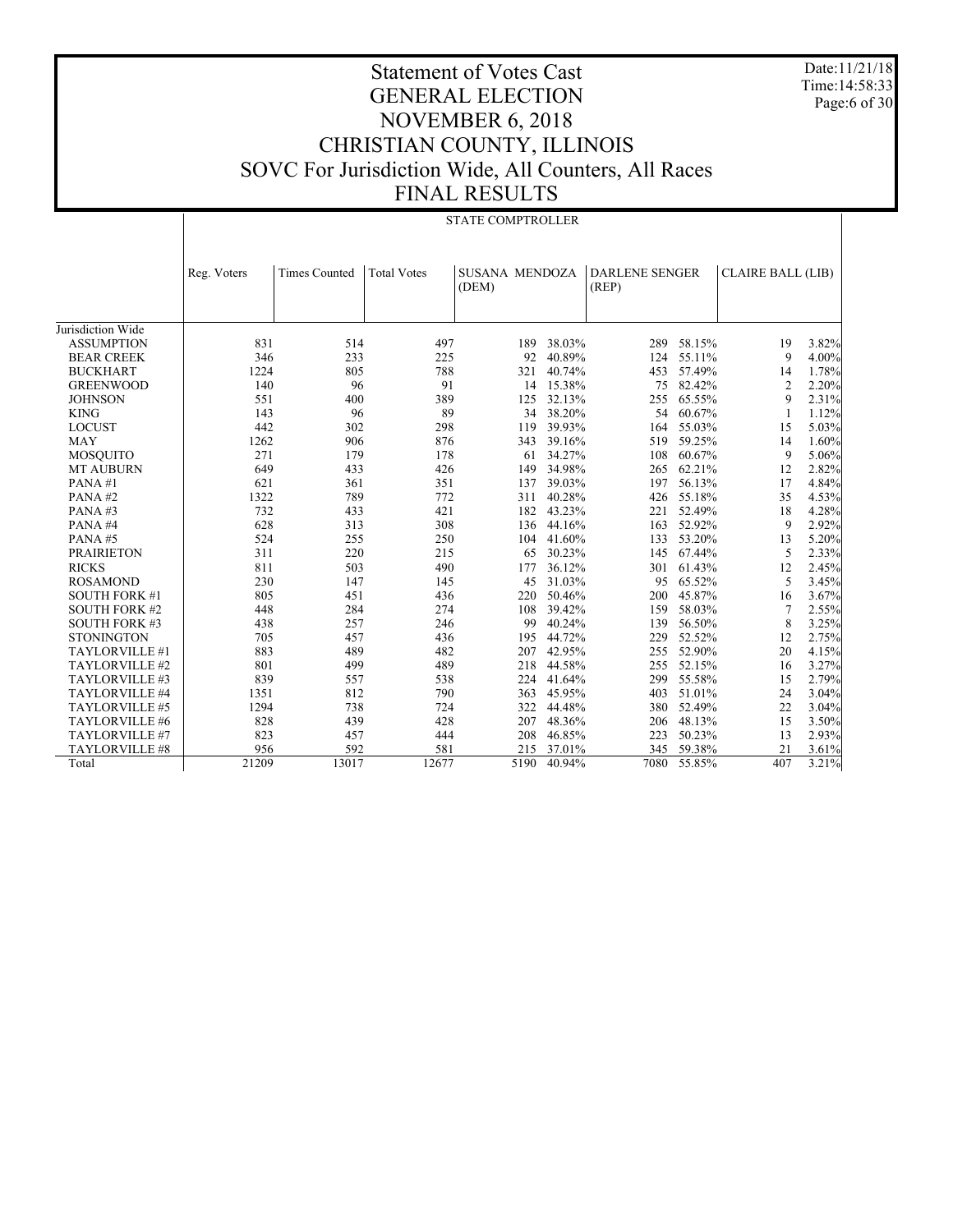Date:11/21/18 Time:14:58:33 Page:7 of 30

|                      | <b>STATE TREASURER</b> |                      |                    |                         |           |                        |            |                |          |  |
|----------------------|------------------------|----------------------|--------------------|-------------------------|-----------|------------------------|------------|----------------|----------|--|
|                      |                        |                      |                    |                         |           |                        |            |                |          |  |
|                      |                        |                      |                    |                         |           |                        |            |                |          |  |
|                      | Reg. Voters            | <b>Times Counted</b> | <b>Total Votes</b> | <b>MICHAEL FRERICHS</b> |           | <b>JIM DODGE (REP)</b> |            | <b>MICHAEL</b> |          |  |
|                      |                        |                      |                    | (DEM)                   |           |                        |            | LEHENEY (LIB)  |          |  |
|                      |                        |                      |                    |                         |           |                        |            |                |          |  |
|                      |                        |                      |                    |                         |           |                        |            |                |          |  |
| Jurisdiction Wide    |                        |                      |                    |                         |           |                        |            |                |          |  |
| <b>ASSUMPTION</b>    | 831                    | 514                  | 490                | 186                     | 37.96%    | 283                    | 57.76%     | 21             | 4.29%    |  |
| <b>BEAR CREEK</b>    | 346                    | 233                  | 221                | 90                      | 40.72%    | 122                    | 55.20%     | 9              | 4.07%    |  |
| <b>BUCKHART</b>      | 1224                   | 805                  | 791                | 327                     | 41.34%    | 443                    | 56.01%     | 21             | 2.65%    |  |
| <b>GREENWOOD</b>     | 140                    | 96                   | 91                 |                         | 18 19.78% | 69                     | 75.82%     | 4              | 4.40%    |  |
| <b>JOHNSON</b>       | 551                    | 400                  | 389                | 125                     | 32.13%    | 254                    | 65.30%     | 10             | 2.57%    |  |
| <b>KING</b>          | 143                    | 96                   | 89                 | 34                      | 38.20%    | 55                     | 61.80%     | $\mathbf{0}$   | $0.00\%$ |  |
| <b>LOCUST</b>        | 442                    | 302                  | 295                | 118                     | 40.00%    | 166                    | 56.27%     | 11             | 3.73%    |  |
| <b>MAY</b>           | 1262                   | 906                  | 879                | 361                     | 41.07%    | 503                    | 57.22%     | 15             | 1.71%    |  |
| <b>MOSQUITO</b>      | 271                    | 179                  | 177                | 60                      | 33.90%    | 107                    | 60.45%     | 10             | 5.65%    |  |
| <b>MT AUBURN</b>     | 649                    | 433                  | 419                | 157                     | 37.47%    | 248                    | 59.19%     | 14             | 3.34%    |  |
| PANA#1               | 621                    | 361                  | 350                | 139                     | 39.71%    | 197                    | 56.29%     | 14             | 4.00%    |  |
| PANA#2               | 1322                   | 789                  | 763                | 299                     | 39.19%    | 431                    | 56.49%     | 33             | 4.33%    |  |
| PANA#3               | 732                    | 433                  | 417                | 177                     | 42.45%    | 218                    | 52.28%     | 22             | 5.28%    |  |
| PANA#4               | 628                    | 313                  | 307                | 136                     | 44.30%    | 164                    | 53.42%     | $\overline{7}$ | 2.28%    |  |
| PANA#5               | 524                    | 255                  | 247                | 98                      | 39.68%    | 137                    | 55.47%     | 12             | 4.86%    |  |
| <b>PRAIRIETON</b>    | 311                    | 220                  | 213                | 61                      | 28.64%    | 143                    | 67.14%     | 9              | 4.23%    |  |
| <b>RICKS</b>         | 811                    | 503                  | 482                | 174                     | 36.10%    | 290                    | 60.17%     | 18             | 3.73%    |  |
| <b>ROSAMOND</b>      | 230                    | 147                  | 145                | 46                      | 31.72%    | 92                     | 63.45%     | 7              | 4.83%    |  |
| <b>SOUTH FORK #1</b> | 805                    | 451                  | 438                | 225                     | 51.37%    | 195                    | 44.52%     | 18             | 4.11%    |  |
| <b>SOUTH FORK #2</b> | 448                    | 284                  | 272                | 109                     | 40.07%    | 152                    | 55.88%     | 11             | 4.04%    |  |
| <b>SOUTH FORK #3</b> | 438                    | 257                  | 247                | 98                      | 39.68%    | 139                    | 56.28%     | 10             | 4.05%    |  |
| <b>STONINGTON</b>    | 705                    | 457                  | 435                | 190                     | 43.68%    | 225                    | 51.72%     | 20             | 4.60%    |  |
| TAYLORVILLE #1       | 883                    | 489                  | 478                | 199                     | 41.63%    | 260                    | 54.39%     | 19             | 3.97%    |  |
| TAYLORVILLE #2       | 801                    | 499                  | 484                | 227                     | 46.90%    |                        | 236 48.76% | 21             | 4.34%    |  |
| TAYLORVILLE #3       | 839                    | 557                  | 532                | 237                     | 44.55%    | 277                    | 52.07%     | 18             | 3.38%    |  |
| TAYLORVILLE #4       | 1351                   | 812                  | 788                | 373                     | 47.34%    | 390                    | 49.49%     | 25             | 3.17%    |  |
| TAYLORVILLE #5       | 1294                   | 738                  | 715                | 310                     | 43.36%    | 378                    | 52.87%     | 27             | 3.78%    |  |
| TAYLORVILLE #6       | 828                    | 439                  | 420                | 193                     | 45.95%    | 204                    | 48.57%     | 23             | 5.48%    |  |
| TAYLORVILLE #7       | 823                    | 457                  | 445                | 198                     | 44.49%    | 229                    | 51.46%     | 18             | 4.04%    |  |
| TAYLORVILLE #8       | 956                    | 592                  | 580                | 228                     | 39.31%    |                        | 334 57.59% | 18             | 3.10%    |  |
| Total                | 21209                  | 13017                | 12599              | 5193                    | 41.22%    | 6941                   | 55.09%     | 465            | 3.69%    |  |
|                      |                        |                      |                    |                         |           |                        |            |                |          |  |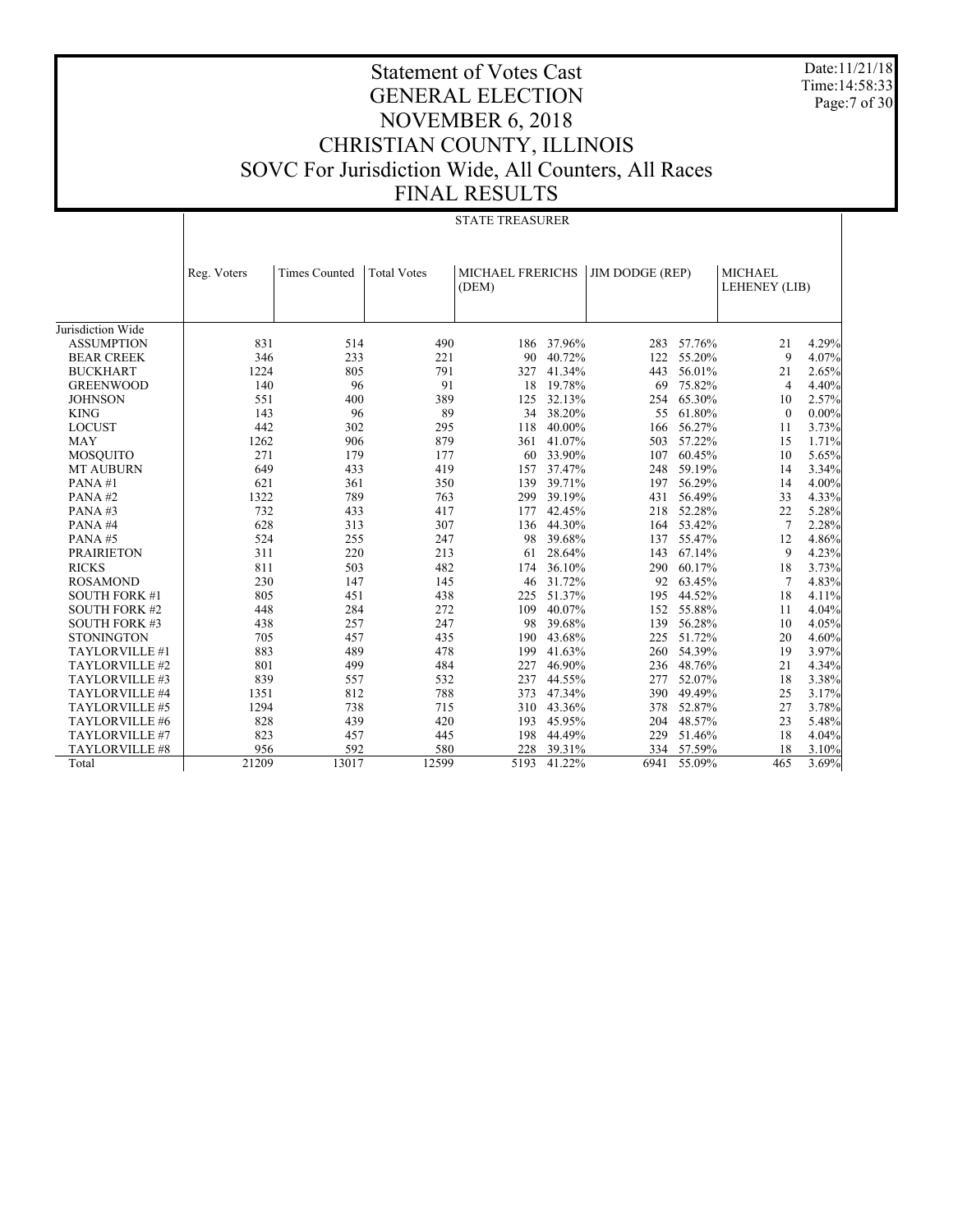Date:11/21/18 Time:14:58:33 Page:8 of 30

|                      |             | CONG DIST 13TH REP   |                    |                                 |            |                              |        |  |  |  |  |
|----------------------|-------------|----------------------|--------------------|---------------------------------|------------|------------------------------|--------|--|--|--|--|
|                      | Reg. Voters | <b>Times Counted</b> | <b>Total Votes</b> | <b>BETSY LONDRIGAN</b><br>(DEM) |            | <b>RODNEY DAVIS</b><br>(REP) |        |  |  |  |  |
| Jurisdiction Wide    |             |                      |                    |                                 |            |                              |        |  |  |  |  |
| <b>ASSUMPTION</b>    | 831         | 516                  | 509                |                                 | 134 26.33% | 375                          | 73.67% |  |  |  |  |
| <b>BEAR CREEK</b>    | 346         | 233                  | 232                | 71                              | 30.60%     | 161                          | 69.40% |  |  |  |  |
| <b>BUCKHART</b>      | 1224        | 805                  | 799                | 206                             | 25.78%     | 593                          | 74.22% |  |  |  |  |
| <b>GREENWOOD</b>     | 140         | 96                   | 96                 | 9                               | 9.38%      | 87                           | 90.63% |  |  |  |  |
| <b>JOHNSON</b>       | 551         | 400                  | 397                | 68                              | 17.13%     | 329                          | 82.87% |  |  |  |  |
| <b>KING</b>          | 143         | 96                   | 96                 | 14                              | 14.58%     | 82                           | 85.42% |  |  |  |  |
| <b>LOCUST</b>        | 442         | 304                  | 300                | 72                              | 24.00%     | 228                          | 76.00% |  |  |  |  |
| <b>MAY</b>           | 1262        | 908                  | 904                | 194                             | 21.46%     | 710                          | 78.54% |  |  |  |  |
| <b>MOSQUITO</b>      | 271         | 179                  | 179                | 33                              | 18.44%     | 146                          | 81.56% |  |  |  |  |
| <b>MT AUBURN</b>     | 649         | 433                  | 431                | 88                              | 20.42%     | 343                          | 79.58% |  |  |  |  |
| PANA#1               | 621         | 361                  | 359                | 103                             | 28.69%     | 256                          | 71.31% |  |  |  |  |
| PANA#2               | 1322        | 789                  | 781                | 229                             | 29.32%     | 552                          | 70.68% |  |  |  |  |
| PANA#3               | 732         | 434                  | 427                | 134                             | 31.38%     | 293                          | 68.62% |  |  |  |  |
| PANA#4               | 628         | 313                  | 310                | 98                              | 31.61%     | 212                          | 68.39% |  |  |  |  |
| PANA#5               | 524         | 255                  | 249                | 84                              | 33.73%     | 165                          | 66.27% |  |  |  |  |
| <b>PRAIRIETON</b>    | 311         | 220                  | 220                | 48                              | 21.82%     | 172                          | 78.18% |  |  |  |  |
| <b>RICKS</b>         | 811         | 503                  | 501                |                                 | 102 20.36% | 399                          | 79.64% |  |  |  |  |
| <b>ROSAMOND</b>      | 230         | 147                  | 146                | 23                              | 15.75%     | 123                          | 84.25% |  |  |  |  |
| <b>SOUTH FORK #1</b> | 805         | 451                  | 447                |                                 | 162 36.24% | 285                          | 63.76% |  |  |  |  |
| <b>SOUTH FORK #2</b> | 448         | 285                  | 282                | 79                              | 28.01%     | 203                          | 71.99% |  |  |  |  |
| <b>SOUTH FORK #3</b> | 438         | 257                  | 255                | 69                              | 27.06%     | 186                          | 72.94% |  |  |  |  |
| <b>STONINGTON</b>    | 705         | 457                  | 453                | 118                             | 26.05%     | 335                          | 73.95% |  |  |  |  |
| TAYLORVILLE #1       | 883         | 490                  | 487                | 135                             | 27.72%     | 352                          | 72.28% |  |  |  |  |
| TAYLORVILLE #2       | 801         | 499                  | 494                |                                 | 145 29.35% | 349                          | 70.65% |  |  |  |  |
| TAYLORVILLE #3       | 839         | 557                  | 549                |                                 | 156 28.42% | 393                          | 71.58% |  |  |  |  |
| TAYLORVILLE #4       | 1351        | 812                  | 802                | 247                             | 30.80%     | 555                          | 69.20% |  |  |  |  |
| TAYLORVILLE #5       | 1294        | 738                  | 734                | 219                             | 29.84%     | 515                          | 70.16% |  |  |  |  |
| TAYLORVILLE #6       | 828         | 439                  | 436                | 132                             | 30.28%     | 304                          | 69.72% |  |  |  |  |
| TAYLORVILLE #7       | 823         | 458                  | 453                | 139                             | 30.68%     | 314                          | 69.32% |  |  |  |  |
| TAYLORVILLE #8       | 956         | 592                  | 591                | 156                             | 26.40%     | 435                          | 73.60% |  |  |  |  |
| Total                | 21209       | 13027                | 12919              | 3467                            | 26.84%     | 9452                         | 73.16% |  |  |  |  |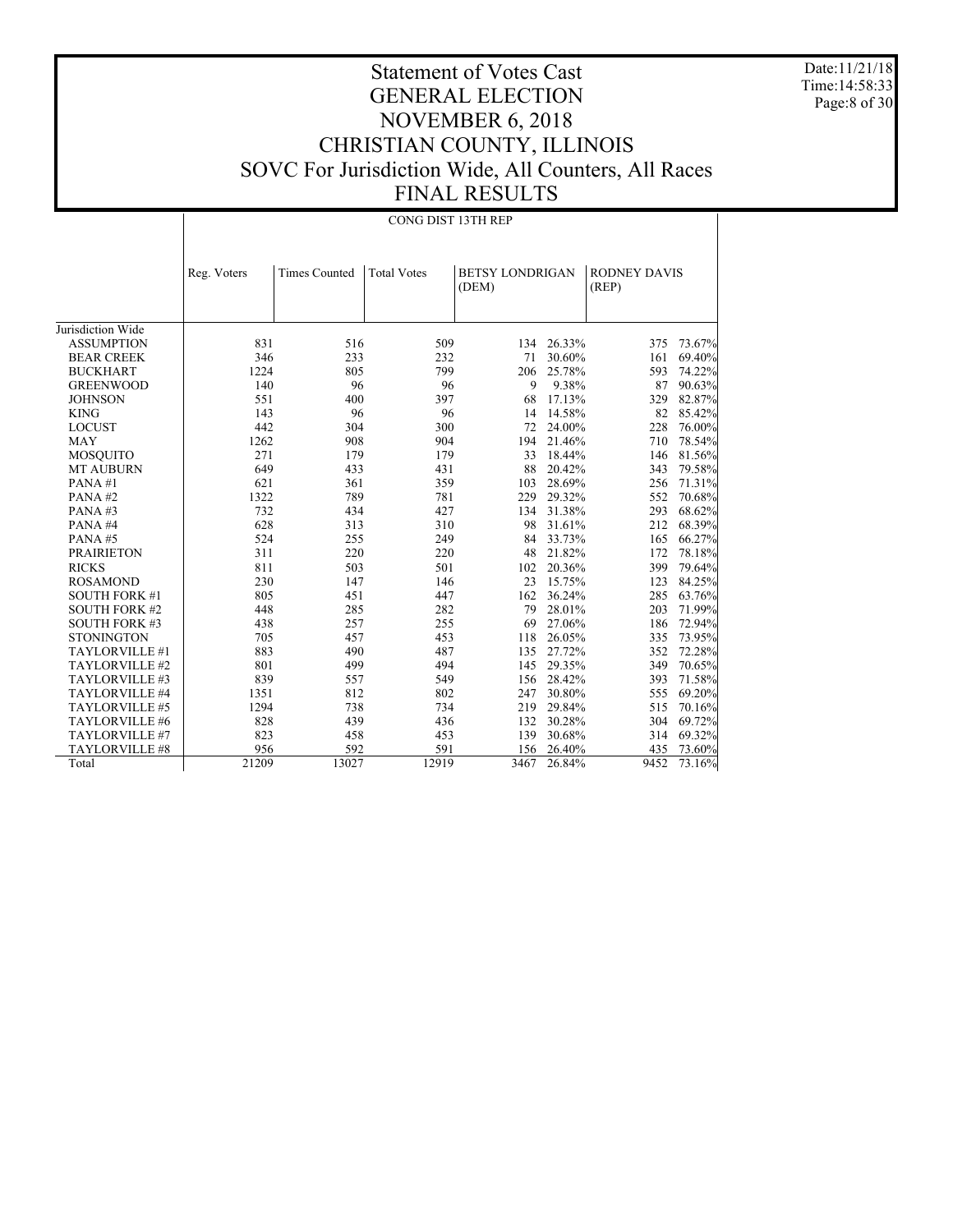Date:11/21/18 Time:14:58:34 Page:9 of 30

|                      |             | <b>STATE SENATE 48TH DISTRICT</b> |                    |                            |            |                               |            |  |  |  |  |
|----------------------|-------------|-----------------------------------|--------------------|----------------------------|------------|-------------------------------|------------|--|--|--|--|
|                      | Reg. Voters | <b>Times Counted</b>              | <b>Total Votes</b> | <b>ANDY MANAR</b><br>(DEM) |            | <b>SETH McMILLAN</b><br>(REP) |            |  |  |  |  |
| Jurisdiction Wide    |             |                                   |                    |                            |            |                               |            |  |  |  |  |
| <b>ASSUMPTION</b>    | 831         | 514                               | 506                | 209                        | 41.30%     | 297                           | 58.70%     |  |  |  |  |
| <b>BEAR CREEK</b>    | 346         | 233                               | 229                | 94                         | 41.05%     | 135                           | 58.95%     |  |  |  |  |
| <b>BUCKHART</b>      | 1224        | 805                               | 797                | 358                        | 44.92%     | 439                           | 55.08%     |  |  |  |  |
| <b>GREENWOOD</b>     | 140         | 96                                | 93                 | 25                         | 26.88%     | 68                            | 73.12%     |  |  |  |  |
| <b>JOHNSON</b>       | 551         | 400                               | 397                | 137                        | 34.51%     | 260                           | 65.49%     |  |  |  |  |
| <b>KING</b>          | 143         | 96                                | 93                 | 36                         | 38.71%     | 57                            | 61.29%     |  |  |  |  |
| <b>LOCUST</b>        | 442         | 302                               | 300                | 149                        | 49.67%     | 151                           | 50.33%     |  |  |  |  |
| <b>MAY</b>           | 1262        | 906                               | 894                | 419                        | 46.87%     | 475                           | 53.13%     |  |  |  |  |
| <b>MOSQUITO</b>      | 271         | 179                               | 179                | 73                         | 40.78%     | 106                           | 59.22%     |  |  |  |  |
| <b>MT AUBURN</b>     | 649         | 433                               | 430                | 166                        | 38.60%     | 264                           | 61.40%     |  |  |  |  |
| PANA#1               | 621         | 361                               | 357                | 178                        | 49.86%     | 179                           | 50.14%     |  |  |  |  |
| PANA#2               | 1322        | 789                               | 781                | 385                        | 49.30%     | 396                           | 50.70%     |  |  |  |  |
| PANA#3               | 732         | 433                               | 426                |                            | 216 50.70% | 210                           | 49.30%     |  |  |  |  |
| PANA#4               | 628         | 313                               | 312                | 159                        | 50.96%     | 153                           | 49.04%     |  |  |  |  |
| PANA#5               | 524         | 255                               | 250                |                            | 110 44.00% | 140                           | 56.00%     |  |  |  |  |
| <b>PRAIRIETON</b>    | 311         | 220                               | 216                |                            | 88 40.74%  | 128                           | 59.26%     |  |  |  |  |
| <b>RICKS</b>         | 811         | 503                               | 494                | 210                        | 42.51%     | 284                           | 57.49%     |  |  |  |  |
| <b>ROSAMOND</b>      | 230         | 147                               | 147                |                            | 51 34.69%  | 96                            | 65.31%     |  |  |  |  |
| <b>SOUTH FORK #1</b> | 805         | 451                               | 445                | 250                        | 56.18%     | 195                           | 43.82%     |  |  |  |  |
| <b>SOUTH FORK #2</b> | 448         | 284                               | 279                | 127                        | 45.52%     | 152                           | 54.48%     |  |  |  |  |
| <b>SOUTH FORK #3</b> | 438         | 257                               | 251                | 111                        | 44.22%     | 140                           | 55.78%     |  |  |  |  |
| <b>STONINGTON</b>    | 705         | 457                               | 443                | 224                        | 50.56%     | 219                           | 49.44%     |  |  |  |  |
| TAYLORVILLE #1       | 883         | 489                               | 482                | 214                        | 44.40%     | 268                           | 55.60%     |  |  |  |  |
| TAYLORVILLE #2       | 801         | 499                               | 494                | 244                        | 49.39%     |                               | 250 50.61% |  |  |  |  |
| TAYLORVILLE #3       | 839         | 557                               | 545                |                            | 266 48.81% | 279                           | 51.19%     |  |  |  |  |
| TAYLORVILLE #4       | 1351        | 812                               | 803                | 397                        | 49.44%     | 406                           | 50.56%     |  |  |  |  |
| TAYLORVILLE #5       | 1294        | 738                               | 731                | 363                        | 49.66%     | 368                           | 50.34%     |  |  |  |  |
| TAYLORVILLE #6       | 828         | 439                               | 434                | 218                        | 50.23%     | 216                           | 49.77%     |  |  |  |  |
| TAYLORVILLE #7       | 823         | 457                               | 453                | 223                        | 49.23%     | 230                           | 50.77%     |  |  |  |  |
| TAYLORVILLE #8       | 956         | 592                               | 588                | 257                        | 43.71%     | 331                           | 56.29%     |  |  |  |  |
| Total                | 21209       | 13017                             | 12849              | 5957                       | 46.36%     | 6892                          | 53.64%     |  |  |  |  |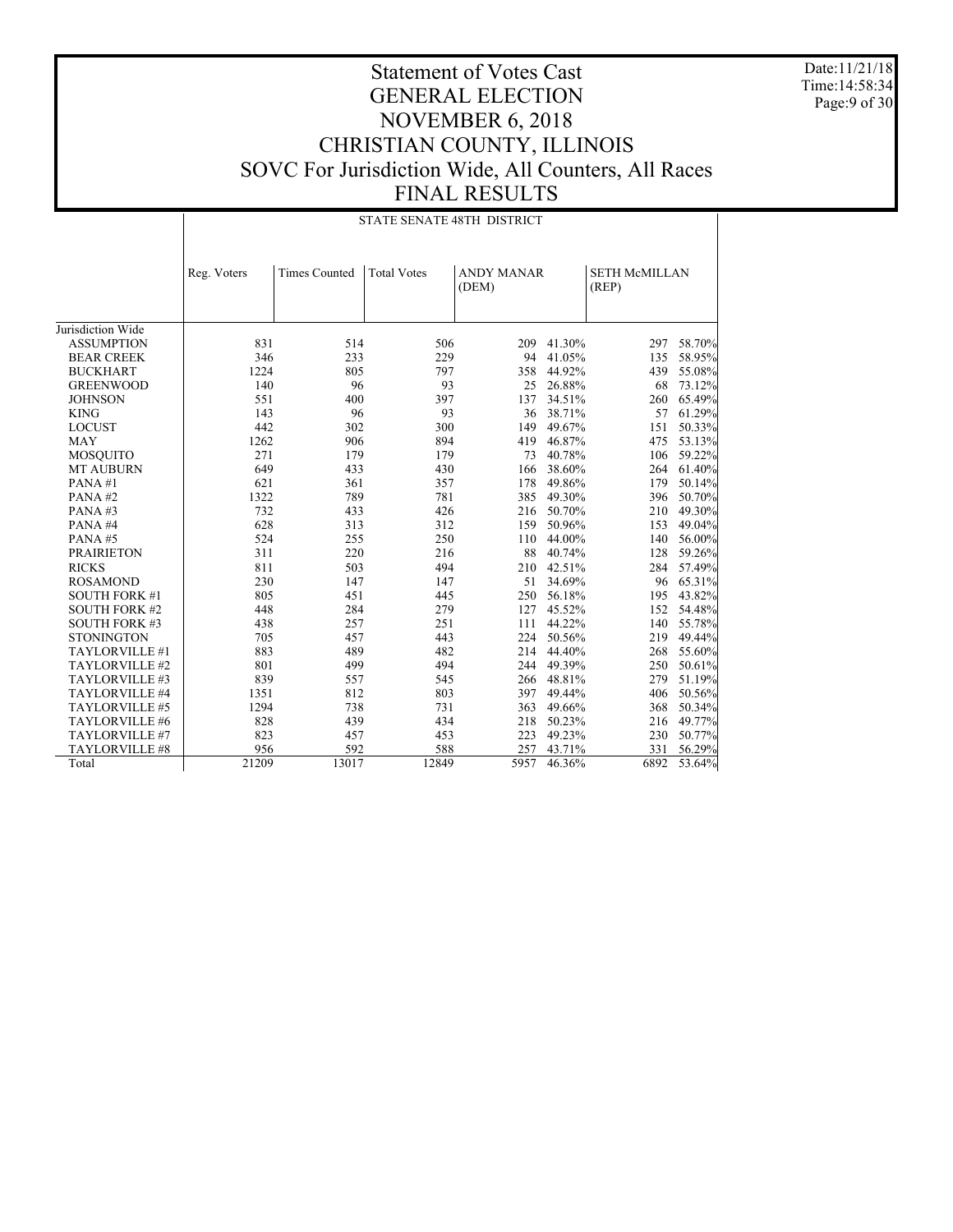Date:11/21/18 Time:14:58:34 Page:10 of 30

|                      | <b>STATE REP 95TH DIST</b> |                          |                    |                              |        |                              |            |                                   |          |  |
|----------------------|----------------------------|--------------------------|--------------------|------------------------------|--------|------------------------------|------------|-----------------------------------|----------|--|
|                      | Reg. Voters                | <b>Times Counted</b>     | <b>Total Votes</b> | <b>DILLON CLARK</b><br>(DEM) |        | <b>AVERY BOURNE</b><br>(REP) |            | <b>CRAIG</b><br><b>BARNSTABLE</b> |          |  |
| Jurisdiction Wide    |                            |                          |                    |                              |        |                              |            |                                   |          |  |
| <b>ASSUMPTION</b>    | 831                        | 514                      | 507                | 137                          | 27.02% |                              | 370 72.98% | $\theta$                          | $0.00\%$ |  |
| <b>BEAR CREEK</b>    | 346                        | 233                      | 231                | 78                           | 33.77% | 153                          | 66.23%     | $\mathbf{0}$                      | $0.00\%$ |  |
| <b>BUCKHART</b>      |                            |                          |                    |                              |        |                              |            |                                   |          |  |
| <b>GREENWOOD</b>     | 140                        | 96                       | 96                 | 12                           | 12.50% | 84                           | 87.50%     | $\theta$                          | $0.00\%$ |  |
| <b>JOHNSON</b>       | 551                        | 400                      | 397                | 75                           | 18.89% | 322                          | 81.11%     | $\boldsymbol{0}$                  | $0.00\%$ |  |
| <b>KING</b>          | 143                        | 96                       | 94                 | 21                           | 22.34% | 73                           | 77.66%     | $\mathbf{0}$                      | $0.00\%$ |  |
| <b>LOCUST</b>        | 442                        | 302                      | 301                | 90                           | 29.90% | 211                          | 70.10%     | $\theta$                          | $0.00\%$ |  |
| <b>MAY</b>           | 1258                       | 903                      | 890                | 249                          | 27.98% | 639                          | 71.80%     | $\theta$                          | $0.00\%$ |  |
| <b>MOSQUITO</b>      |                            |                          |                    |                              |        |                              |            |                                   |          |  |
| <b>MT AUBURN</b>     |                            | $\overline{\phantom{a}}$ |                    |                              |        |                              |            |                                   |          |  |
| PANA#1               | 621                        | 361                      | 352                | 106                          | 30.11% | 245                          | 69.60%     | $\mathbf{0}$                      | $0.00\%$ |  |
| PANA#2               | 1322                       | 789                      | 776                | 222                          | 28.61% | 553                          | 71.26%     | $\theta$                          | $0.00\%$ |  |
| PANA#3               | 732                        | 433                      | 424                | 141                          | 33.25% | 283                          | 66.75%     | $\boldsymbol{0}$                  | $0.00\%$ |  |
| PANA#4               | 628                        | 313                      | 309                | 106                          | 34.30% | 203                          | 65.70%     | $\mathbf{0}$                      | $0.00\%$ |  |
| PANA#5               | 524                        | 255                      | 247                | 80                           | 32.39% | 167                          | 67.61%     | $\mathbf{0}$                      | $0.00\%$ |  |
| <b>PRAIRIETON</b>    | 311                        | 220                      | 219                | 50                           | 22.83% | 169                          | 77.17%     | $\mathbf{0}$                      | $0.00\%$ |  |
| <b>RICKS</b>         | 811                        | 503                      | 502                | 131                          | 26.10% | 371                          | 73.90%     | $\theta$                          | $0.00\%$ |  |
| <b>ROSAMOND</b>      | 230                        | 147                      | 147                | 24                           | 16.33% | 123                          | 83.67%     | $\theta$                          | $0.00\%$ |  |
| <b>SOUTH FORK #1</b> |                            |                          |                    |                              |        |                              |            |                                   |          |  |
| <b>SOUTH FORK #2</b> | 6                          | $\boldsymbol{0}$         | $\mathbf{0}$       | $\boldsymbol{0}$             |        | $\Omega$                     |            | $\boldsymbol{0}$                  |          |  |
| <b>SOUTH FORK #3</b> | 72                         | 51                       | 50                 | 3                            | 6.00%  | 47                           | 94.00%     | $\mathbf{0}$                      | $0.00\%$ |  |
| <b>STONINGTON</b>    | 407                        | 268                      | 258                | 86                           | 33.33% | 172                          | 66.67%     | $\mathbf{0}$                      | $0.00\%$ |  |
| TAYLORVILLE #1       | 883                        | 489                      | 486                | 179                          | 36.83% | 306                          | 62.96%     | $\mathbf{0}$                      | $0.00\%$ |  |
| TAYLORVILLE #2       | 778                        | 479                      | 471                | 173                          | 36.73% | 297                          | 63.06%     | $\mathbf{0}$                      | $0.00\%$ |  |
| TAYLORVILLE #3       | 832                        | 550                      | 535                | 191                          | 35.70% | 342                          | 63.93%     | $\mathbf{0}$                      | $0.00\%$ |  |
| TAYLORVILLE #4       | 1156                       | 683                      | 671                | 246                          | 36.66% | 425                          | 63.34%     | $\mathbf{0}$                      | $0.00\%$ |  |
| TAYLORVILLE #5       | 1294                       | 738                      | 728                | 237                          | 32.55% | 491                          | 67.45%     | $\mathbf{0}$                      | $0.00\%$ |  |
| TAYLORVILLE #6       | 828                        | 439                      | 432                | 185                          | 42.82% | 246                          | 56.94%     | $\mathbf{0}$                      | $0.00\%$ |  |
| TAYLORVILLE #7       | 823                        | 457                      | 450                | 164                          | 36.44% | 286                          | 63.56%     | $\theta$                          | $0.00\%$ |  |
| TAYLORVILLE #8       | 956                        | 592                      | 586                | 175                          | 29.86% | 410                          | 69.97%     | $\mathbf{0}$                      | $0.00\%$ |  |
| Total                | 16925                      | 10311                    | 10159              | 3161                         | 31.12% | 6988                         | 68.79%     | $\theta$                          | $0.00\%$ |  |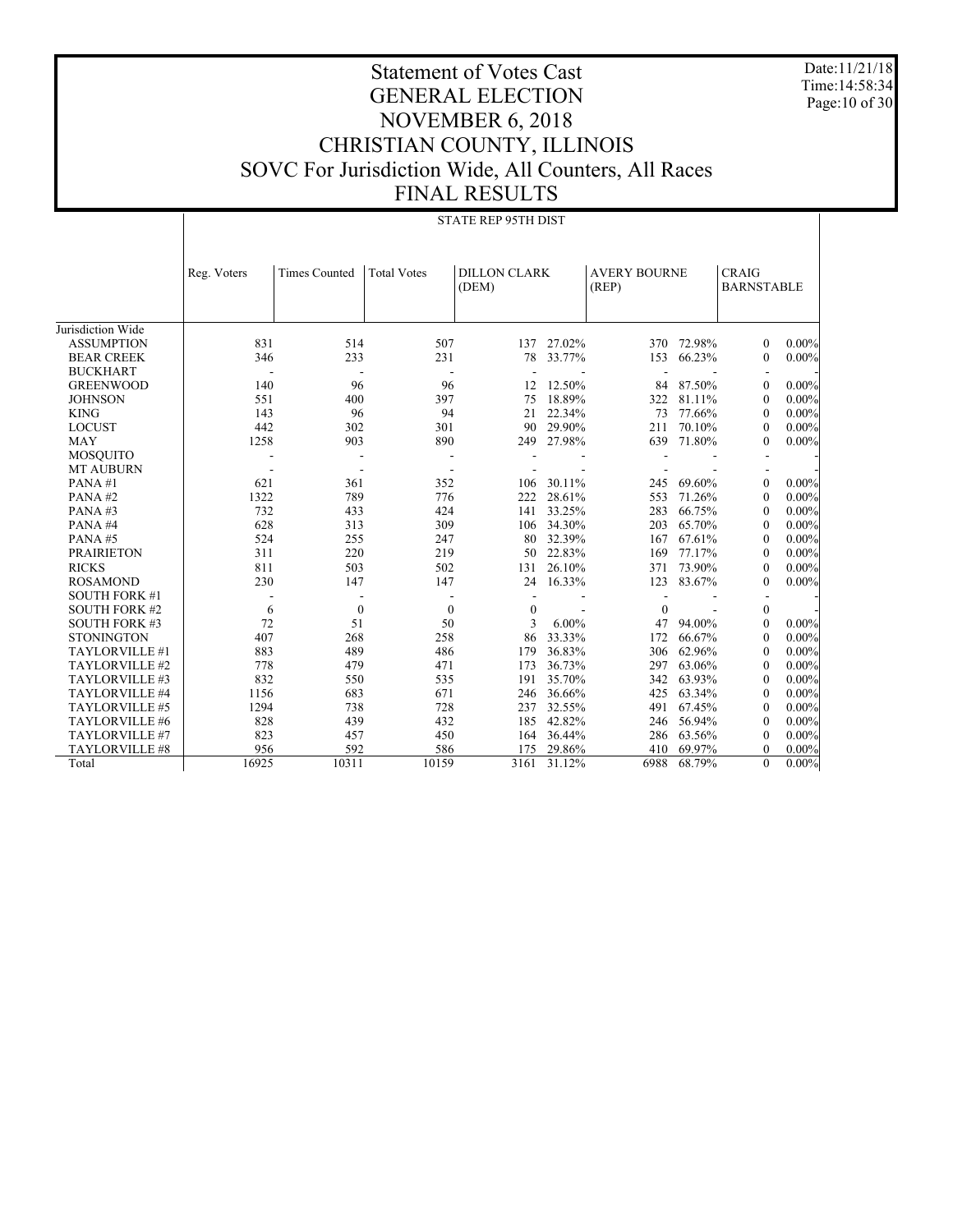Date:11/21/18 Time:14:58:34 Page:11 of 30

|                      | <b>STATE REP 96TH DIST</b> |                  |                    |                          |        |                              |        |                    |          |  |
|----------------------|----------------------------|------------------|--------------------|--------------------------|--------|------------------------------|--------|--------------------|----------|--|
|                      | Reg. Voters                | Times<br>Counted | <b>Total Votes</b> | <b>SUE SCHERER (DEM)</b> |        | <b>HERMAN SENOR</b><br>(REP) |        | <b>GARY PIERCE</b> |          |  |
| Jurisdiction Wide    |                            |                  |                    |                          |        |                              |        |                    |          |  |
| <b>ASSUMPTION</b>    |                            |                  |                    |                          |        |                              |        |                    |          |  |
| <b>BEAR CREEK</b>    |                            |                  |                    |                          |        |                              |        |                    |          |  |
| <b>BUCKHART</b>      | 1224                       | 805              | 791                | 361                      | 45.64% | 429                          | 54.24% | $\theta$           | $0.00\%$ |  |
| <b>GREENWOOD</b>     |                            |                  |                    |                          |        |                              |        |                    |          |  |
| <b>JOHNSON</b>       |                            |                  |                    |                          |        |                              |        |                    |          |  |
| <b>KING</b>          |                            |                  |                    |                          |        |                              |        |                    |          |  |
| <b>LOCUST</b>        |                            |                  |                    |                          |        |                              |        |                    |          |  |
| <b>MAY</b>           | $\overline{4}$             | 3                | 3                  | $\overline{c}$           | 66.67% |                              | 33.33% | $\theta$           | $0.00\%$ |  |
|                      | 271                        | 179              | 176                | 64                       | 36.36% | 112                          | 63.64% | $\theta$           | $0.00\%$ |  |
| <b>MOSQUITO</b>      | 649                        | 433              | 420                | 167                      | 39.76% | 253                          | 60.24% | $\theta$           | $0.00\%$ |  |
| <b>MT AUBURN</b>     |                            |                  |                    |                          |        |                              |        |                    |          |  |
| PANA#1<br>PANA#2     |                            |                  |                    |                          |        |                              |        |                    |          |  |
| PANA#3               |                            |                  |                    |                          |        |                              |        |                    |          |  |
|                      |                            |                  |                    |                          |        |                              |        |                    |          |  |
| PANA#4               |                            |                  |                    |                          |        |                              |        |                    |          |  |
| PANA#5               |                            |                  |                    |                          |        |                              |        |                    |          |  |
| <b>PRAIRIETON</b>    |                            |                  |                    |                          |        |                              |        |                    |          |  |
| <b>RICKS</b>         |                            |                  |                    |                          |        |                              |        |                    |          |  |
| <b>ROSAMOND</b>      |                            |                  |                    |                          |        |                              |        |                    |          |  |
| <b>SOUTH FORK #1</b> | 805                        | 451              | 441                | 264                      | 59.86% | 177                          | 40.14% | $\theta$           | $0.00\%$ |  |
| <b>SOUTH FORK #2</b> | 442                        | 284              | 271                | 124                      | 45.76% | 147                          | 54.24% | $\mathbf{0}$       | $0.00\%$ |  |
| <b>SOUTH FORK #3</b> | 366                        | 206              | 199                | 105                      | 52.76% | 94                           | 47.24% | $\boldsymbol{0}$   | $0.00\%$ |  |
| <b>STONINGTON</b>    | 298                        | 189              | 183                | 86                       | 46.99% | 97                           | 53.01% | $\theta$           | $0.00\%$ |  |
| TAYLORVILLE #1       |                            |                  | $\blacksquare$     |                          |        |                              |        |                    |          |  |
| TAYLORVILLE #2       | 23                         | 20               | 18                 | 6                        | 33.33% | 12                           | 66.67% | $\theta$           | $0.00\%$ |  |
| TAYLORVILLE #3       | $\overline{7}$             | 7                | 7                  | $\overline{2}$           | 28.57% | 5                            | 71.43% | $\theta$           | $0.00\%$ |  |
| TAYLORVILLE #4       | 195                        | 129              | 127                | 68                       | 53.54% | 59                           | 46.46% | $\theta$           | $0.00\%$ |  |
| TAYLORVILLE #5       |                            |                  |                    |                          |        |                              |        |                    |          |  |
| TAYLORVILLE #6       |                            |                  |                    |                          |        |                              |        |                    |          |  |
| TAYLORVILLE #7       |                            |                  |                    |                          |        |                              |        |                    |          |  |
| TAYLORVILLE #8       |                            |                  |                    |                          |        |                              |        |                    |          |  |
| Total                | 4284                       | 2706             | 2636               | 1249                     | 47.38% | 1386                         | 52.58% | $\theta$           | $0.00\%$ |  |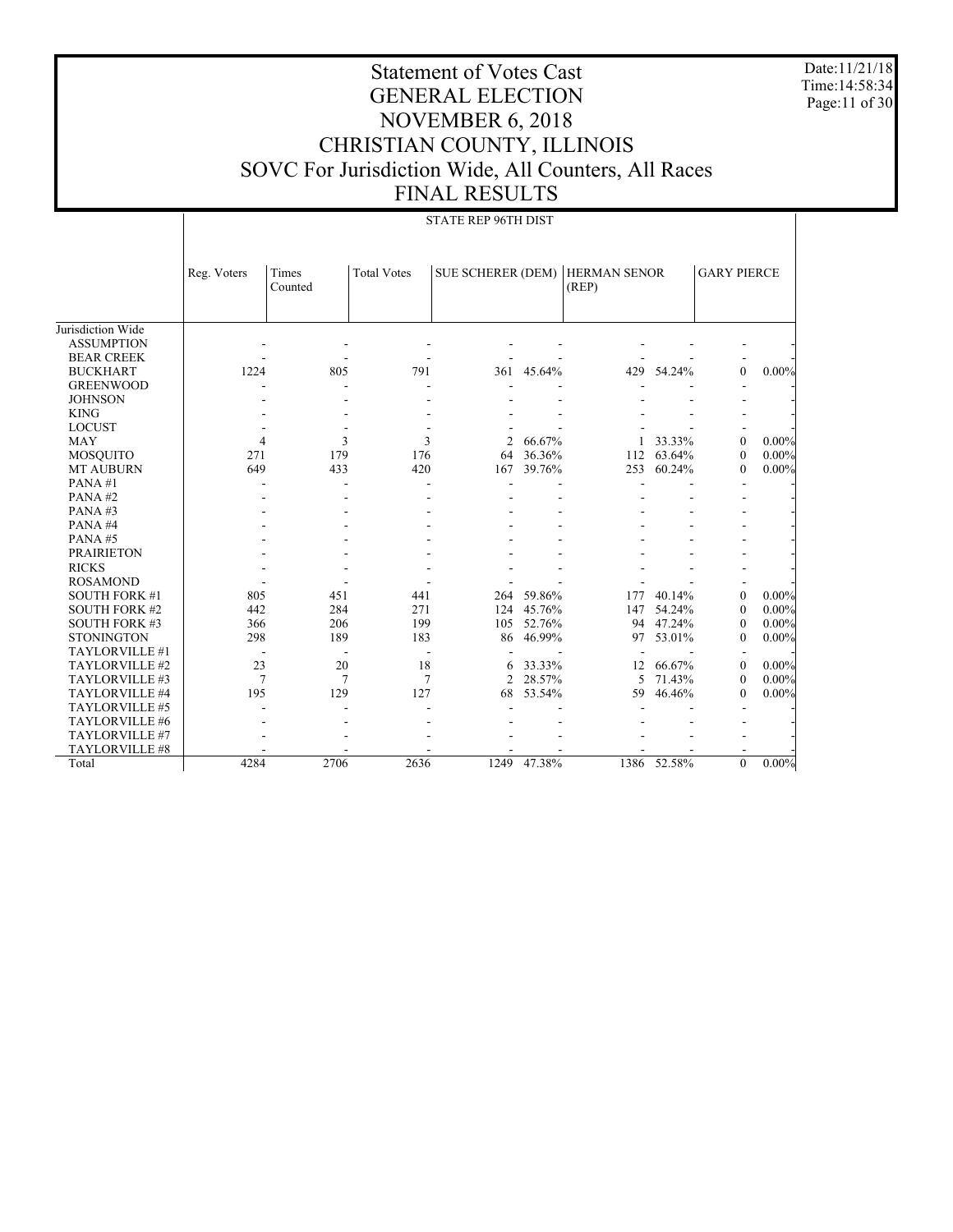Date:11/21/18 Time:14:58:34 Page:12 of 30

|                      | <b>COUNTY CLERK/RECORDER</b> |                      |                    |                                 |  |  |  |  |  |
|----------------------|------------------------------|----------------------|--------------------|---------------------------------|--|--|--|--|--|
|                      | Reg. Voters                  | <b>Times Counted</b> | <b>Total Votes</b> | <b>MICHAEL GIANASI</b><br>(DEM) |  |  |  |  |  |
| Jurisdiction Wide    |                              |                      |                    |                                 |  |  |  |  |  |
| <b>ASSUMPTION</b>    | 831                          | 514                  | 374                | 374 100.00%                     |  |  |  |  |  |
| <b>BEAR CREEK</b>    | 346                          | 233                  | 178                | 178 100.00%                     |  |  |  |  |  |
| <b>BUCKHART</b>      | 1224                         | 805                  | 607                | 607 100.00%                     |  |  |  |  |  |
| <b>GREENWOOD</b>     | 140                          | 96                   | 58                 | 58 100.00%                      |  |  |  |  |  |
| <b>JOHNSON</b>       | 551                          | 400                  | 269                | 269 100.00%                     |  |  |  |  |  |
| <b>KING</b>          | 143                          | 96                   | 74                 | 74 100.00%                      |  |  |  |  |  |
| <b>LOCUST</b>        | 442                          | 302                  | 251                | 251 100.00%                     |  |  |  |  |  |
| <b>MAY</b>           | 1262                         | 906                  | 694                | 694 100.00%                     |  |  |  |  |  |
| <b>MOSQUITO</b>      | 271                          | 179                  | 135                | 135 100.00%                     |  |  |  |  |  |
| <b>MT AUBURN</b>     | 649                          | 433                  | 304                | 304 100.00%                     |  |  |  |  |  |
| PANA#1               | 621                          | 361                  | 266                | 266 100.00%                     |  |  |  |  |  |
| PANA#2               | 1322                         | 789                  | 614                | 614 100.00%                     |  |  |  |  |  |
| PANA#3               | 732                          | 433                  | 334                | 334 100.00%                     |  |  |  |  |  |
| PANA#4               | 628                          | 313                  | 249                | 249 100.00%                     |  |  |  |  |  |
| PANA#5               | 524                          | 255                  | 190                | 190 100.00%                     |  |  |  |  |  |
| <b>PRAIRIETON</b>    | 311                          | 220                  | 161                | 161 100.00%                     |  |  |  |  |  |
| <b>RICKS</b>         | 811                          | 503                  | 379                | 379 100.00%                     |  |  |  |  |  |
| <b>ROSAMOND</b>      | 230                          | 147                  | 106                | 106 100.00%                     |  |  |  |  |  |
| <b>SOUTH FORK #1</b> | 805                          | 451                  | 368                | 368 100.00%                     |  |  |  |  |  |
| <b>SOUTH FORK #2</b> | 448                          | 284                  | 203                | 203 100.00%                     |  |  |  |  |  |
| <b>SOUTH FORK #3</b> | 438                          | 257                  | 201                | 201 100.00%                     |  |  |  |  |  |
| <b>STONINGTON</b>    | 705                          | 457                  | 346                | 346 100.00%                     |  |  |  |  |  |
| TAYLORVILLE #1       | 883                          | 489                  | 399                | 399 100.00%                     |  |  |  |  |  |
| TAYLORVILLE #2       | 801                          | 499                  | 403                | 403 100.00%                     |  |  |  |  |  |
| TAYLORVILLE #3       | 839                          | 557                  | 434                | 434 100.00%                     |  |  |  |  |  |
| TAYLORVILLE #4       | 1351                         | 812                  | 685                | 685 100.00%                     |  |  |  |  |  |
| TAYLORVILLE #5       | 1294                         | 738                  | 581                | 581 100.00%                     |  |  |  |  |  |
| TAYLORVILLE #6       | 828                          | 439                  | 348                | 348 100.00%                     |  |  |  |  |  |
| TAYLORVILLE #7       | 823                          | 457                  | 376                | 376 100.00%                     |  |  |  |  |  |
| TAYLORVILLE #8       | 956                          | 592                  | 468                | 468 100.00%                     |  |  |  |  |  |
| Total                | 21209                        | 13017                | 10055              | 10055 100.00%                   |  |  |  |  |  |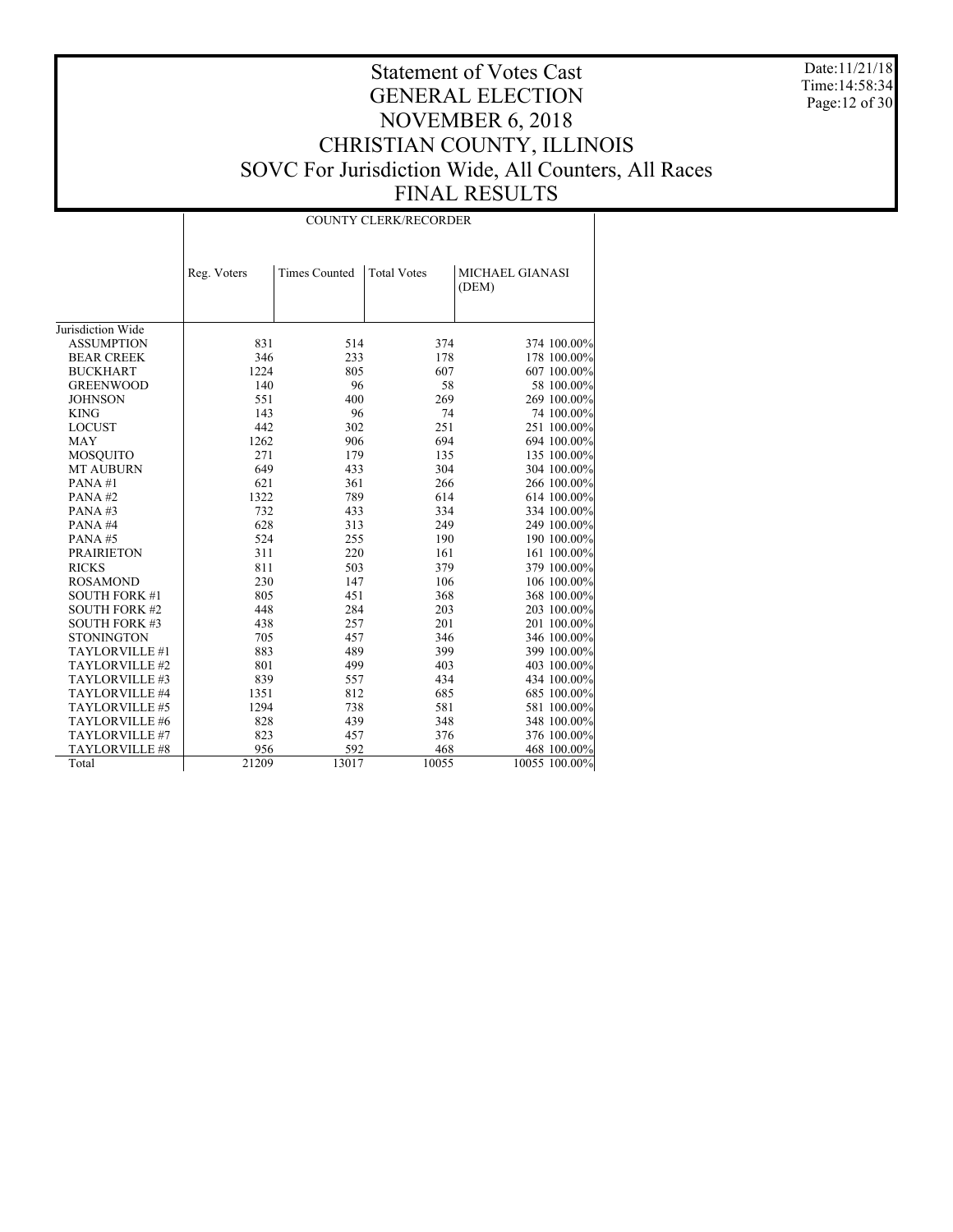Date:11/21/18 Time:14:58:34 Page:13 of 30

|                      |             |                      | <b>COUNTY TREASURER</b> |                                |
|----------------------|-------------|----------------------|-------------------------|--------------------------------|
|                      | Reg. Voters | <b>Times Counted</b> | <b>Total Votes</b>      | <b>BETTY ASMUSSEN</b><br>(REP) |
| Jurisdiction Wide    |             |                      |                         |                                |
|                      | 831         | 514                  | 424                     | 424 100.00%                    |
| <b>ASSUMPTION</b>    |             |                      |                         |                                |
| <b>BEAR CREEK</b>    | 346         | 233                  | 195                     | 195 100.00%                    |
| <b>BUCKHART</b>      | 1224        | 805                  | 701                     | 701 100.00%                    |
| <b>GREENWOOD</b>     | 140         | 96                   | 87                      | 87 100.00%                     |
| <b>JOHNSON</b>       | 551         | 400                  | 360                     | 360 100.00%                    |
| <b>KING</b>          | 143         | 96                   | 86                      | 86 100.00%                     |
| <b>LOCUST</b>        | 442         | 302                  | 256                     | 256 100.00%                    |
| <b>MAY</b>           | 1262        | 906                  | 794                     | 794 100.00%                    |
| <b>MOSQUITO</b>      | 271         | 179                  | 156                     | 156 100.00%                    |
| <b>MT AUBURN</b>     | 649         | 433                  | 369                     | 369 100.00%                    |
| PANA#1               | 621         | 361                  | 306                     | 306 100.00%                    |
| PANA#2               | 1322        | 789                  | 690                     | 690 100.00%                    |
| PANA#3               | 732         | 433                  | 370                     | 370 100.00%                    |
| PANA#4               | 628         | 313                  | 269                     | 269 100.00%                    |
| PANA#5               | 524         | 255                  | 219                     | 219 100.00%                    |
| <b>PRAIRIETON</b>    | 311         | 220                  | 198                     | 198 100.00%                    |
| <b>RICKS</b>         | 811         | 503                  | 437                     | 437 100.00%                    |
| <b>ROSAMOND</b>      | 230         | 147                  | 137                     | 137 100.00%                    |
| <b>SOUTH FORK #1</b> | 805         | 451                  | 376                     | 376 100.00%                    |
| <b>SOUTH FORK #2</b> | 448         | 284                  | 236                     | 236 100.00%                    |
| <b>SOUTH FORK #3</b> | 438         | 257                  | 216                     | 216 100.00%                    |
| <b>STONINGTON</b>    | 705         | 457                  | 385                     | 385 100.00%                    |
| TAYLORVILLE #1       | 883         | 489                  | 433                     | 433 100.00%                    |
| TAYLORVILLE #2       | 801         | 499                  | 424                     | 424 100.00%                    |
| TAYLORVILLE #3       | 839         | 557                  | 484                     | 484 100.00%                    |
| TAYLORVILLE #4       | 1351        | 812                  | 717                     | 717 100.00%                    |
| TAYLORVILLE #5       | 1294        | 738                  | 641                     | 641 100.00%                    |
| TAYLORVILLE #6       | 828         | 439                  | 372                     | 372 100.00%                    |
| TAYLORVILLE #7       | 823         | 457                  | 395                     | 395 100.00%                    |
| TAYLORVILLE #8       | 956         | 592                  | 521                     | 521 100.00%                    |
| Total                | 21209       | 13017                | 11254                   | 11254 100.00%                  |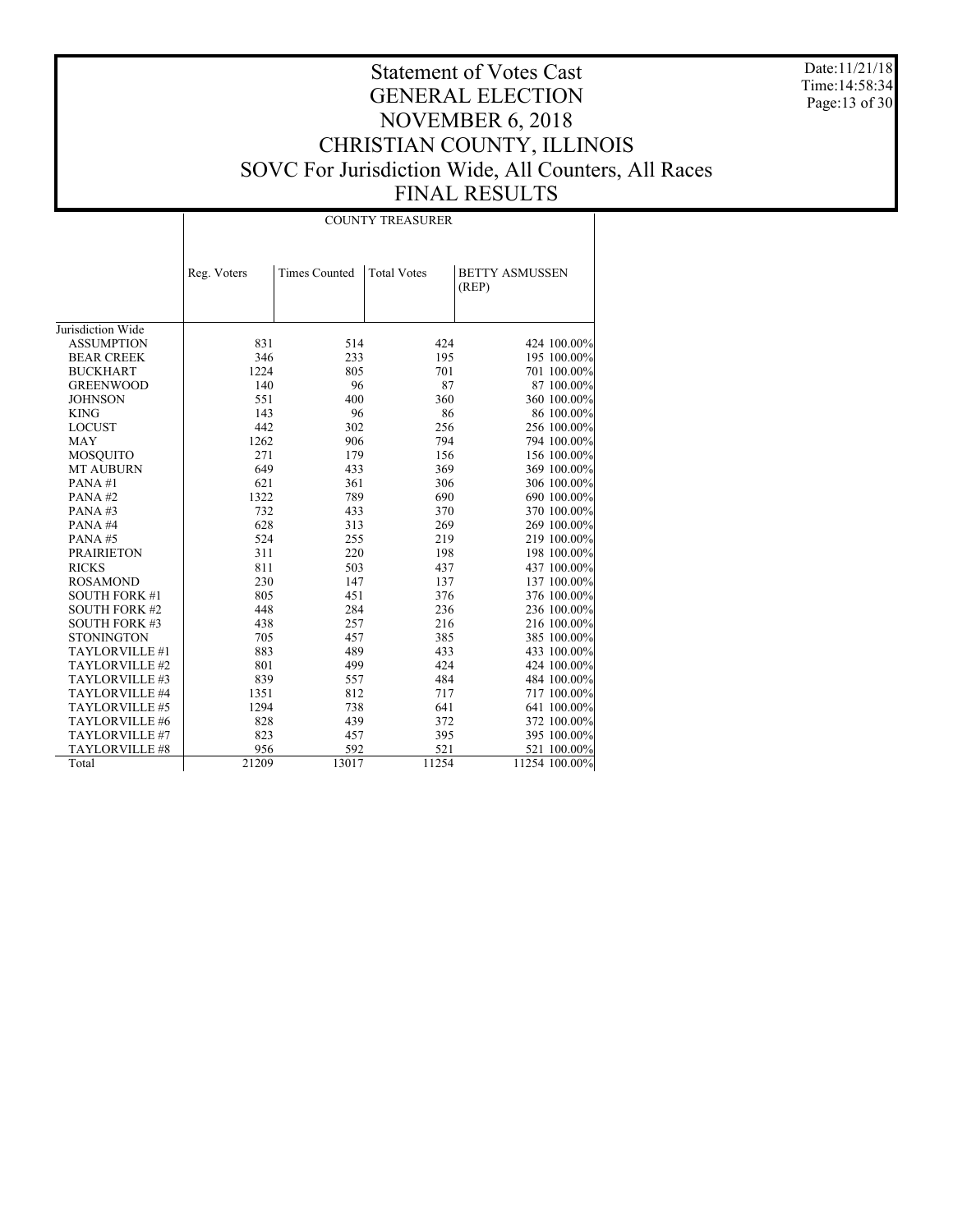Date:11/21/18 Time:14:58:34 Page:14 of 30

|                      |             |                      | <b>COUNTY SHERIFF</b> |                                  |
|----------------------|-------------|----------------------|-----------------------|----------------------------------|
|                      | Reg. Voters | <b>Times Counted</b> | <b>Total Votes</b>    | <b>BRUCE KETTELKAMP</b><br>(REP) |
| Jurisdiction Wide    |             |                      |                       |                                  |
| <b>ASSUMPTION</b>    | 831         | 514                  | 447                   | 447 100.00%                      |
| <b>BEAR CREEK</b>    | 346         | 233                  | 203                   | 203 100.00%                      |
| <b>BUCKHART</b>      | 1224        | 805                  | 702                   | 702 100.00%                      |
| <b>GREENWOOD</b>     | 140         | 96                   | 92                    | 92 100.00%                       |
| <b>JOHNSON</b>       | 551         | 400                  | 365                   | 365 100.00%                      |
| <b>KING</b>          | 143         | 96                   | 88                    | 88 100.00%                       |
| <b>LOCUST</b>        | 442         | 302                  | 263                   | 263 100.00%                      |
| <b>MAY</b>           | 1262        | 906                  | 817                   | 817 100.00%                      |
| <b>MOSQUITO</b>      | 271         | 179                  | 163                   | 163 100.00%                      |
| <b>MT AUBURN</b>     | 649         | 433                  | 384                   | 384 100.00%                      |
| PANA#1               | 621         | 361                  | 320                   | 320 100.00%                      |
| PANA#2               | 1322        | 789                  | 714                   | 714 100.00%                      |
| PANA#3               | 732         | 433                  | 390                   | 390 100.00%                      |
| PANA#4               | 628         | 313                  | 282                   | 282 100.00%                      |
| PANA#5               | 524         | 255                  | 230                   | 230 100.00%                      |
| <b>PRAIRIETON</b>    | 311         | 220                  | 201                   | 201 100.00%                      |
| <b>RICKS</b>         | 811         | 503                  | 461                   | 461 100.00%                      |
| <b>ROSAMOND</b>      | 230         | 147                  | 143                   | 143 100.00%                      |
| <b>SOUTH FORK #1</b> | 805         | 451                  | 393                   | 393 100.00%                      |
| <b>SOUTH FORK #2</b> | 448         | 284                  | 239                   | 239 100.00%                      |
| <b>SOUTH FORK #3</b> | 438         | 257                  | 221                   | 221 100.00%                      |
| <b>STONINGTON</b>    | 705         | 457                  | 399                   | 399 100.00%                      |
| TAYLORVILLE #1       | 883         | 489                  | 437                   | 437 100.00%                      |
| TAYLORVILLE #2       | 801         | 499                  | 431                   | 431 100.00%                      |
| TAYLORVILLE #3       | 839         | 557                  | 492                   | 492 100.00%                      |
| TAYLORVILLE #4       | 1351        | 812                  | 731                   | 731 100.00%                      |
| TAYLORVILLE #5       | 1294        | 738                  | 635                   | 635 100.00%                      |
| TAYLORVILLE #6       | 828         | 439                  | 383                   | 383 100.00%                      |
| TAYLORVILLE #7       | 823         | 457                  | 408                   | 408 100.00%                      |
| TAYLORVILLE #8       | 956         | 592                  | 529                   | 529 100.00%                      |
| Total                | 21209       | 13017                | 11563                 | 11563 100.00%                    |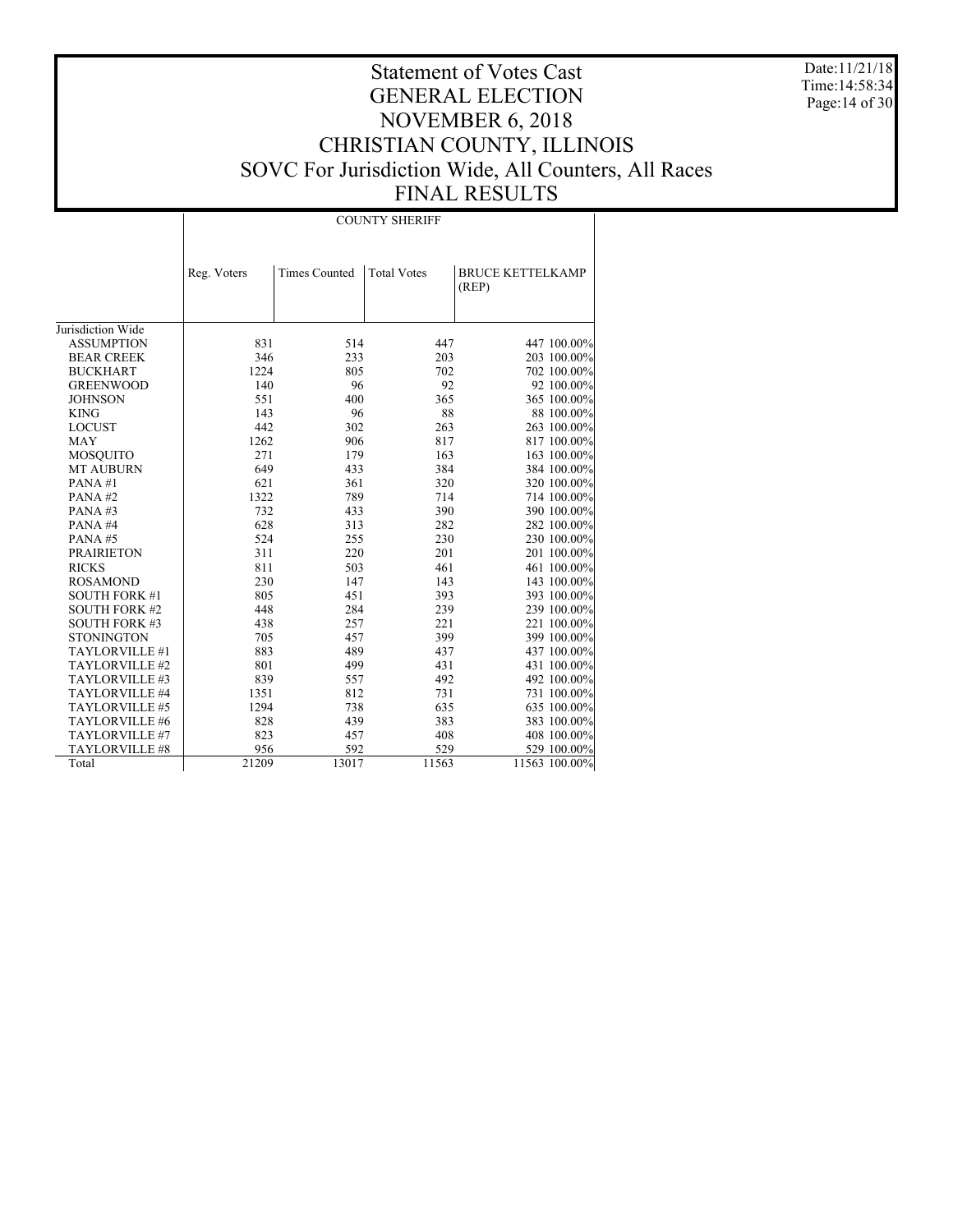Date:11/21/18 Time:14:58:34 Page:15 of 30

|                      |             |                      | <b>COUNTY SUP OF ASSESSMENTS</b> |                  |
|----------------------|-------------|----------------------|----------------------------------|------------------|
|                      | Reg. Voters | <b>Times Counted</b> | <b>Total Votes</b>               | CHAD COADY (DEM) |
|                      |             |                      |                                  |                  |
|                      |             |                      |                                  |                  |
| Jurisdiction Wide    |             |                      |                                  |                  |
| <b>ASSUMPTION</b>    | 831         | 514                  | 367                              | 367 100.00%      |
| <b>BEAR CREEK</b>    | 346         | 233                  | 182                              | 182 100.00%      |
| <b>BUCKHART</b>      | 1224        | 805                  | 603                              | 603 100.00%      |
| <b>GREENWOOD</b>     | 140         | 96                   | 60                               | 60 100.00%       |
| <b>JOHNSON</b>       | 551         | 400                  | 268                              | 268 100.00%      |
| <b>KING</b>          | 143         | 96                   | 76                               | 76 100.00%       |
| <b>LOCUST</b>        | 442         | 302                  | 247                              | 247 100.00%      |
| <b>MAY</b>           | 1262        | 906                  | 676                              | 676 100.00%      |
| <b>MOSQUITO</b>      | 271         | 179                  | 132                              | 132 100.00%      |
| <b>MT AUBURN</b>     | 649         | 433                  | 303                              | 303 100.00%      |
| PANA#1               | 621         | 361                  | 265                              | 265 100.00%      |
| PANA#2               | 1322        | 789                  | 612                              | 612 100.00%      |
| PANA#3               | 732         | 433                  | 327                              | 327 100.00%      |
| PANA#4               | 628         | 313                  | 243                              | 243 100.00%      |
| PANA#5               | 524         | 255                  | 192                              | 192 100.00%      |
| <b>PRAIRIETON</b>    | 311         | 220                  | 161                              | 161 100.00%      |
| <b>RICKS</b>         | 811         | 503                  | 392                              | 392 100.00%      |
| <b>ROSAMOND</b>      | 230         | 147                  | 107                              | 107 100.00%      |
| <b>SOUTH FORK #1</b> | 805         | 451                  | 354                              | 354 100.00%      |
| <b>SOUTH FORK #2</b> | 448         | 284                  | 197                              | 197 100.00%      |
| <b>SOUTH FORK #3</b> | 438         | 257                  | 198                              | 198 100.00%      |
| <b>STONINGTON</b>    | 705         | 457                  | 337                              | 337 100.00%      |
| TAYLORVILLE #1       | 883         | 489                  | 387                              | 387 100.00%      |
| TAYLORVILLE #2       | 801         | 499                  | 387                              | 387 100.00%      |
| TAYLORVILLE #3       | 839         | 557                  | 424                              | 424 100.00%      |
| TAYLORVILLE #4       | 1351        | 812                  | 661                              | 661 100.00%      |
| TAYLORVILLE #5       | 1294        | 738                  | 558                              | 558 100.00%      |
| TAYLORVILLE #6       | 828         | 439                  | 329                              | 329 100.00%      |
| TAYLORVILLE #7       | 823         | 457                  | 360                              | 360 100.00%      |
| TAYLORVILLE #8       | 956         | 592                  | 460                              | 460 100.00%      |
| Total                | 21209       | 13017                | 9865                             | 9865 100.00%     |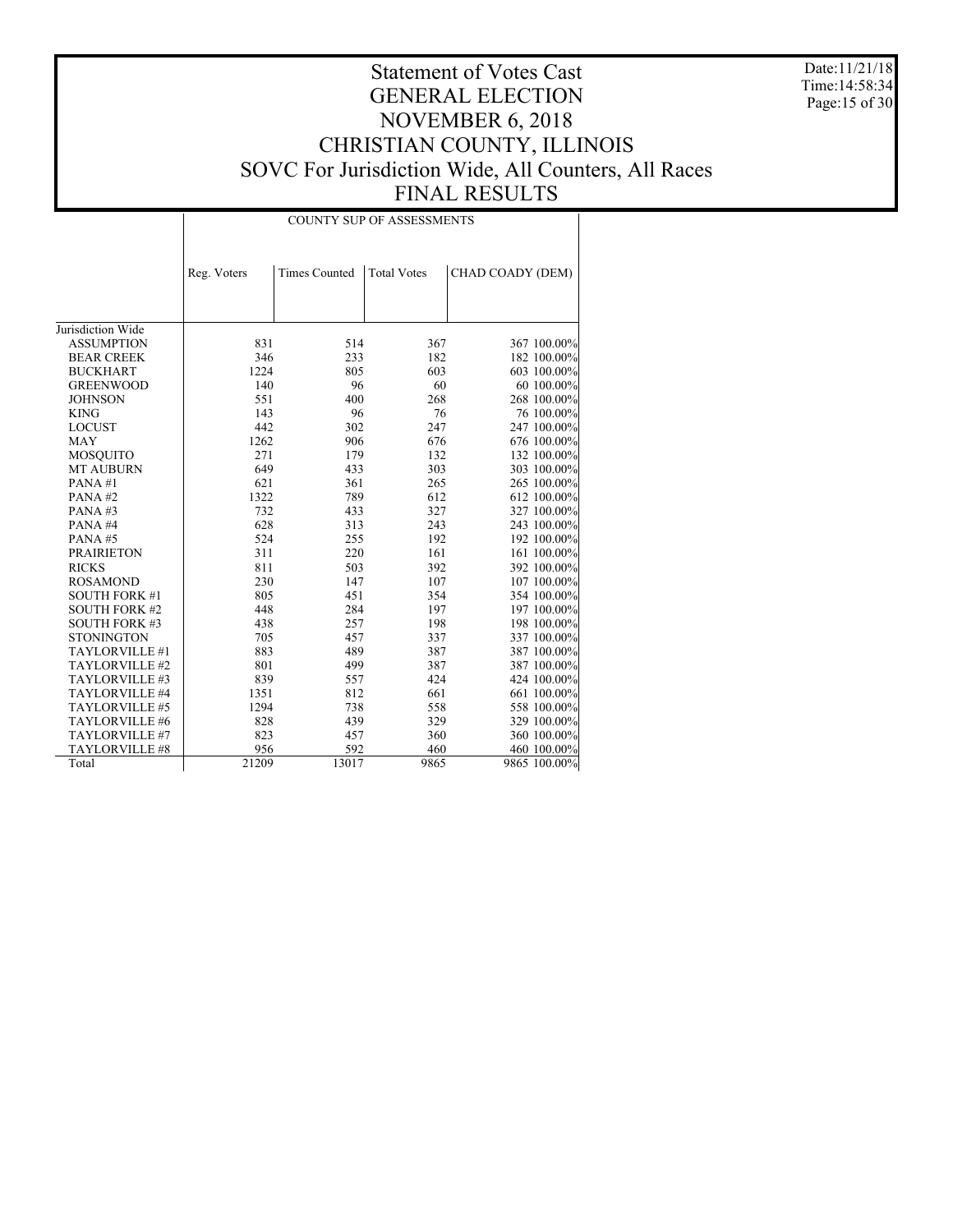Date:11/21/18 Time:14:58:34 Page:16 of 30

|                      |                |                      | ESR REG SUP (BO-CH-EF-FA-MO) |                                 |
|----------------------|----------------|----------------------|------------------------------|---------------------------------|
|                      | Reg. Voters    | <b>Times Counted</b> | <b>Total Votes</b>           | <b>JULIE WOLLERMAN</b><br>(DEM) |
| Jurisdiction Wide    |                |                      |                              |                                 |
| <b>ASSUMPTION</b>    | $\overline{c}$ | 2                    | $\overline{2}$               | 2 100.00%                       |
| <b>BEAR CREEK</b>    | 346            | 233                  | 177                          | 177 100.00%                     |
| <b>BUCKHART</b>      | 1221           | 805                  | 584                          | 584 100.00%                     |
| <b>GREENWOOD</b>     | 140            | 96                   | 56                           | 56 100.00%                      |
| <b>JOHNSON</b>       | 551            | 400                  | 252                          | 252 100.00%                     |
| <b>KING</b>          | 143            | 96                   | 75                           | 75 100.00%                      |
| <b>LOCUST</b>        | 430            | 293                  | 232                          | 232 100.00%                     |
| <b>MAY</b>           | 1249           | 885                  | 641                          | 641 100.00%                     |
| <b>MOSQUITO</b>      | 153            | 103                  | 74                           | 74 100.00%                      |
| <b>MT AUBURN</b>     | 540            | 367                  | 252                          | 252 100.00%                     |
| PANA#1               | 621            | 361                  | 263                          | 263 100.00%                     |
| PANA#2               | 1322           | 789                  | 603                          | 603 100.00%                     |
| PANA#3               | 732            | 433                  | 331                          | 331 100.00%                     |
| PANA#4               | 618            | 308                  | 238                          | 238 100.00%                     |
| PANA#5               | 514            | 249                  | 189                          | 189 100.00%                     |
| <b>PRAIRIETON</b>    | 42             | 31                   | 25                           | 25 100.00%                      |
| <b>RICKS</b>         | 811            | 503                  | 382                          | 382 100.00%                     |
| <b>ROSAMOND</b>      | 230            | 147                  | 106                          | 106 100.00%                     |
| <b>SOUTH FORK #1</b> | 805            | 451                  | 344                          | 344 100.00%                     |
| <b>SOUTH FORK #2</b> | 377            | 245                  | 168                          | 168 100.00%                     |
| <b>SOUTH FORK #3</b> | 438            | 257                  | 188                          | 188 100.00%                     |
| <b>STONINGTON</b>    | 702            | 454                  | 331                          | 331 100.00%                     |
| TAYLORVILLE #1       | 883            | 489                  | 381                          | 381 100.00%                     |
| TAYLORVILLE #2       | 801            | 499                  | 378                          | 378 100.00%                     |
| TAYLORVILLE #3       | 839            | 557                  | 408                          | 408 100.00%                     |
| TAYLORVILLE #4       | 1351           | 812                  | 658                          | 658 100.00%                     |
| TAYLORVILLE #5       | 1294           | 738                  | 541                          | 541 100.00%                     |
| TAYLORVILLE #6       | 828            | 439                  | 314                          | 314 100.00%                     |
| TAYLORVILLE #7       | 823            | 457                  | 354                          | 354 100.00%                     |
| TAYLORVILLE #8       | 956            | 592                  | 455                          | 455 100.00%                     |
| Total                | 19762          | 12091                | 9002                         | 9002 100.00%                    |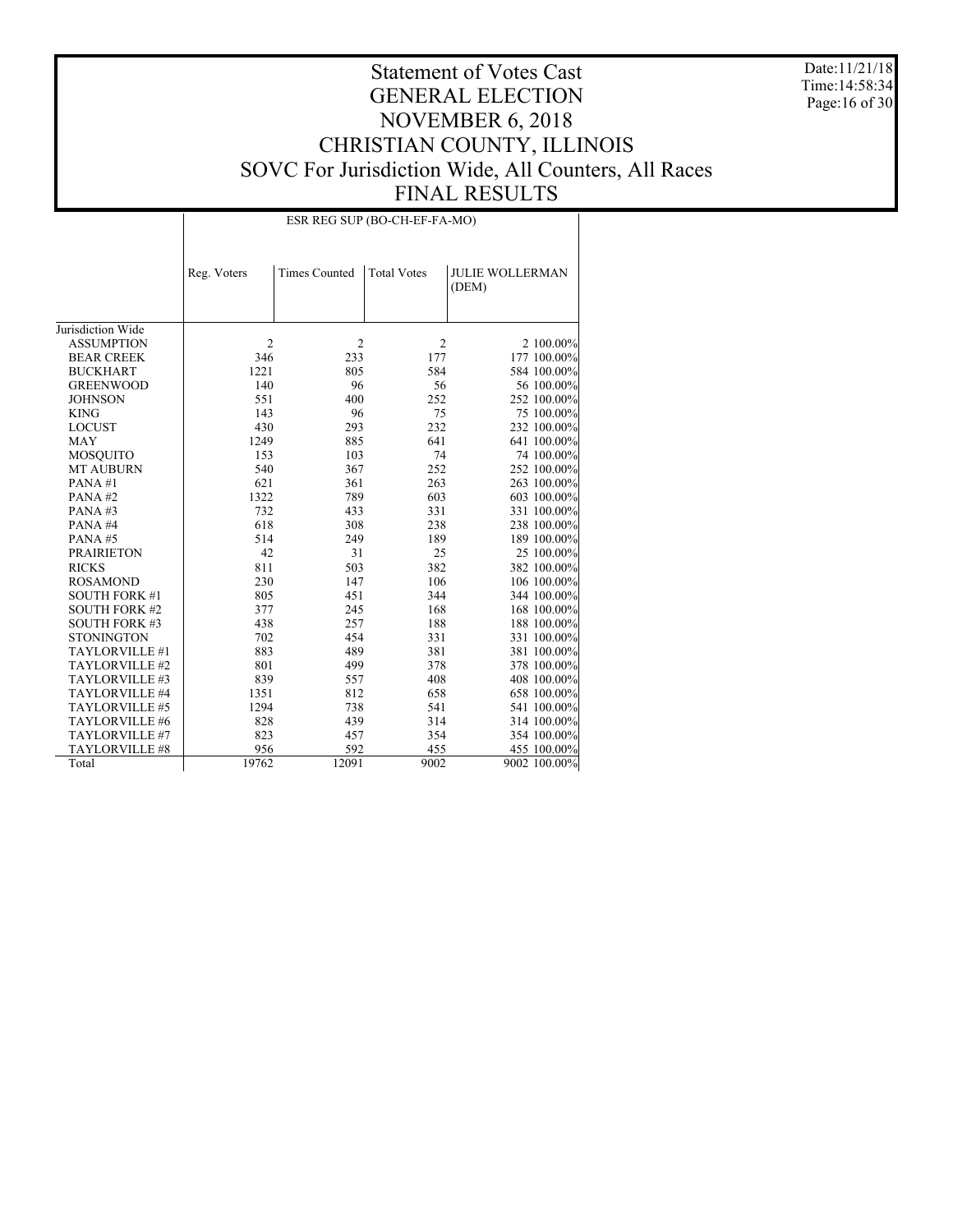Date:11/21/18 Time:14:58:34 Page:17 of 30

|                      |                                                                                 | ESR REG SUP (MAC-PIA) |                                 |  |                               | ESR REG SUP (MEN-SANG) |              |              |                |            |
|----------------------|---------------------------------------------------------------------------------|-----------------------|---------------------------------|--|-------------------------------|------------------------|--------------|--------------|----------------|------------|
|                      | Times<br>Total Votes   MATTHEW<br>Reg. Voters<br>Counted<br><b>SNYDER (REP)</b> |                       | Times<br>Reg. Voters<br>Counted |  | Total Votes   JEFF VOSE (REP) |                        |              |              |                |            |
| Jurisdiction Wide    |                                                                                 |                       |                                 |  |                               |                        |              |              |                |            |
| <b>ASSUMPTION</b>    |                                                                                 |                       |                                 |  |                               |                        |              |              |                |            |
| <b>BEAR CREEK</b>    |                                                                                 |                       |                                 |  |                               |                        |              |              |                |            |
| <b>BUCKHART</b>      |                                                                                 |                       |                                 |  |                               | 3                      | $\theta$     | $\theta$     | $\theta$       |            |
| <b>GREENWOOD</b>     |                                                                                 |                       |                                 |  |                               |                        |              |              |                |            |
| <b>JOHNSON</b>       |                                                                                 |                       |                                 |  |                               |                        |              |              |                |            |
| <b>KING</b>          |                                                                                 |                       |                                 |  |                               | $\overline{0}$         | $\mathbf{0}$ | $\mathbf{0}$ | $\overline{0}$ |            |
| <b>LOCUST</b>        |                                                                                 |                       |                                 |  |                               |                        |              |              |                |            |
| <b>MAY</b>           |                                                                                 |                       |                                 |  |                               |                        |              |              |                |            |
| <b>MOSQUITO</b>      | 118                                                                             | 76                    | 67                              |  | 67 100.00%                    |                        |              |              |                |            |
| <b>MT AUBURN</b>     |                                                                                 |                       |                                 |  |                               | 109                    | 66           | 55           |                | 55 100.00% |
| PANA#1               |                                                                                 |                       |                                 |  |                               |                        |              |              |                |            |
| PANA#2               |                                                                                 |                       |                                 |  |                               |                        |              |              |                |            |
| PANA#3               |                                                                                 |                       |                                 |  |                               |                        |              |              |                |            |
| PANA#4               |                                                                                 |                       |                                 |  |                               |                        |              |              |                |            |
| PANA#5               |                                                                                 |                       |                                 |  |                               |                        |              |              |                |            |
| <b>PRAIRIETON</b>    |                                                                                 | 3<br>$\overline{c}$   | $\overline{2}$                  |  | 2 100.00%                     |                        |              |              |                |            |
| <b>RICKS</b>         |                                                                                 |                       |                                 |  |                               |                        |              |              |                |            |
| <b>ROSAMOND</b>      |                                                                                 |                       |                                 |  |                               |                        |              |              |                |            |
| <b>SOUTH FORK #1</b> |                                                                                 |                       |                                 |  |                               |                        |              |              |                |            |
| <b>SOUTH FORK #2</b> |                                                                                 |                       |                                 |  |                               | 71                     | 39           | 36           |                | 36 100.00% |
| <b>SOUTH FORK #3</b> |                                                                                 |                       |                                 |  |                               |                        |              |              |                |            |
| <b>STONINGTON</b>    |                                                                                 | 3<br>3                | 3                               |  | 3 100.00%                     |                        |              |              |                |            |
| TAYLORVILLE #1       |                                                                                 |                       |                                 |  |                               |                        |              |              |                |            |
| TAYLORVILLE #2       |                                                                                 |                       |                                 |  |                               |                        |              |              |                |            |
| TAYLORVILLE #3       |                                                                                 |                       |                                 |  |                               |                        |              |              |                |            |
| TAYLORVILLE #4       |                                                                                 |                       |                                 |  |                               |                        |              |              |                |            |
| TAYLORVILLE #5       |                                                                                 |                       |                                 |  |                               |                        |              |              |                |            |
| TAYLORVILLE #6       |                                                                                 |                       |                                 |  |                               |                        |              |              |                |            |
| TAYLORVILLE #7       |                                                                                 |                       |                                 |  |                               |                        |              |              |                |            |
| TAYLORVILLE #8       |                                                                                 |                       |                                 |  |                               |                        |              |              |                |            |
| Total                | 124                                                                             | 81                    | 72                              |  | 72 100.00%                    | 183                    | 105          | 91           |                | 91 100,00% |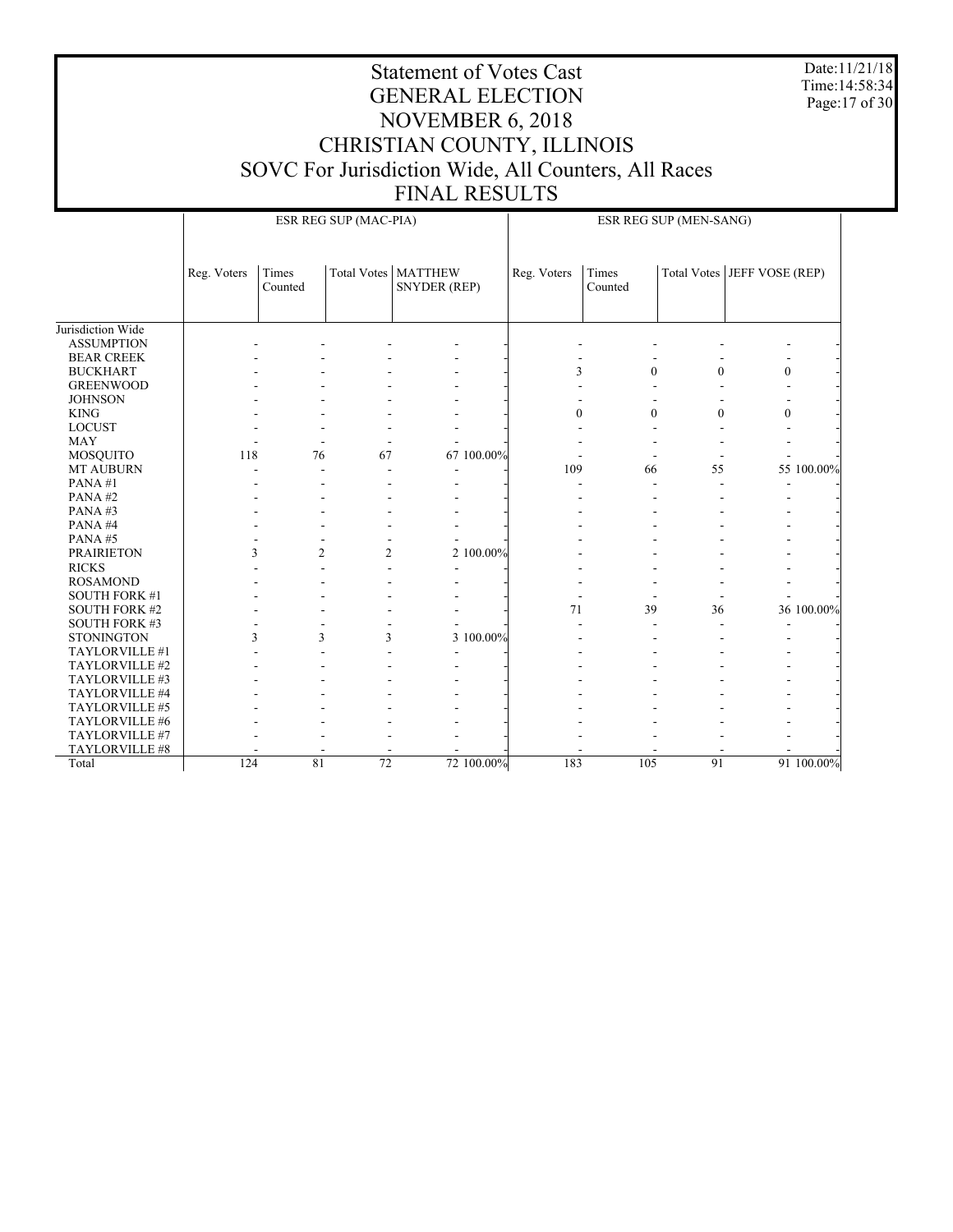Date:11/21/18 Time:14:58:34 Page:18 of 30

# Statement of Votes Cast GENERAL ELECTION NOVEMBER 6, 2018 CHRISTIAN COUNTY, ILLINOIS SOVC For Jurisdiction Wide, All Counters, All Races FINAL RESULTS

|                      |             |                  | ESR REG SUP(CCCDEMS) |                               |             |
|----------------------|-------------|------------------|----------------------|-------------------------------|-------------|
|                      | Reg. Voters | Times<br>Counted | <b>Total Votes</b>   | <b>KYLE THOMPSON</b><br>(REP) |             |
| Jurisdiction Wide    |             |                  |                      |                               |             |
| <b>ASSUMPTION</b>    | 829         | 512              | 413                  |                               | 413 100.00% |
| <b>BEAR CREEK</b>    |             |                  |                      |                               |             |
| <b>BUCKHART</b>      |             |                  |                      |                               |             |
| <b>GREENWOOD</b>     |             |                  |                      |                               |             |
| <b>JOHNSON</b>       |             |                  |                      |                               |             |
| <b>KING</b>          |             |                  |                      |                               |             |
| <b>LOCUST</b>        | 12          | 9                | 9                    |                               | 9 100.00%   |
| <b>MAY</b>           | 13          | 21               | 16                   |                               | 16 100.00%  |
| MOSQUITO             |             |                  |                      |                               |             |
| <b>MT AUBURN</b>     |             |                  |                      |                               |             |
| PANA#1               |             |                  |                      |                               |             |
| PANA#2               |             |                  |                      |                               |             |
| PANA#3               |             |                  |                      |                               |             |
| PANA#4               | 10          | 5                | 5                    |                               | 5 100.00%   |
| PANA#5               | 10          | 6                | 6                    |                               | 6 100.00%   |
| <b>PRAIRIETON</b>    | 266         | 187              | 164                  |                               | 164 100.00% |
| <b>RICKS</b>         |             |                  |                      |                               |             |
| <b>ROSAMOND</b>      |             |                  |                      |                               |             |
| <b>SOUTH FORK #1</b> |             |                  |                      |                               |             |
| <b>SOUTH FORK #2</b> |             |                  |                      |                               |             |
| <b>SOUTH FORK #3</b> |             |                  |                      |                               |             |
| <b>STONINGTON</b>    |             |                  |                      |                               |             |
| TAYLORVILLE #1       |             |                  |                      |                               |             |
| TAYLORVILLE #2       |             |                  |                      |                               |             |
| TAYLORVILLE #3       |             |                  |                      |                               |             |
| TAYLORVILLE #4       |             |                  |                      |                               |             |
| TAYLORVILLE #5       |             |                  |                      |                               |             |
| TAYLORVILLE #6       |             |                  |                      |                               |             |
| TAYLORVILLE #7       |             |                  |                      |                               |             |
| TAYLORVILLE #8       |             |                  |                      |                               |             |
| Total                | 1140        | 740              | 613                  |                               | 613 100.00% |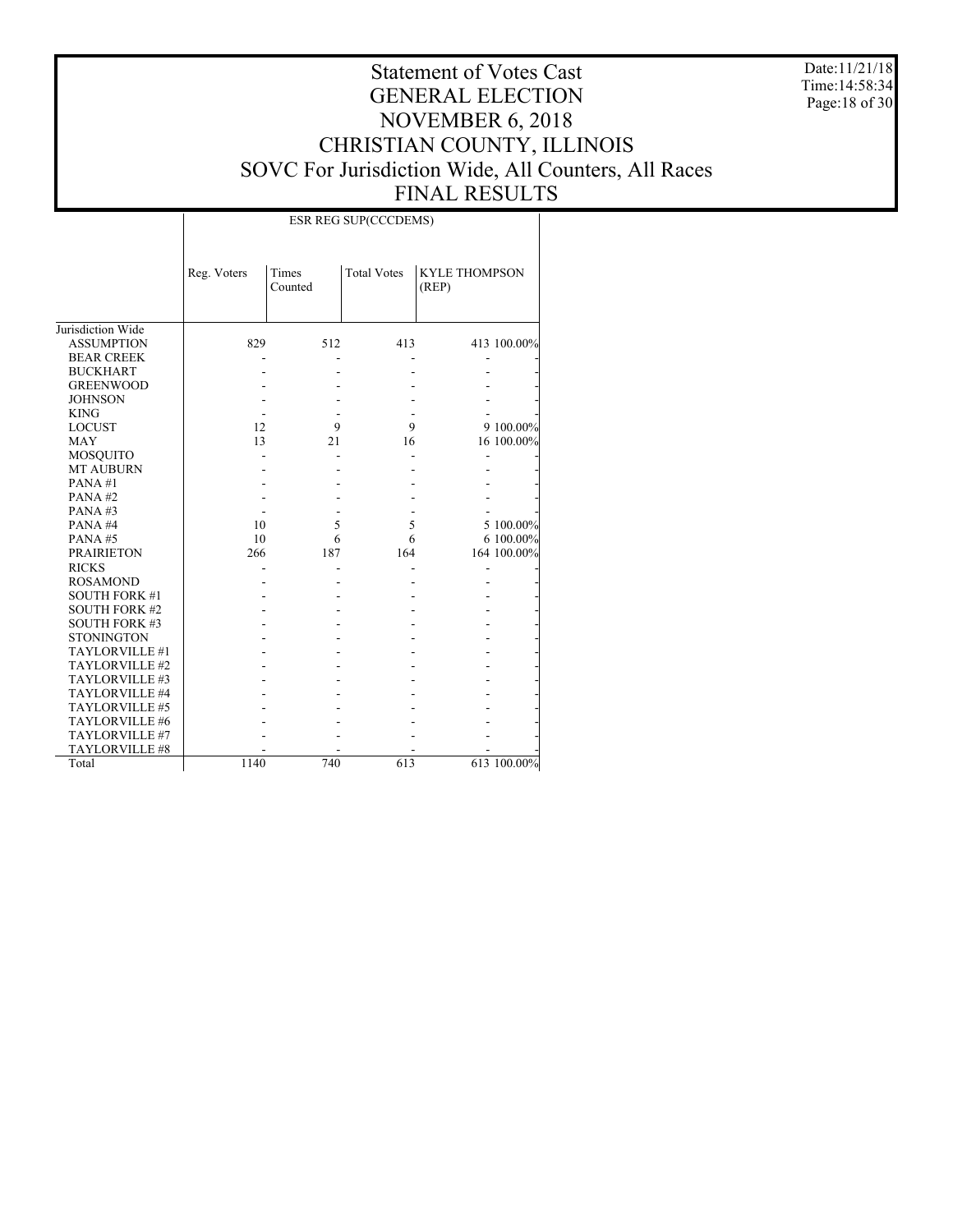Date:11/21/18 Time:14:58:34 Page:19 of 30

|                                                             |             |                  |                          | COUNTY BOARD 1ST DIST MEMBER |                  |                                         |                      |                                      |                  |
|-------------------------------------------------------------|-------------|------------------|--------------------------|------------------------------|------------------|-----------------------------------------|----------------------|--------------------------------------|------------------|
|                                                             | Reg. Voters | Times<br>Counted | <b>Total Votes</b>       | <b>LINDA CURTIN</b><br>(DEM) |                  | <b>PHILLIP</b><br><b>CHAMPLEY (DEM)</b> |                      | <b>VENISE DEVORE</b><br>McWARD (REP) |                  |
| Jurisdiction Wide<br><b>ASSUMPTION</b><br><b>BEAR CREEK</b> | 831         | 514              | 840                      |                              | 212 25.24%       | 143                                     | 17.02%               |                                      | 281 33.45%       |
| <b>BUCKHART</b><br><b>GREENWOOD</b>                         |             |                  |                          |                              |                  |                                         |                      |                                      |                  |
| <b>JOHNSON</b><br><b>KING</b>                               |             |                  |                          |                              |                  |                                         |                      |                                      |                  |
| <b>LOCUST</b><br><b>MAY</b>                                 | 1262        | 906              | 1571                     | 403                          | 25.65%           | 365                                     | 23.23%               | 521                                  | 33.16%           |
| MOSQUITO<br><b>MT AUBURN</b><br>PANA#1                      | 271<br>649  | 179<br>433       | 311<br>722               | 89<br>154                    | 28.62%<br>21.33% | 42<br>117                               | 13.50%<br>16.20%     | 90<br>229                            | 28.94%<br>31.72% |
| PANA#2<br>PANA#3                                            |             |                  | $\overline{\phantom{0}}$ |                              |                  |                                         |                      |                                      |                  |
| PANA#4<br>PANA#5                                            | 628<br>524  | 313<br>255       | 499<br>409               | 145<br>115                   | 29.06%<br>28.12% | 91<br>67                                | 18.24%<br>16.38%     | 145<br>125                           | 29.06%<br>30.56% |
| <b>PRAIRIETON</b><br><b>RICKS</b><br><b>ROSAMOND</b>        | 311         | 220              | 366                      | 78                           | 21.31%           | 35                                      | 9.56%                | 131                                  | 35.79%           |
| <b>SOUTH FORK #1</b><br><b>SOUTH FORK #2</b>                |             |                  |                          |                              |                  |                                         |                      |                                      |                  |
| <b>SOUTH FORK #3</b><br><b>STONINGTON</b>                   | 705         | 457              | 765                      | 216                          | 28.24%           | 108                                     | 14.12%               | 313                                  | 40.92%           |
| TAYLORVILLE #1<br>TAYLORVILLE #2<br>TAYLORVILLE #3          |             |                  |                          |                              |                  |                                         |                      |                                      |                  |
| TAYLORVILLE #4<br>TAYLORVILLE #5                            |             |                  |                          |                              |                  |                                         |                      |                                      |                  |
| TAYLORVILLE #6<br>TAYLORVILLE #7                            |             |                  |                          |                              |                  |                                         |                      |                                      |                  |
| TAYLORVILLE #8<br>Total                                     | 5181        | 3277             | 5483                     | 1412                         | 25.75%           | 968                                     | $17.\overline{65\%}$ |                                      | 1835 33.47%      |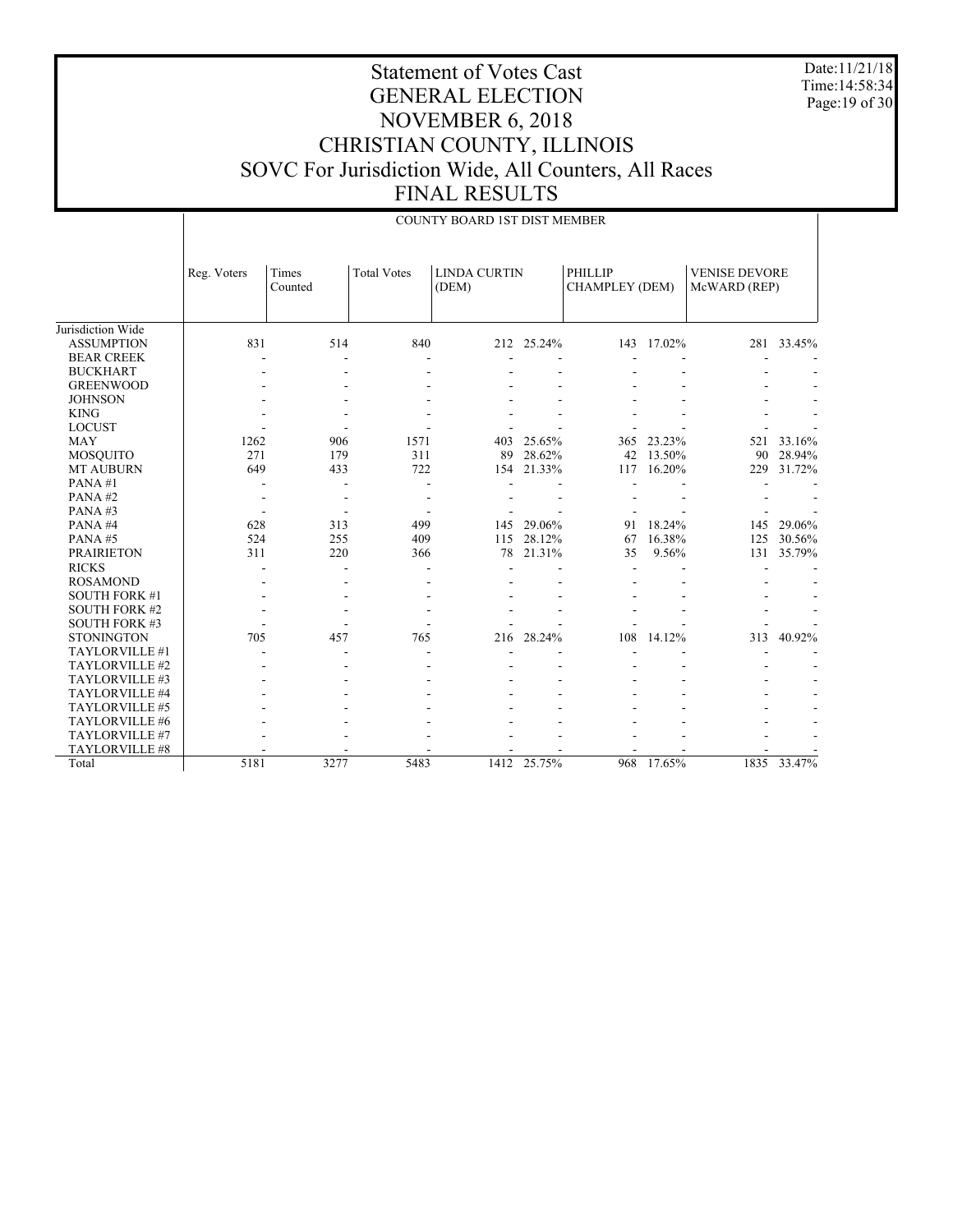Date:11/21/18 Time:14:58:34 Page:20 of 30

|                                  | <b>COUNTY BOARD 1ST</b><br><b>DIST MEMBER</b> |  |
|----------------------------------|-----------------------------------------------|--|
|                                  | <b>GLEN GOODRICH JR</b><br>(REP)              |  |
| Jurisdiction Wide                |                                               |  |
| <b>ASSUMPTION</b>                | 204 24.29%                                    |  |
| <b>BEAR CREEK</b>                |                                               |  |
| <b>BUCKHART</b>                  |                                               |  |
| <b>GREENWOOD</b>                 |                                               |  |
| <b>JOHNSON</b>                   |                                               |  |
| <b>KING</b>                      |                                               |  |
| <b>LOCUST</b>                    |                                               |  |
| <b>MAY</b>                       | 282 17.95%                                    |  |
| <b>MOSOUITO</b>                  | 90 28.94%                                     |  |
| <b>MT AUBURN</b>                 | 222 30.75%                                    |  |
| PANA#1                           |                                               |  |
| $PANA$ #2                        |                                               |  |
| PANA#3                           |                                               |  |
| PANA#4                           | 118 23.65%                                    |  |
| PANA#5                           | 102 24.94%                                    |  |
| <b>PRAIRIETON</b>                | 122 33.33%                                    |  |
| <b>RICKS</b>                     |                                               |  |
| <b>ROSAMOND</b>                  |                                               |  |
| <b>SOUTH FORK #1</b>             |                                               |  |
| <b>SOUTH FORK #2</b>             |                                               |  |
| <b>SOUTH FORK #3</b>             |                                               |  |
| <b>STONINGTON</b>                | 16.73%<br>128                                 |  |
| TAYLORVILLE #1<br>TAYLORVILLE #2 |                                               |  |
| TAYLORVILLE #3                   |                                               |  |
| TAYLORVILLE #4                   |                                               |  |
| TAYLORVILLE #5                   |                                               |  |
| TAYLORVILLE #6                   |                                               |  |
| TAYLORVILLE #7                   |                                               |  |
| TAYLORVILLE #8                   |                                               |  |
| Total                            | 23.13%<br>1268                                |  |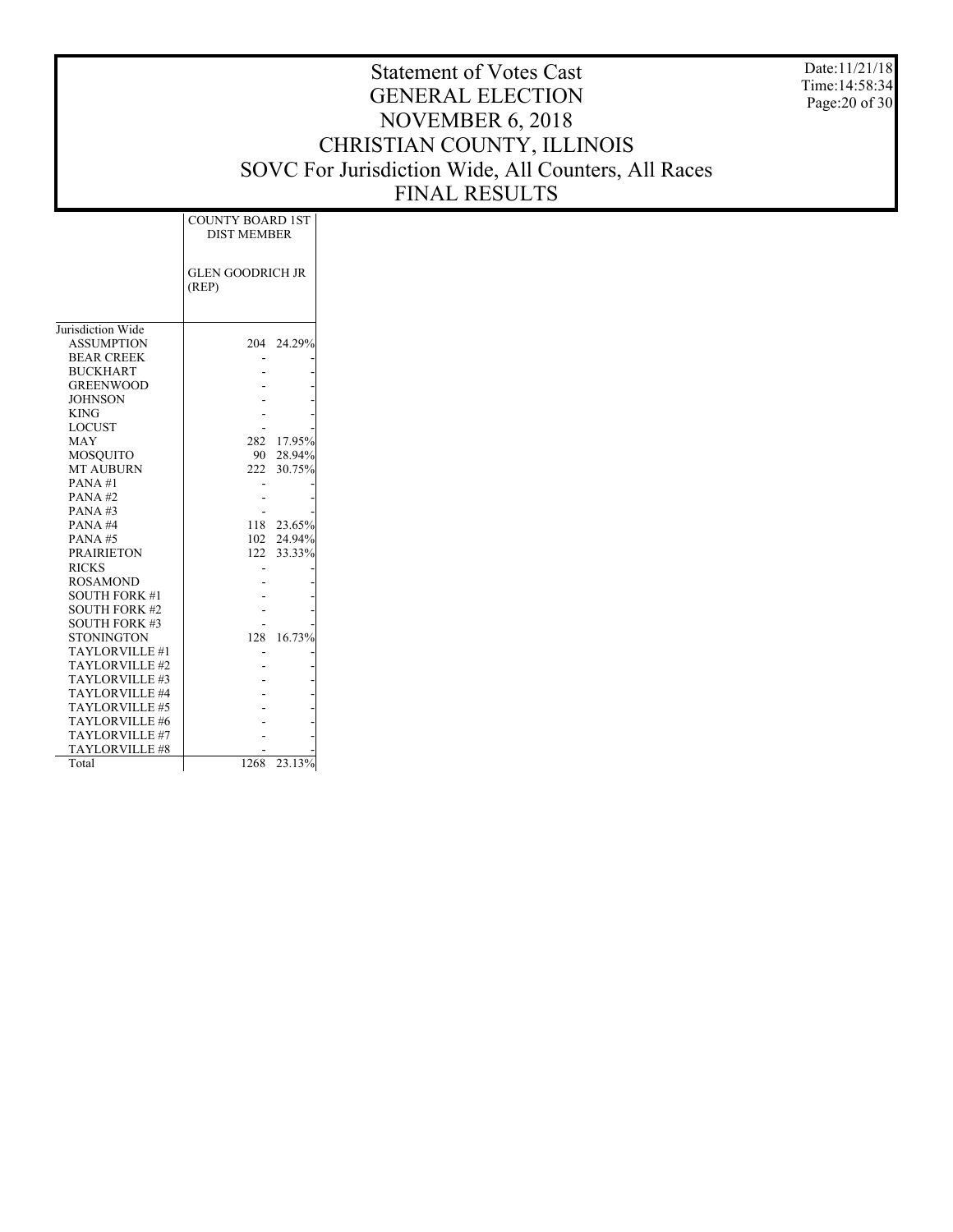Date:11/21/18 Time:14:58:34 Page:21 of 30

|                                        |             | COUNTY BOARD 2ND DIST MEMBER |                    |                  |            |                             |             |                                |             |  |
|----------------------------------------|-------------|------------------------------|--------------------|------------------|------------|-----------------------------|-------------|--------------------------------|-------------|--|
|                                        | Reg. Voters | Times<br>Counted             | <b>Total Votes</b> | LARRY DALY (DEM) |            | <b>CHAD MICHEL</b><br>(DEM) |             | <b>DONNA HIBBETTS</b><br>(REP) |             |  |
| Jurisdiction Wide<br><b>ASSUMPTION</b> |             |                              |                    |                  |            |                             |             |                                |             |  |
| <b>BEAR CREEK</b>                      |             |                              |                    |                  |            |                             |             |                                |             |  |
| <b>BUCKHART</b>                        | 1224        | 805                          | 1162               | 267              | 22.98%     | 379                         | 32.62%      | 516                            | 44.41%      |  |
| <b>GREENWOOD</b>                       |             |                              |                    |                  |            |                             |             |                                |             |  |
| <b>JOHNSON</b>                         |             |                              |                    |                  |            |                             |             |                                |             |  |
| <b>KING</b>                            |             |                              |                    |                  |            |                             |             |                                |             |  |
| <b>LOCUST</b>                          |             |                              |                    |                  |            |                             |             |                                |             |  |
| <b>MAY</b>                             |             |                              |                    |                  |            |                             |             |                                |             |  |
| <b>MOSQUITO</b>                        |             |                              |                    |                  |            |                             |             |                                |             |  |
| <b>MT AUBURN</b>                       |             |                              |                    |                  |            |                             |             |                                |             |  |
| PANA#1                                 |             |                              |                    |                  |            |                             |             |                                |             |  |
| PANA#2                                 |             |                              |                    |                  |            |                             |             |                                |             |  |
| PANA#3                                 |             |                              |                    |                  |            |                             |             |                                |             |  |
| PANA#4                                 |             |                              |                    |                  |            |                             |             |                                |             |  |
| PANA#5                                 |             |                              |                    |                  |            |                             |             |                                |             |  |
| <b>PRAIRIETON</b>                      |             |                              |                    |                  |            |                             |             |                                |             |  |
| <b>RICKS</b>                           |             |                              |                    |                  |            |                             |             |                                |             |  |
| <b>ROSAMOND</b>                        |             |                              |                    |                  |            |                             |             |                                |             |  |
| <b>SOUTH FORK #1</b>                   | 805         | 451                          | 685                | 231              | 33.72%     | 254                         | 37.08%      | 200                            | 29.20%      |  |
| <b>SOUTH FORK #2</b>                   | 448         | 284                          | 391                |                  | 106 27.11% | 121                         | 30.95%      | 164                            | 41.94%      |  |
| <b>SOUTH FORK #3</b>                   | 438         | 257                          | 369                | 111              | 30.08%     | 114                         | 30.89%      | 144                            | 39.02%      |  |
| <b>STONINGTON</b>                      |             |                              |                    |                  |            |                             |             |                                |             |  |
| TAYLORVILLE #1                         |             |                              |                    |                  |            |                             |             |                                |             |  |
| TAYLORVILLE #2                         |             |                              |                    |                  |            |                             |             |                                |             |  |
| TAYLORVILLE #3                         |             |                              |                    |                  |            |                             |             |                                |             |  |
| TAYLORVILLE #4                         | 1351        | 812                          | 1205               | 385              | 31.95%     | 379                         | 31.45%      | 441                            | 36.60%      |  |
| TAYLORVILLE #5                         | 1294        | 738                          | 1076               | 308              | 28.62%     | 349                         | 32.43%      | 419                            | 38.94%      |  |
| TAYLORVILLE #6                         |             |                              |                    |                  |            |                             |             |                                |             |  |
| TAYLORVILLE #7                         |             |                              |                    |                  |            |                             |             |                                |             |  |
| TAYLORVILLE #8                         |             |                              |                    |                  |            |                             |             |                                |             |  |
| Total                                  | 5560        | 3347                         | 4888               | 1408             | 28.81%     |                             | 1596 32.65% |                                | 1884 38.54% |  |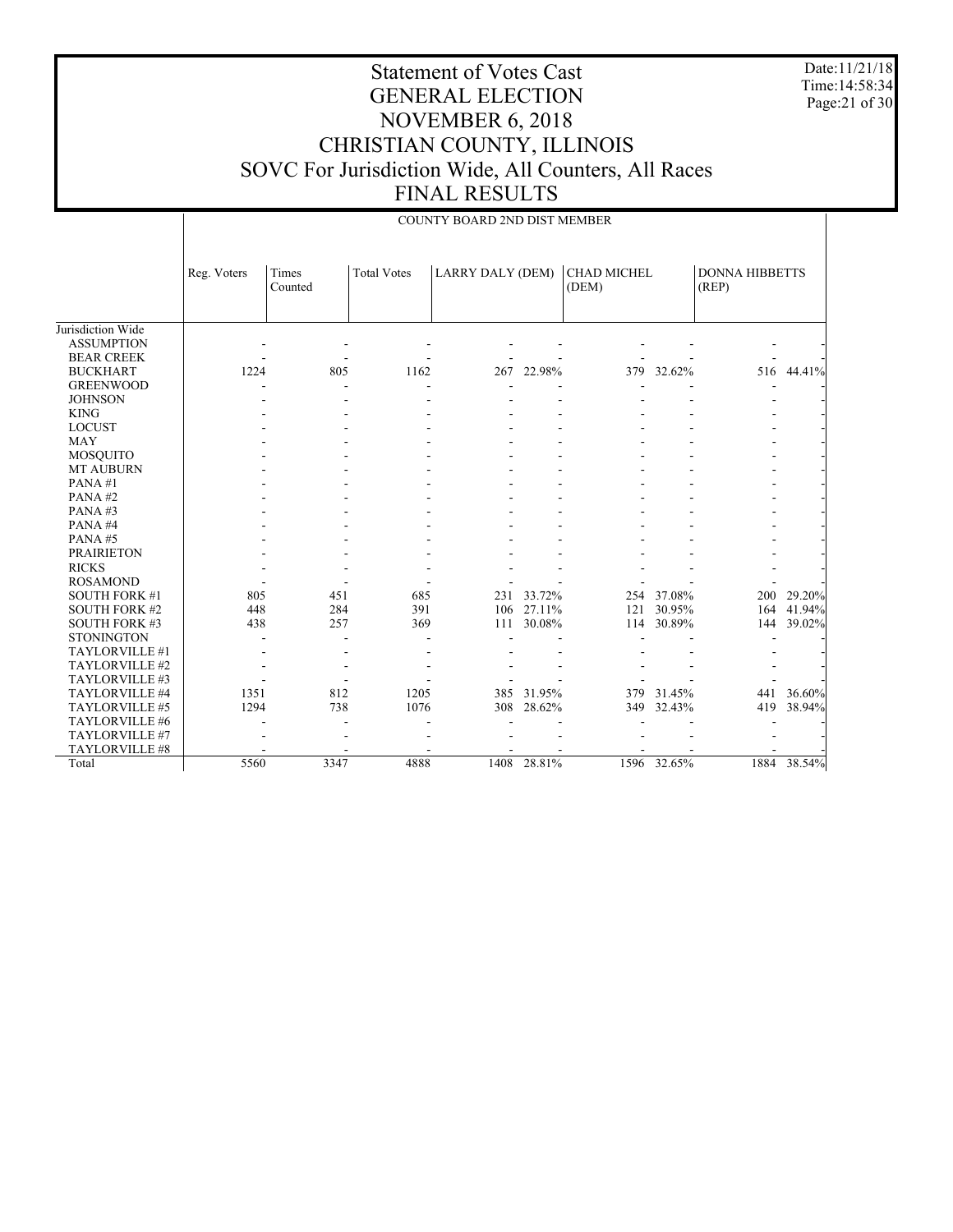Date:11/21/18 Time:14:58:34 Page:22 of 30

### Statement of Votes Cast GENERAL ELECTION NOVEMBER 6, 2018 CHRISTIAN COUNTY, ILLINOIS SOVC For Jurisdiction Wide, All Counters, All Races FINAL RESULTS

| <b>BEVERLY GRAHAM</b><br><b>GREG HAGER (DEM)</b><br><b>CLARK PEARCE</b><br><b>Total Votes</b><br>Reg. Voters<br>Times<br>(REP)<br>(DEM)<br>Counted<br>Jurisdiction Wide<br><b>ASSUMPTION</b><br><b>BEAR CREEK</b><br><b>BUCKHART</b><br><b>GREENWOOD</b><br><b>JOHNSON</b><br><b>KING</b><br><b>LOCUST</b><br><b>MAY</b><br><b>MOSQUITO</b><br><b>MT AUBURN</b><br>PANA#1<br>PANA#2<br>PANA#3<br>PANA#4<br>PANA#5<br><b>PRAIRIETON</b><br><b>RICKS</b><br><b>ROSAMOND</b><br><b>SOUTH FORK #1</b><br><b>SOUTH FORK #2</b><br><b>SOUTH FORK #3</b><br><b>STONINGTON</b><br>883<br>23.14%<br>20.38%<br>TAYLORVILLE #1<br>489<br>834<br>193<br>170<br>250<br>29.98%<br>TAYLORVILLE #2<br>801<br>499<br>856<br>214<br>25.00%<br>205<br>23.95%<br>248<br>28.97%<br>23.11%<br>TAYLORVILLE #3<br>839<br>939<br>227<br>24.17%<br>217<br>278<br>29.61%<br>557<br>TAYLORVILLE #4<br>TAYLORVILLE #5<br>25.03%<br>23.53%<br>215 29.41%<br>TAYLORVILLE #6<br>828<br>439<br>731<br>183<br>172<br>823<br>TAYLORVILLE #7<br>457<br>753<br>23.90%<br>169<br>22.44%<br>223<br>29.61%<br>180<br>956<br>592<br>TAYLORVILLE #8<br>1045<br>224<br>21.44%<br>229<br>21.91%<br>339<br>32.44%<br>5130<br>5158 |       |      | COUNTY BOARD 3RD DIST MEMBER |        |      |        |      |        |
|--------------------------------------------------------------------------------------------------------------------------------------------------------------------------------------------------------------------------------------------------------------------------------------------------------------------------------------------------------------------------------------------------------------------------------------------------------------------------------------------------------------------------------------------------------------------------------------------------------------------------------------------------------------------------------------------------------------------------------------------------------------------------------------------------------------------------------------------------------------------------------------------------------------------------------------------------------------------------------------------------------------------------------------------------------------------------------------------------------------------------------------------------------------------------------------|-------|------|------------------------------|--------|------|--------|------|--------|
|                                                                                                                                                                                                                                                                                                                                                                                                                                                                                                                                                                                                                                                                                                                                                                                                                                                                                                                                                                                                                                                                                                                                                                                      |       |      |                              |        |      |        |      |        |
|                                                                                                                                                                                                                                                                                                                                                                                                                                                                                                                                                                                                                                                                                                                                                                                                                                                                                                                                                                                                                                                                                                                                                                                      |       |      |                              |        |      |        |      |        |
|                                                                                                                                                                                                                                                                                                                                                                                                                                                                                                                                                                                                                                                                                                                                                                                                                                                                                                                                                                                                                                                                                                                                                                                      |       |      |                              |        |      |        |      |        |
|                                                                                                                                                                                                                                                                                                                                                                                                                                                                                                                                                                                                                                                                                                                                                                                                                                                                                                                                                                                                                                                                                                                                                                                      |       |      |                              |        |      |        |      |        |
|                                                                                                                                                                                                                                                                                                                                                                                                                                                                                                                                                                                                                                                                                                                                                                                                                                                                                                                                                                                                                                                                                                                                                                                      |       |      |                              |        |      |        |      |        |
|                                                                                                                                                                                                                                                                                                                                                                                                                                                                                                                                                                                                                                                                                                                                                                                                                                                                                                                                                                                                                                                                                                                                                                                      |       |      |                              |        |      |        |      |        |
|                                                                                                                                                                                                                                                                                                                                                                                                                                                                                                                                                                                                                                                                                                                                                                                                                                                                                                                                                                                                                                                                                                                                                                                      |       |      |                              |        |      |        |      |        |
|                                                                                                                                                                                                                                                                                                                                                                                                                                                                                                                                                                                                                                                                                                                                                                                                                                                                                                                                                                                                                                                                                                                                                                                      |       |      |                              |        |      |        |      |        |
|                                                                                                                                                                                                                                                                                                                                                                                                                                                                                                                                                                                                                                                                                                                                                                                                                                                                                                                                                                                                                                                                                                                                                                                      |       |      |                              |        |      |        |      |        |
|                                                                                                                                                                                                                                                                                                                                                                                                                                                                                                                                                                                                                                                                                                                                                                                                                                                                                                                                                                                                                                                                                                                                                                                      |       |      |                              |        |      |        |      |        |
|                                                                                                                                                                                                                                                                                                                                                                                                                                                                                                                                                                                                                                                                                                                                                                                                                                                                                                                                                                                                                                                                                                                                                                                      |       |      |                              |        |      |        |      |        |
|                                                                                                                                                                                                                                                                                                                                                                                                                                                                                                                                                                                                                                                                                                                                                                                                                                                                                                                                                                                                                                                                                                                                                                                      |       |      |                              |        |      |        |      |        |
|                                                                                                                                                                                                                                                                                                                                                                                                                                                                                                                                                                                                                                                                                                                                                                                                                                                                                                                                                                                                                                                                                                                                                                                      |       |      |                              |        |      |        |      |        |
|                                                                                                                                                                                                                                                                                                                                                                                                                                                                                                                                                                                                                                                                                                                                                                                                                                                                                                                                                                                                                                                                                                                                                                                      |       |      |                              |        |      |        |      |        |
|                                                                                                                                                                                                                                                                                                                                                                                                                                                                                                                                                                                                                                                                                                                                                                                                                                                                                                                                                                                                                                                                                                                                                                                      |       |      |                              |        |      |        |      |        |
|                                                                                                                                                                                                                                                                                                                                                                                                                                                                                                                                                                                                                                                                                                                                                                                                                                                                                                                                                                                                                                                                                                                                                                                      | Total | 3033 | 1221                         | 23.67% | 1162 | 22.53% | 1553 | 30.11% |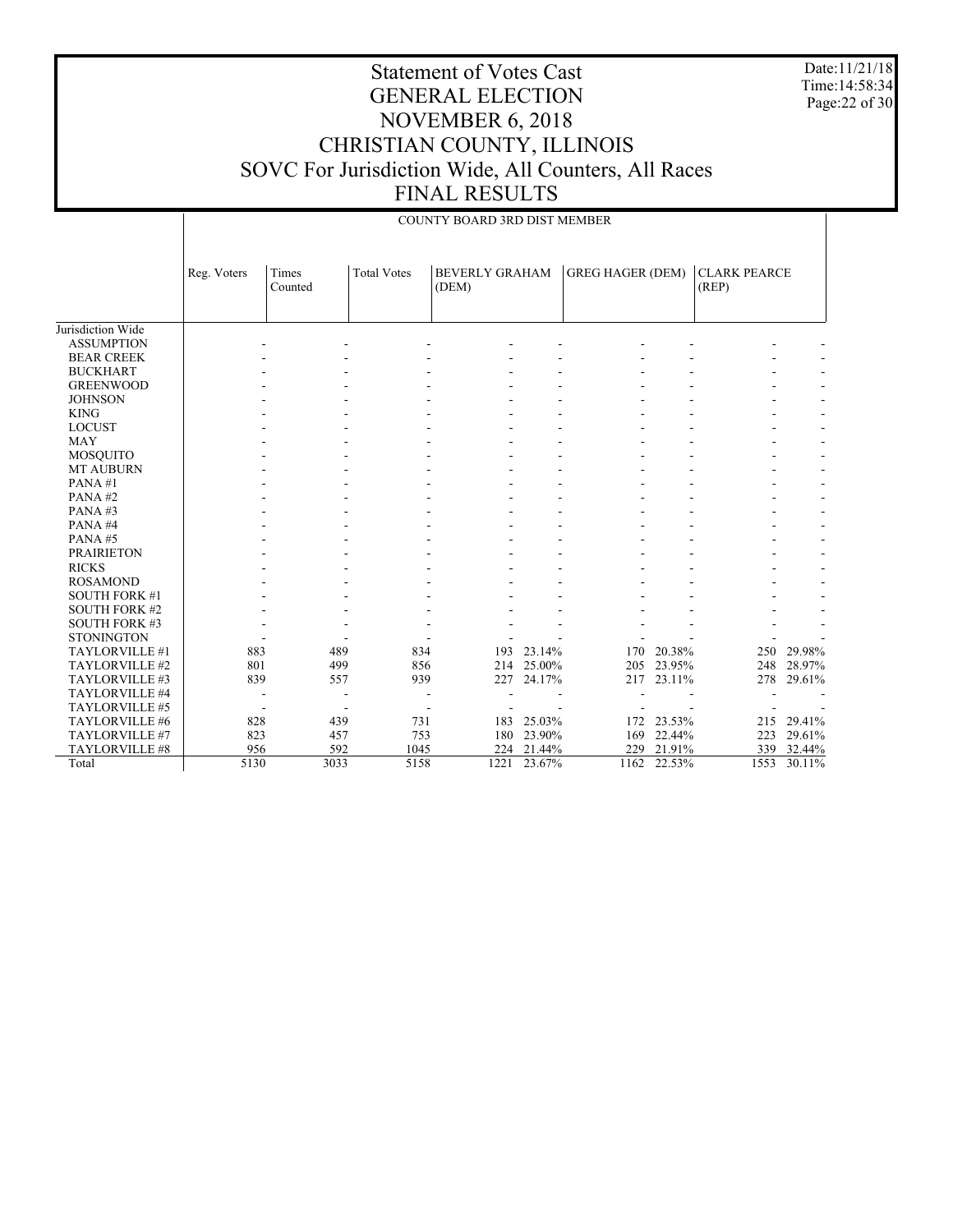Date:11/21/18 Time:14:58:34 Page:23 of 30

|                       | <b>COUNTY BOARD 3RD</b><br><b>DIST MEMBER</b> |
|-----------------------|-----------------------------------------------|
|                       | <b>RAYMOND KOONCE</b><br>(REP)                |
| Jurisdiction Wide     |                                               |
| <b>ASSUMPTION</b>     |                                               |
| <b>BEAR CREEK</b>     |                                               |
| <b>BUCKHART</b>       |                                               |
| <b>GREENWOOD</b>      |                                               |
| <b>JOHNSON</b>        |                                               |
| <b>KING</b>           |                                               |
| <b>LOCUST</b>         |                                               |
| <b>MAY</b>            |                                               |
| <b>MOSQUITO</b>       |                                               |
| <b>MT AUBURN</b>      |                                               |
| PANA#1                |                                               |
| $PANA$ #2             |                                               |
| PANA#3                |                                               |
| PANA#4                |                                               |
| PANA#5                |                                               |
| <b>PRAIRIETON</b>     |                                               |
| <b>RICKS</b>          |                                               |
| <b>ROSAMOND</b>       |                                               |
| <b>SOUTH FORK #1</b>  |                                               |
| <b>SOUTH FORK #2</b>  |                                               |
| <b>SOUTH FORK #3</b>  |                                               |
| <b>STONINGTON</b>     |                                               |
| TAYLORVILLE #1        | 26.50%<br>221                                 |
| TAYLORVILLE#2         | 189<br>22.08%                                 |
| TAYLORVILLE #3        | 23.11%<br>217                                 |
| TAYLORVILLE #4        |                                               |
| TAYLORVILLE #5        |                                               |
| TAYLORVILLE #6        | 22.02%<br>161                                 |
| TAYLORVILLE #7        | 24.04%<br>181                                 |
| <b>TAYLORVILLE #8</b> | 253<br>24.21%                                 |
| Total                 | 1222<br>23.69%                                |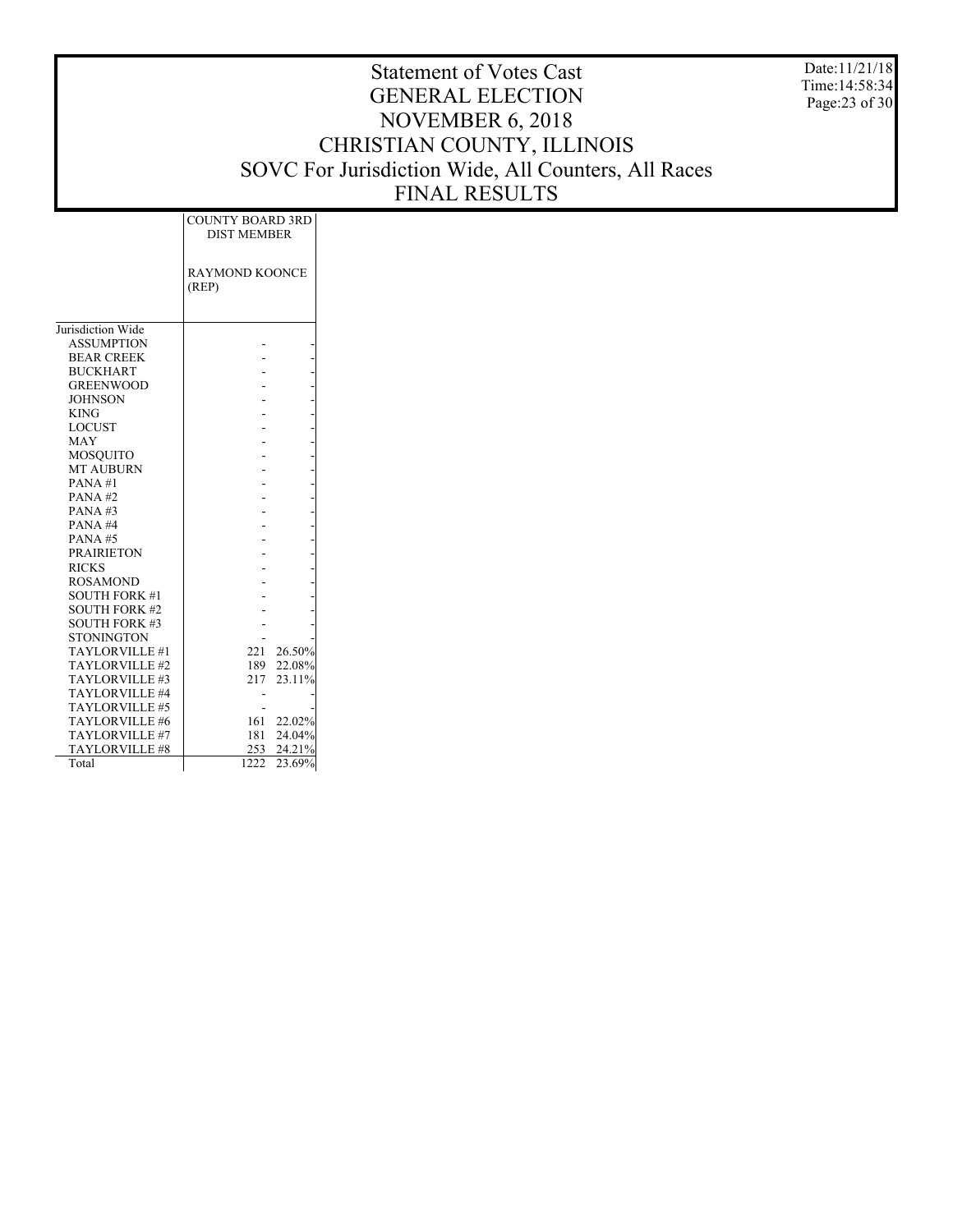Date:11/21/18 Time:14:58:34 Page:24 of 30

|                      |             | <b>COUNTY BOARD 4TH DIST MEMBER</b> |                    |                              |        |                                              |        |                               |             |  |
|----------------------|-------------|-------------------------------------|--------------------|------------------------------|--------|----------------------------------------------|--------|-------------------------------|-------------|--|
|                      | Reg. Voters | Times<br>Counted                    | <b>Total Votes</b> | <b>JEFFREY FAHL</b><br>(DEM) |        | <b>TRACY</b><br><b>BRAYE-STRAWN</b><br>(DEM) |        | <b>MATTHEW WELLS</b><br>(REP) |             |  |
| Jurisdiction Wide    |             |                                     |                    |                              |        |                                              |        |                               |             |  |
| <b>ASSUMPTION</b>    |             |                                     |                    |                              |        |                                              |        |                               |             |  |
| <b>BEAR CREEK</b>    | 346         | 233                                 | 391                | 118                          | 30.18% | 55                                           | 14.07% | 140                           | 35.81%      |  |
| <b>BUCKHART</b>      |             |                                     |                    |                              |        |                                              |        |                               |             |  |
| <b>GREENWOOD</b>     | 140         | 96                                  | 156                | 16                           | 10.26% | 8                                            | 5.13%  | 62                            | 39.74%      |  |
| <b>JOHNSON</b>       | 551         | 400                                 | 705                | 101                          | 14.33% | 91                                           | 12.91% | 259                           | 36.74%      |  |
| <b>KING</b>          | 143         | 96                                  | 170                | 46                           | 27.06% | 20                                           | 11.76% | 67                            | 39.41%      |  |
| <b>LOCUST</b>        | 442         | 302                                 | 514                | 93                           | 18.09% | 98                                           | 19.07% | 165                           | 32.10%      |  |
| <b>MAY</b>           | ٠           |                                     |                    |                              |        |                                              |        |                               |             |  |
| <b>MOSQUITO</b>      |             |                                     |                    |                              |        |                                              |        |                               |             |  |
| <b>MT AUBURN</b>     |             |                                     |                    |                              |        |                                              |        |                               |             |  |
| PANA#1               | 621         | 361                                 | 606                | 100                          | 16.50% | 159                                          | 26.24% | 195                           | 32.18%      |  |
| PANA#2               | 1322        | 789                                 | 1339               | 228                          | 17.03% | 367                                          | 27.41% | 406                           | 30.32%      |  |
| PANA#3               | 732         | 433                                 | 703                | 129                          | 18.35% | 198                                          | 28.17% | 200                           | 28.45%      |  |
| PANA#4               |             |                                     |                    |                              |        |                                              |        |                               |             |  |
| PANA#5               |             |                                     |                    |                              |        |                                              |        |                               |             |  |
| <b>PRAIRIETON</b>    |             |                                     |                    |                              |        |                                              |        |                               |             |  |
| <b>RICKS</b>         | 811         | 503                                 | 868                | 254                          | 29.26% | 83                                           | 9.56%  | 360                           | 41.47%      |  |
| <b>ROSAMOND</b>      | 230         | 147                                 | 253                | 28                           | 11.07% | 47                                           | 18.58% | 92                            | 36.36%      |  |
| <b>SOUTH FORK #1</b> |             |                                     |                    |                              |        |                                              |        |                               |             |  |
| <b>SOUTH FORK #2</b> |             |                                     |                    |                              |        |                                              |        |                               |             |  |
| <b>SOUTH FORK #3</b> |             |                                     |                    |                              |        |                                              |        |                               |             |  |
| <b>STONINGTON</b>    |             |                                     |                    |                              |        |                                              |        |                               |             |  |
| TAYLORVILLE #1       |             |                                     |                    |                              |        |                                              |        |                               |             |  |
| TAYLORVILLE #2       |             |                                     |                    |                              |        |                                              |        |                               |             |  |
| TAYLORVILLE #3       |             |                                     |                    |                              |        |                                              |        |                               |             |  |
| TAYLORVILLE #4       |             |                                     |                    |                              |        |                                              |        |                               |             |  |
| TAYLORVILLE #5       |             |                                     |                    |                              |        |                                              |        |                               |             |  |
| TAYLORVILLE #6       |             |                                     |                    |                              |        |                                              |        |                               |             |  |
| TAYLORVILLE #7       |             |                                     |                    |                              |        |                                              |        |                               |             |  |
| TAYLORVILLE #8       |             |                                     |                    |                              |        |                                              |        |                               |             |  |
| Total                | 5338        | 3360                                | 5705               | 1113                         | 19.51% | 1126                                         | 19.74% |                               | 1946 34.11% |  |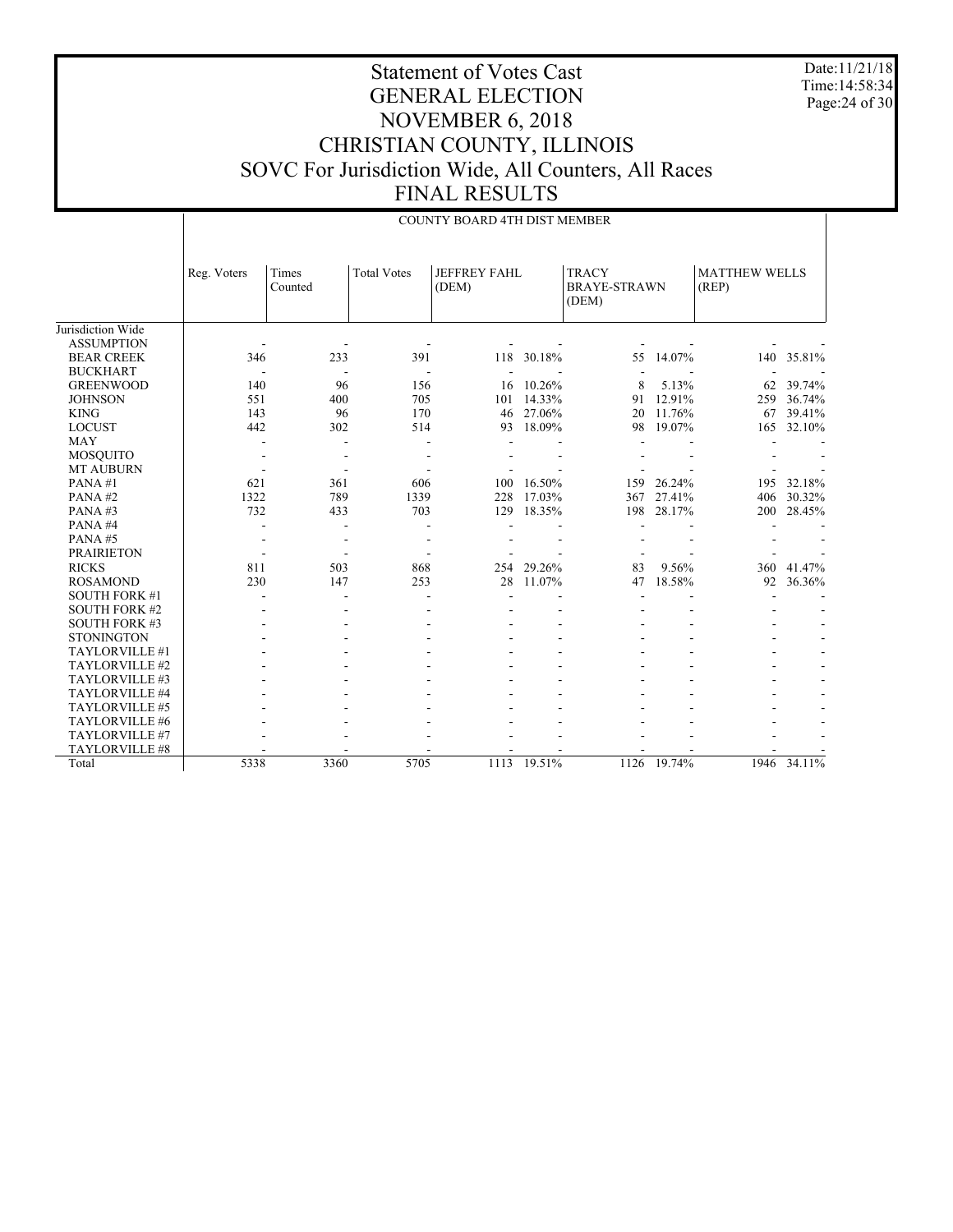Date:11/21/18 Time:14:58:34 Page:25 of 30

|                      | <b>COUNTY BOARD 4TH</b><br><b>DIST MEMBER</b> |             |             |                  | <b>BOARD OF REVIEW DIST 2 MEMBER</b> |                          |              |
|----------------------|-----------------------------------------------|-------------|-------------|------------------|--------------------------------------|--------------------------|--------------|
|                      | DALE LIVINGSTON<br>(REP)                      |             | Reg. Voters | Times<br>Counted | <b>Total Votes</b>                   | MIRIAM JOY BOYD<br>(DEM) |              |
| Jurisdiction Wide    |                                               |             |             |                  |                                      |                          |              |
| <b>ASSUMPTION</b>    |                                               |             | 831         | 514              | 362                                  |                          | 362 100.00%  |
| <b>BEAR CREEK</b>    | 78                                            | 19.95%      |             |                  |                                      |                          |              |
| <b>BUCKHART</b>      |                                               |             | 1224        | 805              | 579                                  |                          | 579 100.00%  |
| <b>GREENWOOD</b>     |                                               | 70 44.87%   |             |                  |                                      |                          |              |
| <b>JOHNSON</b>       |                                               | 254 36.03%  |             |                  |                                      |                          |              |
| <b>KING</b>          |                                               | 37 21.76%   |             |                  |                                      |                          |              |
| <b>LOCUST</b>        |                                               | 158 30.74%  |             |                  |                                      |                          |              |
| <b>MAY</b>           |                                               |             | 1262        | 906              | 669                                  |                          | 669 100.00%  |
| <b>MOSOUITO</b>      |                                               |             | 271         | 179              | 129                                  |                          | 129 100.00%  |
| <b>MT AUBURN</b>     |                                               |             | 649         | 433              | 284                                  |                          | 284 100.00%  |
| PANA#1               |                                               | 152 25.08%  |             |                  |                                      |                          |              |
| PANA#2               |                                               | 338 25.24%  |             |                  |                                      |                          |              |
| PANA#3               | 176                                           | 25.04%      |             |                  |                                      |                          |              |
| PANA#4               |                                               |             |             |                  |                                      |                          |              |
| PANA#5               |                                               |             |             |                  |                                      |                          |              |
| <b>PRAIRIETON</b>    |                                               |             | 311         | 220              | 156                                  |                          | 156 100.00%  |
| <b>RICKS</b>         |                                               | 171 19.70%  |             |                  |                                      |                          |              |
| <b>ROSAMOND</b>      | 86                                            | 33.99%      |             |                  |                                      |                          |              |
| <b>SOUTH FORK #1</b> |                                               |             |             |                  |                                      |                          |              |
| <b>SOUTH FORK #2</b> |                                               |             |             |                  |                                      |                          |              |
| <b>SOUTH FORK #3</b> |                                               |             |             |                  |                                      |                          |              |
| <b>STONINGTON</b>    |                                               |             | 705         | 457              | 327                                  |                          | 327 100.00%  |
| TAYLORVILLE #1       |                                               |             | 883         | 489              | 378                                  |                          | 378 100.00%  |
| TAYLORVILLE #2       |                                               |             | 801         | 499              | 382                                  |                          | 382 100.00%  |
| TAYLORVILLE #3       |                                               |             | 839         | 557              | 411                                  |                          | 411 100.00%  |
| TAYLORVILLE #4       |                                               |             |             |                  |                                      |                          |              |
| TAYLORVILLE #5       |                                               |             |             |                  |                                      |                          |              |
| TAYLORVILLE #6       |                                               |             |             |                  |                                      |                          |              |
| TAYLORVILLE #7       |                                               |             |             |                  |                                      |                          |              |
| TAYLORVILLE #8       |                                               | 1520 26.64% | 7776        | 5059             | 3677                                 |                          | 3677 100.00% |
| Total                |                                               |             |             |                  |                                      |                          |              |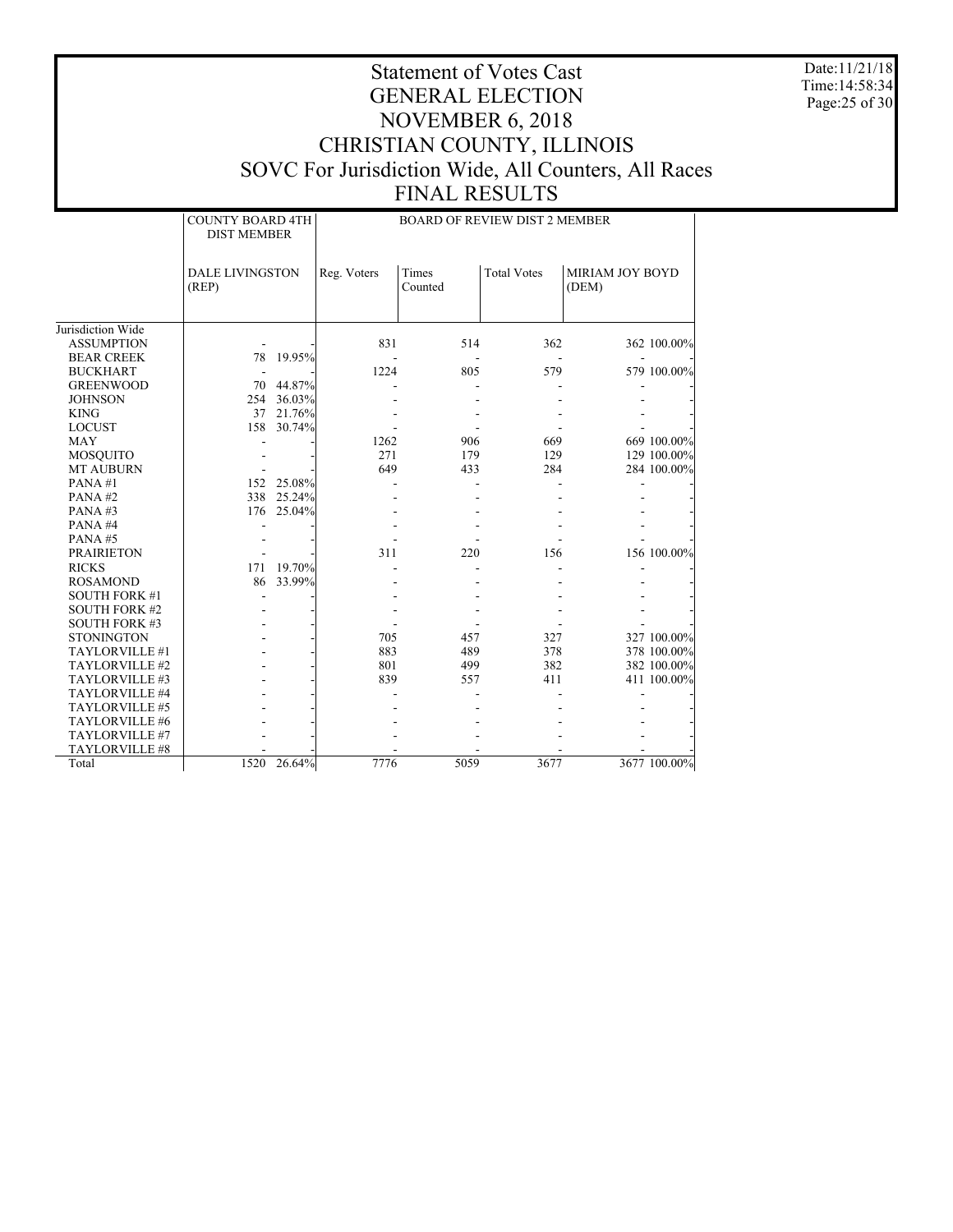Date:11/21/18 Time:14:58:34 Page:26 of 30

|                      | APPELLATE DIST 5 (GOLDENHERSH) |                      |                    |                               |            |                                  |            |  |
|----------------------|--------------------------------|----------------------|--------------------|-------------------------------|------------|----------------------------------|------------|--|
|                      | Reg. Voters                    | <b>Times Counted</b> | <b>Total Votes</b> | <b>KEVIN HOERNER</b><br>(DEM) |            | <b>DAVID OVERSTREET</b><br>(REP) |            |  |
| Jurisdiction Wide    |                                |                      |                    |                               |            |                                  |            |  |
| <b>ASSUMPTION</b>    | 831                            | 514                  | 470                |                               | 152 32.34% | 318                              | 67.66%     |  |
| <b>BEAR CREEK</b>    | 346                            | 233                  | 220                | 73                            | 33.18%     | 147                              | 66.82%     |  |
| <b>BUCKHART</b>      | 1224                           | 805                  | 766                |                               | 252 32.90% | 514                              | 67.10%     |  |
| <b>GREENWOOD</b>     | 140                            | 96                   | 90                 | 9                             | 10.00%     | 81                               | 90.00%     |  |
| <b>JOHNSON</b>       | 551                            | 400                  | 384                | 98                            | 25.52%     | 286                              | 74.48%     |  |
| <b>KING</b>          | 143                            | 96                   | 88                 | 26                            | 29.55%     | 62                               | 70.45%     |  |
| <b>LOCUST</b>        | 442                            | 302                  | 288                | 100                           | 34.72%     | 188                              | 65.28%     |  |
| <b>MAY</b>           | 1262                           | 906                  | 854                | 290                           | 33.96%     | 564                              | 66.04%     |  |
| <b>MOSQUITO</b>      | 271                            | 179                  | 174                | 42                            | 24.14%     | 132                              | 75.86%     |  |
| <b>MT AUBURN</b>     | 649                            | 433                  | 403                | 127                           | 31.51%     | 276                              | 68.49%     |  |
| PANA#1               | 621                            | 361                  | 346                | 106                           | 30.64%     | 240                              | 69.36%     |  |
| PANA#2               | 1322                           | 789                  | 750                |                               | 264 35.20% | 486                              | 64.80%     |  |
| PANA#3               | 732                            | 433                  | 406                | 152                           | 37.44%     | 254                              | 62.56%     |  |
| PANA#4               | 628                            | 313                  | 299                | 112                           | 37.46%     | 187                              | 62.54%     |  |
| PANA#5               | 524                            | 255                  | 244                | 84                            | 34.43%     | 160                              | 65.57%     |  |
| <b>PRAIRIETON</b>    | 311                            | 220                  | 210                | 44                            | 20.95%     | 166                              | 79.05%     |  |
| <b>RICKS</b>         | 811                            | 503                  | 469                | 134                           | 28.57%     | 335                              | 71.43%     |  |
| <b>ROSAMOND</b>      | 230                            | 147                  | 142                |                               | 32 22.54%  | 110                              | 77.46%     |  |
| <b>SOUTH FORK #1</b> | 805                            | 451                  | 419                | 195                           | 46.54%     | 224                              | 53.46%     |  |
| <b>SOUTH FORK #2</b> | 448                            | 284                  | 263                | 93                            | 35.36%     | 170                              | 64.64%     |  |
| <b>SOUTH FORK #3</b> | 438                            | 257                  | 236                | 83                            | 35.17%     | 153                              | 64.83%     |  |
| <b>STONINGTON</b>    | 705                            | 457                  | 422                | 160                           | 37.91%     | 262                              | 62.09%     |  |
| TAYLORVILLE #1       | 883                            | 489                  | 469                | 172                           | 36.67%     | 297                              | 63.33%     |  |
| TAYLORVILLE #2       | 801                            | 499                  | 468                | 196                           | 41.88%     |                                  | 272 58.12% |  |
| TAYLORVILLE #3       | 839                            | 557                  | 513                | 183                           | 35.67%     | 330                              | 64.33%     |  |
| TAYLORVILLE #4       | 1351                           | 812                  | 757                | 310                           | 40.95%     | 447                              | 59.05%     |  |
| TAYLORVILLE #5       | 1294                           | 738                  | 707                | 269                           | 38.05%     | 438                              | 61.95%     |  |
| TAYLORVILLE #6       | 828                            | 439                  | 405                | 161                           | 39.75%     | 244                              | 60.25%     |  |
| TAYLORVILLE #7       | 823                            | 457                  | 431                | 178                           | 41.30%     | 253                              | 58.70%     |  |
| TAYLORVILLE #8       | 956                            | 592                  | 574                | 197                           | 34.32%     | 377                              | 65.68%     |  |
| Total                | 21209                          | 13017                | 12267              | 4294                          | 35.00%     | 7973                             | 65.00%     |  |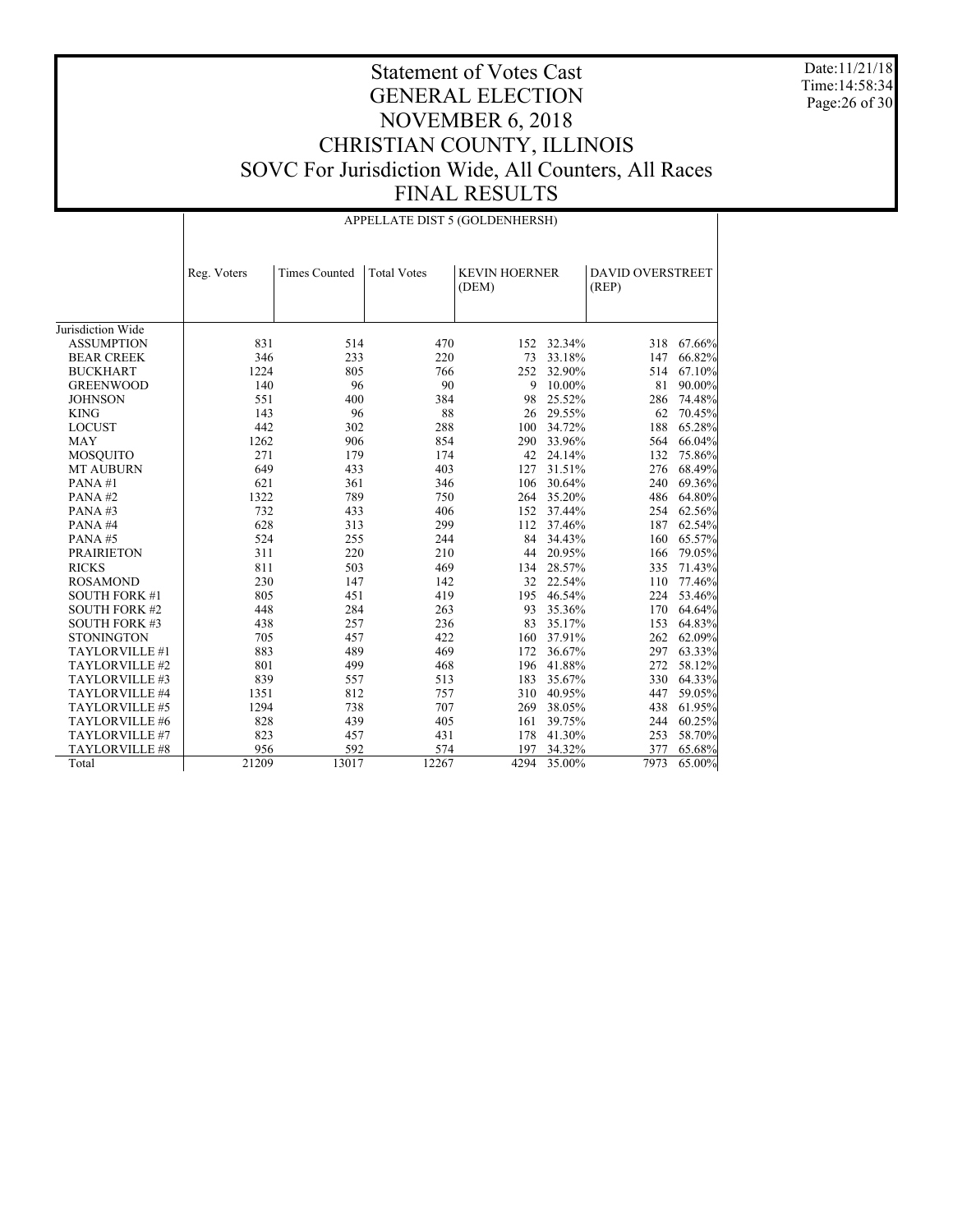Date:11/21/18 Time:14:58:34 Page:27 of 30

|                      | RETAIN DANIEL HARTIGAN |                      |                    |            |                |      |        |  |
|----------------------|------------------------|----------------------|--------------------|------------|----------------|------|--------|--|
|                      | Reg. Voters            | <b>Times Counted</b> | <b>Total Votes</b> | <b>YES</b> | N <sub>O</sub> |      |        |  |
|                      |                        |                      |                    |            |                |      |        |  |
|                      |                        |                      |                    |            |                |      |        |  |
| Jurisdiction Wide    |                        |                      |                    |            |                |      |        |  |
| <b>ASSUMPTION</b>    | 831                    | 514                  | 435                | 339        | 77.93%         | 96   | 22.07% |  |
| <b>BEAR CREEK</b>    | 346                    | 233                  | 204                | 175        | 85.78%         | 29   | 14.22% |  |
| <b>BUCKHART</b>      | 1224                   | 805                  | 716                | 614        | 85.75%         | 102  | 14.25% |  |
| <b>GREENWOOD</b>     | 140                    | 96                   | 81                 | 59         | 72.84%         | 22   | 27.16% |  |
|                      | 551                    |                      |                    |            |                |      |        |  |
| <b>JOHNSON</b>       | 143                    | 400                  | 347<br>77          | 268        | 77.23%         | 79   | 22.77% |  |
| <b>KING</b>          | 442                    | 96                   | 259                | 66<br>218  | 85.71%         | 11   | 14.29% |  |
| <b>LOCUST</b>        |                        | 302                  |                    |            | 84.17%         | 41   | 15.83% |  |
| <b>MAY</b>           | 1262                   | 906                  | 784                | 655        | 83.55%         | 129  | 16.45% |  |
| <b>MOSOUITO</b>      | 271                    | 179                  | 157                | 129        | 82.17%         | 28   | 17.83% |  |
| <b>MT AUBURN</b>     | 649                    | 433                  | 356                | 300        | 84.27%         | 56   | 15.73% |  |
| PANA#1               | 621                    | 361                  | 317                | 250        | 78.86%         | 67   | 21.14% |  |
| PANA#2               | 1322                   | 789                  | 695                | 589        | 84.75%         | 106  | 15.25% |  |
| PANA#3               | 732                    | 433                  | 387                | 311        | 80.36%         | 76   | 19.64% |  |
| PANA#4               | 628                    | 313                  | 279                | 236        | 84.59%         | 43   | 15.41% |  |
| PANA#5               | 524                    | 255                  | 224                | 192        | 85.71%         | 32   | 14.29% |  |
| <b>PRAIRIETON</b>    | 311                    | 220                  | 195                | 161        | 82.56%         | 34   | 17.44% |  |
| <b>RICKS</b>         | 811                    | 503                  | 441                |            | 366 82.99%     | 75   | 17.01% |  |
| <b>ROSAMOND</b>      | 230                    | 147                  | 131                | 102        | 77.86%         | 29   | 22.14% |  |
| <b>SOUTH FORK #1</b> | 805                    | 451                  | 387                | 318        | 82.17%         | 69   | 17.83% |  |
| <b>SOUTH FORK #2</b> | 448                    | 284                  | 242                | 204        | 84.30%         | 38   | 15.70% |  |
| <b>SOUTH FORK #3</b> | 438                    | 257                  | 207                | 171        | 82.61%         | 36   | 17.39% |  |
| <b>STONINGTON</b>    | 705                    | 457                  | 386                | 333        | 86.27%         | 53   | 13.73% |  |
| TAYLORVILLE #1       | 883                    | 489                  | 446                | 373        | 83.63%         | 73   | 16.37% |  |
| TAYLORVILLE #2       | 801                    | 499                  | 431                | 360        | 83.53%         | 71   | 16.47% |  |
| TAYLORVILLE #3       | 839                    | 557                  | 487                | 392        | 80.49%         | 95   | 19.51% |  |
| TAYLORVILLE #4       | 1351                   | 812                  | 722                | 612        | 84.76%         | 110  | 15.24% |  |
| TAYLORVILLE #5       | 1294                   | 738                  | 639                | 536        | 83.88%         | 103  | 16.12% |  |
| TAYLORVILLE #6       | 828                    | 439                  | 372                | 307        | 82.53%         | 65   | 17.47% |  |
| TAYLORVILLE #7       | 823                    | 457                  | 406                | 336        | 82.76%         | 70   | 17.24% |  |
| TAYLORVILLE #8       | 956                    | 592                  | 526                | 435        | 82.70%         | 91   | 17.30% |  |
| Total                | 21209                  | 13017                | 11336              | 9407       | 82.98%         | 1929 | 17.02% |  |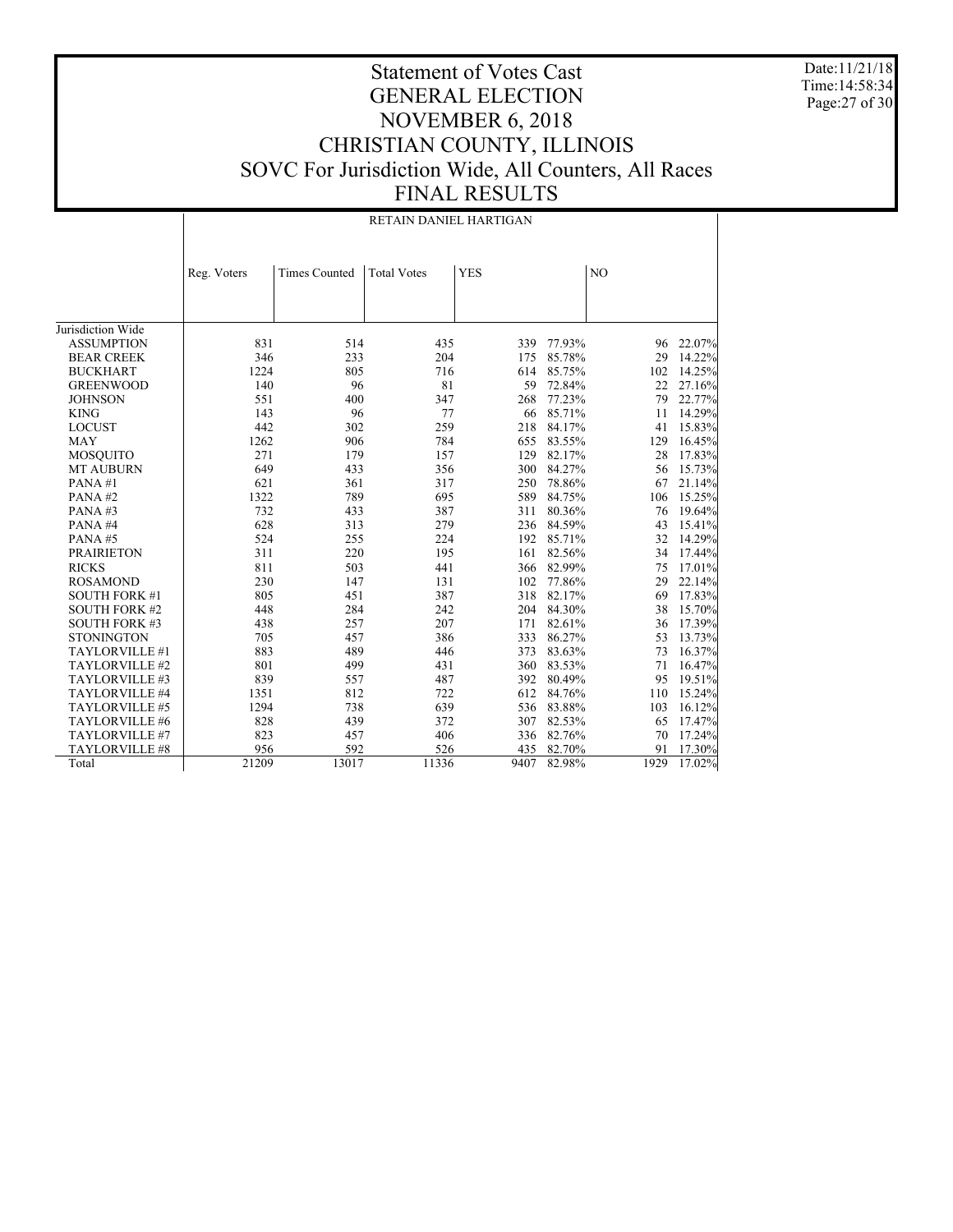Date:11/21/18 Time:14:58:34 Page:28 of 30

|                      | RETAIN KIMBERLY KOESTER |                      |                    |            |            |      |        |  |
|----------------------|-------------------------|----------------------|--------------------|------------|------------|------|--------|--|
|                      | Reg. Voters             | <b>Times Counted</b> | <b>Total Votes</b> | <b>YES</b> | NO         |      |        |  |
|                      |                         |                      |                    |            |            |      |        |  |
| Jurisdiction Wide    |                         |                      |                    |            |            |      |        |  |
| <b>ASSUMPTION</b>    | 831                     | 514                  | 431                | 343        | 79.58%     | 88   | 20.42% |  |
| <b>BEAR CREEK</b>    | 346                     | 233                  | 205                | 178        | 86.83%     | 27   | 13.17% |  |
| <b>BUCKHART</b>      | 1224                    | 805                  | 712                | 610        | 85.67%     | 102  | 14.33% |  |
| <b>GREENWOOD</b>     | 140                     | 96                   | 80                 | 56         | 70.00%     | 24   | 30.00% |  |
| <b>JOHNSON</b>       | 551                     | 400                  | 342                | 266        | 77.78%     | 76   | 22.22% |  |
| <b>KING</b>          | 143                     | 96                   | 78                 | 66         | 84.62%     | 12   | 15.38% |  |
| <b>LOCUST</b>        | 442                     | 302                  | 259                | 219        | 84.56%     | 40   | 15.44% |  |
| <b>MAY</b>           | 1262                    | 906                  | 780                | 653        | 83.72%     | 127  | 16.28% |  |
| <b>MOSQUITO</b>      | 271                     | 179                  | 157                | 130        | 82.80%     | 27   | 17.20% |  |
| <b>MT AUBURN</b>     | 649                     | 433                  | 355                | 293        | 82.54%     | 62   | 17.46% |  |
| PANA#1               | 621                     | 361                  | 320                | 255        | 79.69%     | 65   | 20.31% |  |
| PANA#2               | 1322                    | 789                  | 687                | 579        | 84.28%     | 108  | 15.72% |  |
| PANA#3               | 732                     | 433                  | 381                | 300        | 78.74%     | 81   | 21.26% |  |
| PANA#4               | 628                     | 313                  | 270                | 227        | 84.07%     | 43   | 15.93% |  |
| PANA#5               | 524                     | 255                  | 220                | 184        | 83.64%     | 36   | 16.36% |  |
| <b>PRAIRIETON</b>    | 311                     | 220                  | 195                | 167        | 85.64%     | 28   | 14.36% |  |
| <b>RICKS</b>         | 811                     | 503                  | 441                | 370        | 83.90%     | 71   | 16.10% |  |
| <b>ROSAMOND</b>      | 230                     | 147                  | 131                | 104        | 79.39%     | 27   | 20.61% |  |
| <b>SOUTH FORK #1</b> | 805                     | 451                  | 382                |            | 314 82.20% | 68   | 17.80% |  |
| <b>SOUTH FORK #2</b> | 448                     | 284                  | 237                | 191        | 80.59%     | 46   | 19.41% |  |
| <b>SOUTH FORK #3</b> | 438                     | 257                  | 205                | 169        | 82.44%     | 36   | 17.56% |  |
| <b>STONINGTON</b>    | 705                     | 457                  | 389                | 341        | 87.66%     | 48   | 12.34% |  |
| TAYLORVILLE #1       | 883                     | 489                  | 443                | 377        | 85.10%     | 66   | 14.90% |  |
| TAYLORVILLE #2       | 801                     | 499                  | 431                | 366        | 84.92%     | 65   | 15.08% |  |
| TAYLORVILLE #3       | 839                     | 557                  | 482                | 391        | 81.12%     | 91   | 18.88% |  |
| TAYLORVILLE #4       | 1351                    | 812                  | 719                | 603        | 83.87%     | 116  | 16.13% |  |
| TAYLORVILLE #5       | 1294                    | 738                  | 635                | 537        | 84.57%     | 98   | 15.43% |  |
| TAYLORVILLE #6       | 828                     | 439                  | 365                | 302        | 82.74%     | 63   | 17.26% |  |
| TAYLORVILLE #7       | 823                     | 457                  | 403                | 331        | 82.13%     | 72   | 17.87% |  |
| TAYLORVILLE #8       | 956                     | 592                  | 525                | 440        | 83.81%     | 85   | 16.19% |  |
| Total                | 21209                   | 13017                | 11260              | 9362       | 83.14%     | 1898 | 16.86% |  |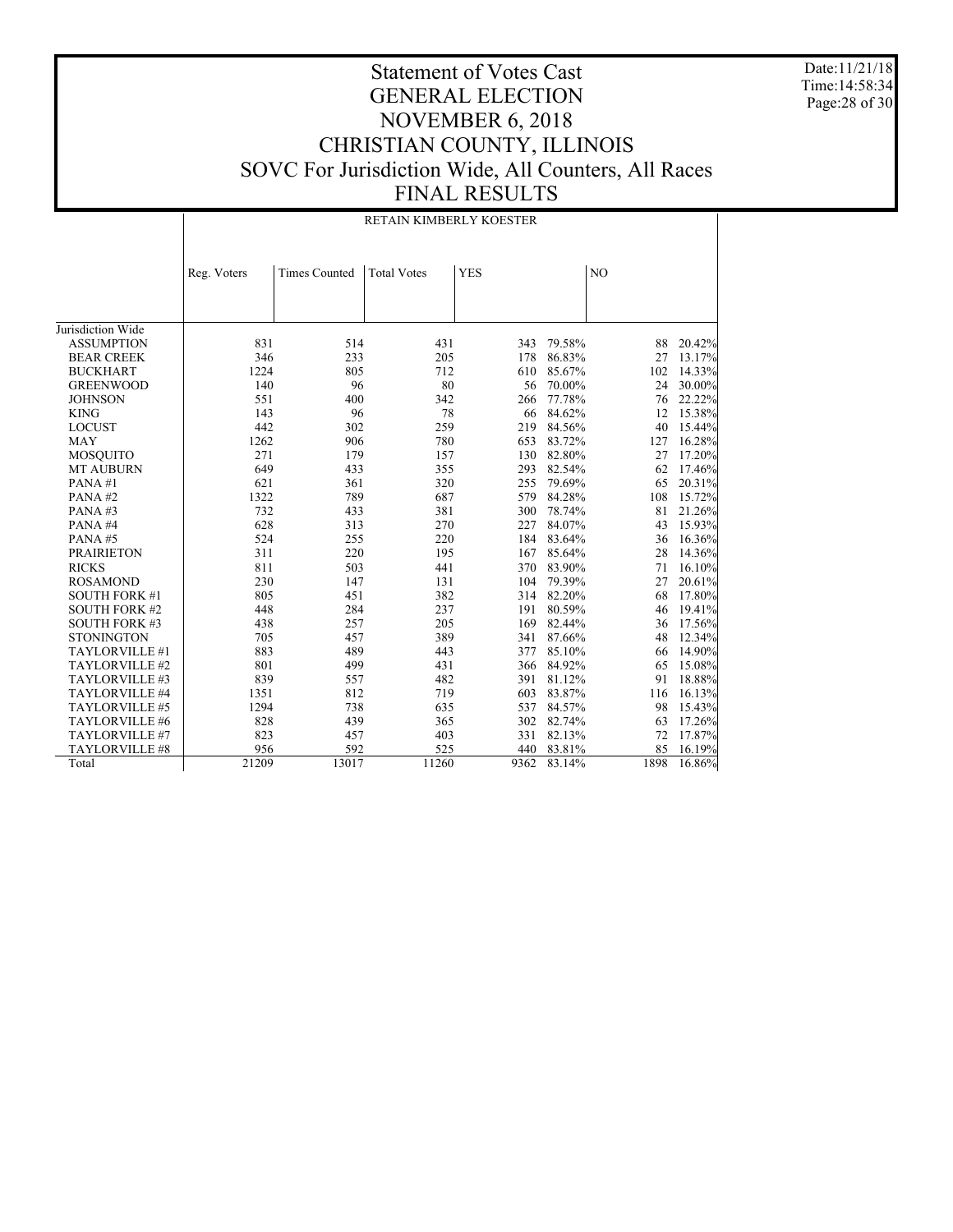Date:11/21/18 Time:14:58:34 Page:29 of 30

|                      | CHRISTIAN CO 2ND AMENDMENT PROP |                      |                    |            |        |      |        |  |
|----------------------|---------------------------------|----------------------|--------------------|------------|--------|------|--------|--|
|                      | Reg. Voters                     | <b>Times Counted</b> | <b>Total Votes</b> | <b>YES</b> | NO     |      |        |  |
|                      |                                 |                      |                    |            |        |      |        |  |
|                      |                                 |                      |                    |            |        |      |        |  |
| Jurisdiction Wide    |                                 |                      |                    |            |        |      |        |  |
| <b>ASSUMPTION</b>    | 831                             | 514                  | 493                | 158        | 32.05% | 335  | 67.95% |  |
| <b>BEAR CREEK</b>    | 346                             | 233                  | 228                | 54         | 23.68% | 174  | 76.32% |  |
| <b>BUCKHART</b>      | 1224                            | 805                  | 787                | 238        | 30.24% | 549  | 69.76% |  |
| <b>GREENWOOD</b>     | 140                             | 96                   | 96                 | 19         | 19.79% | 77   | 80.21% |  |
| <b>JOHNSON</b>       | 551                             | 400                  | 394                | 90         | 22.84% | 304  | 77.16% |  |
| <b>KING</b>          | 143                             | 96                   | 94                 | 23         | 24.47% | 71   | 75.53% |  |
| <b>LOCUST</b>        | 442                             | 302                  | 296                | 104        | 35.14% | 192  | 64.86% |  |
| <b>MAY</b>           | 1262                            | 906                  | 887                | 273        | 30.78% | 614  | 69.22% |  |
| <b>MOSQUITO</b>      | 271                             | 179                  | 176                | 43         | 24.43% | 133  | 75.57% |  |
| <b>MT AUBURN</b>     | 649                             | 433                  | 428                | 101        | 23.60% | 327  | 76.40% |  |
| PANA#1               | 621                             | 361                  | 353                | 110        | 31.16% | 243  | 68.84% |  |
| PANA#2               | 1322                            | 789                  | 754                | 263        | 34.88% | 491  | 65.12% |  |
| PANA#3               | 732                             | 433                  | 424                | 144        | 33.96% | 280  | 66.04% |  |
| PANA#4               | 628                             | 313                  | 303                | 105        | 34.65% | 198  | 65.35% |  |
| PANA#5               | 524                             | 255                  | 246                | 105        | 42.68% | 141  | 57.32% |  |
| <b>PRAIRIETON</b>    | 311                             | 220                  | 214                | 45         | 21.03% | 169  | 78.97% |  |
| <b>RICKS</b>         | 811                             | 503                  | 487                | 178        | 36.55% | 309  | 63.45% |  |
| <b>ROSAMOND</b>      | 230                             | 147                  | 147                | 36         | 24.49% | 111  | 75.51% |  |
| <b>SOUTH FORK #1</b> | 805                             | 451                  | 432                | 142        | 32.87% | 290  | 67.13% |  |
| <b>SOUTH FORK #2</b> | 448                             | 284                  | 272                | 85         | 31.25% | 187  | 68.75% |  |
| <b>SOUTH FORK #3</b> | 438                             | 257                  | 253                | 81         | 32.02% | 172  | 67.98% |  |
| <b>STONINGTON</b>    | 705                             | 457                  | 444                | 158        | 35.59% | 286  | 64.41% |  |
| TAYLORVILLE #1       | 883                             | 489                  | 477                | 165        | 34.59% | 312  | 65.41% |  |
| TAYLORVILLE #2       | 801                             | 499                  | 488                | 191        | 39.14% | 297  | 60.86% |  |
| TAYLORVILLE #3       | 839                             | 557                  | 547                | 191        | 34.92% | 356  | 65.08% |  |
| TAYLORVILLE #4       | 1351                            | 812                  | 791                | 244        | 30.85% | 547  | 69.15% |  |
| TAYLORVILLE #5       | 1294                            | 738                  | 716                | 228        | 31.84% | 488  | 68.16% |  |
| TAYLORVILLE #6       | 828                             | 439                  | 428                | 140        | 32.71% | 288  | 67.29% |  |
| TAYLORVILLE #7       | 823                             | 457                  | 446                | 160        | 35.87% | 286  | 64.13% |  |
| TAYLORVILLE #8       | 956                             | 592                  | 586                | 212        | 36.18% | 374  | 63.82% |  |
| Total                | 21209                           | 13017                | 12687              | 4086       | 32.21% | 8601 | 67.79% |  |